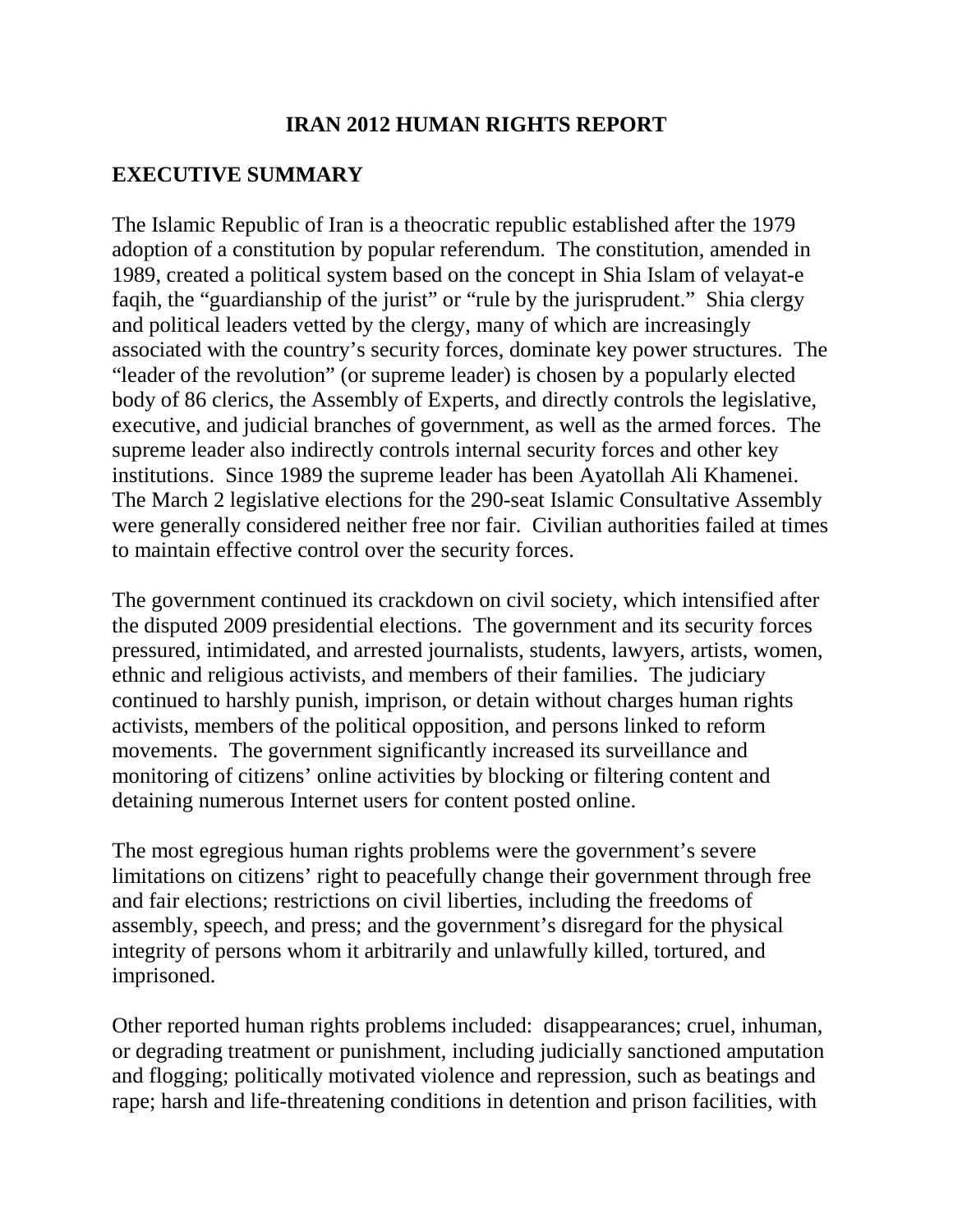instances of deaths in custody; arbitrary arrest and lengthy pretrial detention, sometimes incommunicado; continued impunity of security forces; denial of fair public trials, sometimes resulting in executions without due process; political prisoners and detainees; the lack of an independent judiciary; ineffective implementation of civil judicial procedures and remedies; arbitrary interference with privacy, home, and correspondence; severe restrictions on freedoms of speech (including via the Internet) and press; harassment of journalists; censorship and media content restrictions; severe restrictions on academic freedom; severe restrictions on the freedoms of assembly, association, and religion; some restrictions on freedom of movement; official corruption and lack of government transparency; constraints on investigations of international organizations and nongovernmental organizations (NGO) into alleged violations of human rights; legal and societal discrimination and violence against women, children, ethnic and religious minorities, and lesbian, gay, bisexual, and transgender (LGBT) persons based on perceived sexual orientation and gender identity; incitement to anti-Semitism and trafficking in persons; and severe restrictions on the exercise of labor rights.

The government took few steps to prosecute, punish, or otherwise hold accountable officials who committed abuses. Members of the security forces detained in connection with abuses were frequently released soon after their arrest, and judicial officials did not prosecute offenders. Impunity remained pervasive throughout all levels of government and the security forces.

*Note: This report draws heavily on non-U.S. government sources. The United States does not have an embassy in Iran.*

# **Section 1. Respect for the Integrity of the Person, Including Freedom from:**

# **a. Arbitrary or Unlawful Deprivation of Life**

There were numerous reports that the government and its agents committed acts of arbitrary or unlawful killings, including by torture, denial of medical treatment, and beatings (see section 1.e.). The government made limited attempts to investigate cases. Members of the country's ethnic minority communities were disproportionately victims of such abuses.

On February 20, the London-based human rights advocacy group Justice for Iran (JFI) reported the deaths in custody of two Ahwazi Arab men: Mohammad Kaabi and Nasser Alboshokeh Derafshan. According to JFI, security officials arrested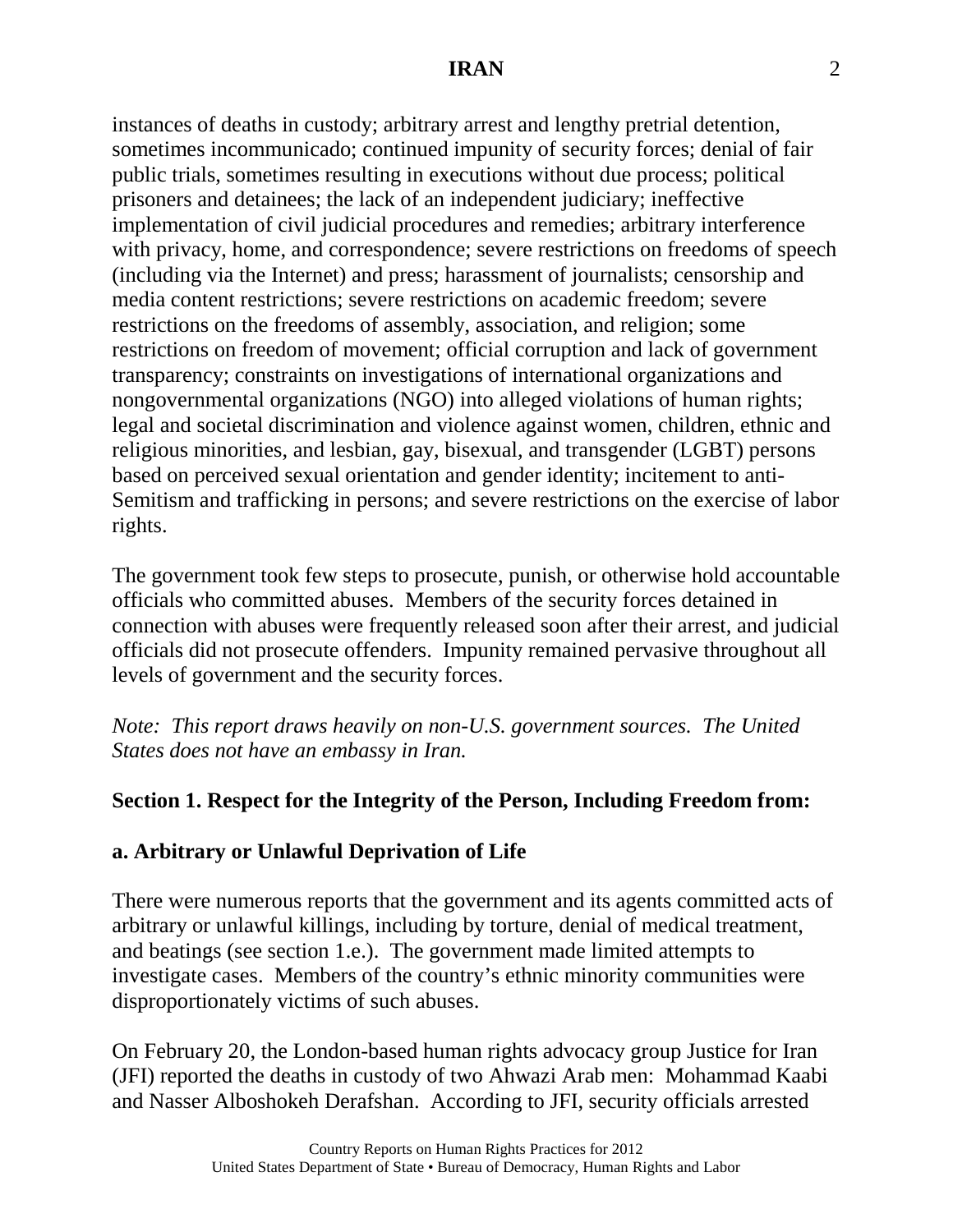several Ahwazi Arab residents of Khuzestan Province in January and February, including Kaabi on January 13 in Shush and Alboshokeh on January 26 in Ahwaz. Alboshokeh's relatives told JFI they saw signs of beatings and injuries on his body, and the medical examiner's office refused to provide a formal statement on the case. The international NGO Human Rights Watch (HRW) reported that torture led to both men's deaths in detention facilities of the Ministry of Intelligence and Security (MOIS).

On November 3, prison authorities reportedly tortured and killed blogger Sattar Beheshti during an interrogation in Evin Prison. On October 30, the Cyber Police arrested Beheshti for antigovernment entries on his blog. On November 20, the chief state coroner announced that Beheshti "died from natural causes" while in prison. On November 23, the prosecutor stated that Beheshti's death may have been due to "excessive psychological stress." Shortly after his death, several NGOs published a letter signed by 41 political prisoners in Evin Prison testifying that Beheshti had been tortured. Judiciary head Sadeq Larijani pledged those involved would be prosecuted and the case fully investigated. As of year's end, the government announced that at least seven persons had been arrested in connection with the case (see section 5). On December 2, Law Enforcement Forces commander Brigadier General Esma'il Ahmadi-Moghaddam announced he had fired Tehran Cyber Police commander Mohammad Hassan Shokrian for "negligence."

Impunity for past unlawful killings remained a serious problem. On March 18, President Mahmoud Ahmadinejad appointed former Tehran prosecutor general Saeed Mortazavi head of the country's Social Security Fund. Mortazavi was implicated in the torture and deaths of three university students and protestors at Kahrizak Prison in 2009, and a criminal case remained pending against him at year's end.

On August 22, the UN secretary general reported an "escalation" in executions in the country during the first half of the year. According to the U.S.-based NGO Iran Human Rights Documentation Center (IHRDC), the government executed 523 persons during the year, many after trials that were secret or did not adhere to other basic principles of due process. The government officially announced 298 executions, but did not release further information, such as the dates of executions, the names of those executed, or the crimes for which they were executed. IHRDC estimated more than 70 percent of all executions were carried out on drug-related charges, but some exiles and human rights monitors alleged that many persons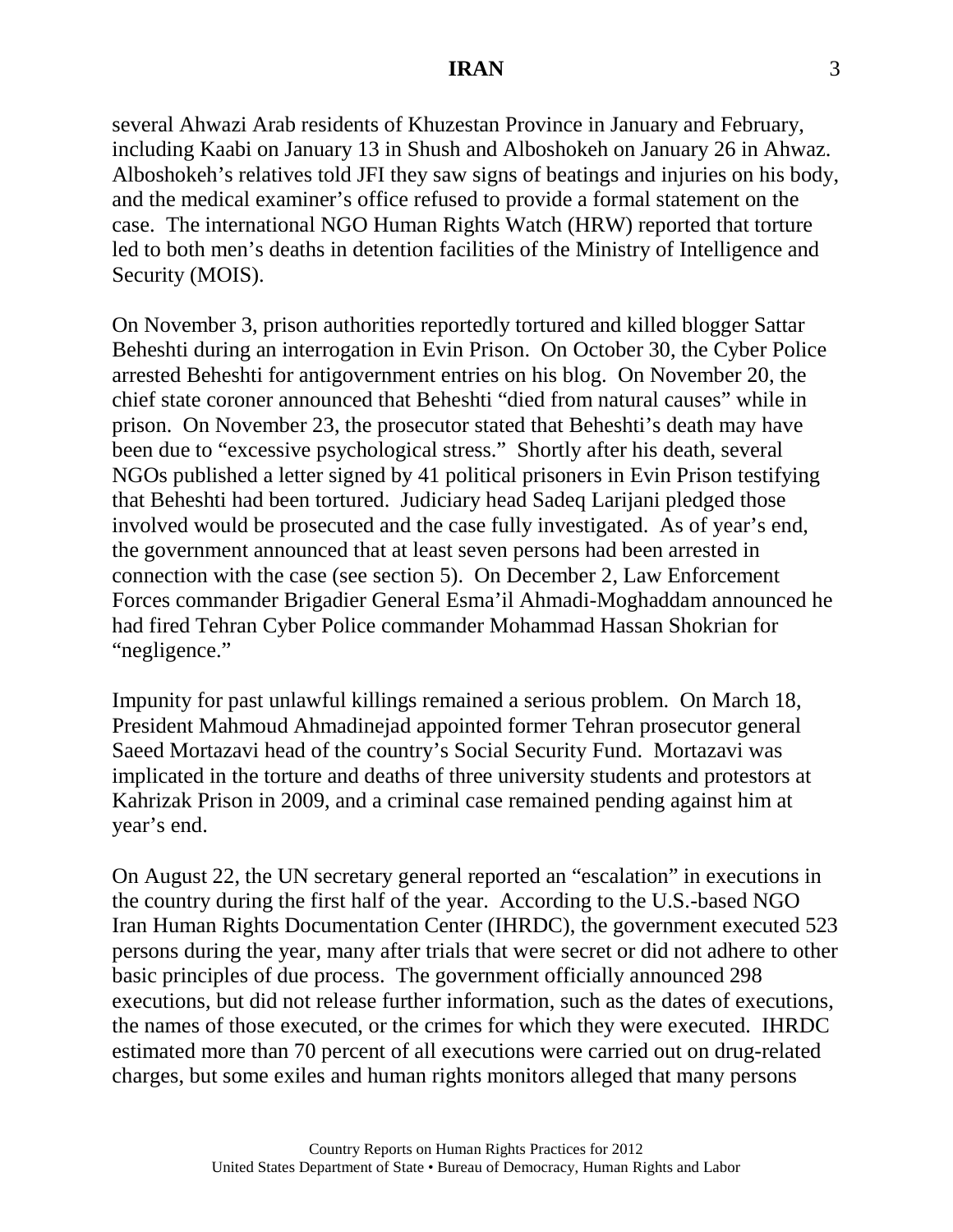executed for criminal offenses, such as narcotics trafficking, were actually political dissidents.

The law applies the death penalty to offenses such as "attempts against the security of the state," "outrage against high-ranking officials," "enmity towards God" (moharebeh), and "insults against the memory of Imam Khomeini and against the supreme leader of the Islamic Republic." Prosecutors frequently used moharebeh as a criminal charge against political dissidents, referring to struggling against the precepts of Islam and against the state which upholds those precepts. On October 24, Ahmed Shaheed, the UN special rapporteur on the human rights situation in Iran, reported that prosecutors often charged persons arrested for political and human rights-related activities with moharebeh. According to IHRDC, officials executed at least nine persons during the year for moharebeh or related charges.

While the law does not stipulate the death penalty for apostasy, courts have administered such punishment based on their interpretation of fatwas, legal opinions or decrees handed down by an Islamic religious leader. On September 8, authorities released Christian pastor Youcef Nadarkhani, whom a court sentenced to three years in prison in 2010 for "propagating against the regime" after he was originally sentenced to death for apostasy but later acquitted. On December 25, authorities rearrested Nadarkhani, who remained in prison at year's end.

On October 23, authorities executed Saeed Sedeghi and nine others on drug-related charges after initially postponing the executions following an international outcry against the sentences. Sedeghi, a shop worker, was arrested in November 2011 for allegedly purchasing and possessing 1,129 pounds of methamphetamine. On June 2, according to the international NGO Amnesty International (AI), he was sentenced to death after an unfair trial. Sadeghi had told his family that he was tortured in detention.

According to an October 12 report of the Iran-based human rights advocacy group Human Rights Activists News Agency (HRANA), 12 percent of the estimated 488 executions in the preceding 12 months had occurred in public, often as hangings from cranes and overpasses. HRANA maintained that this number represented an increase of 19 percent over the previous year and that the government did not report 40 percent of the executions it conducted. Authorities also conducted group executions on several occasions, including executions of 22 persons on January 3 at Evin Prison, 12 persons (including five in public) on January 15 in Shiraz, 16 persons on May 17 in Yazd, and an alleged 35 persons in secret at Vakilabad Prison on November 7.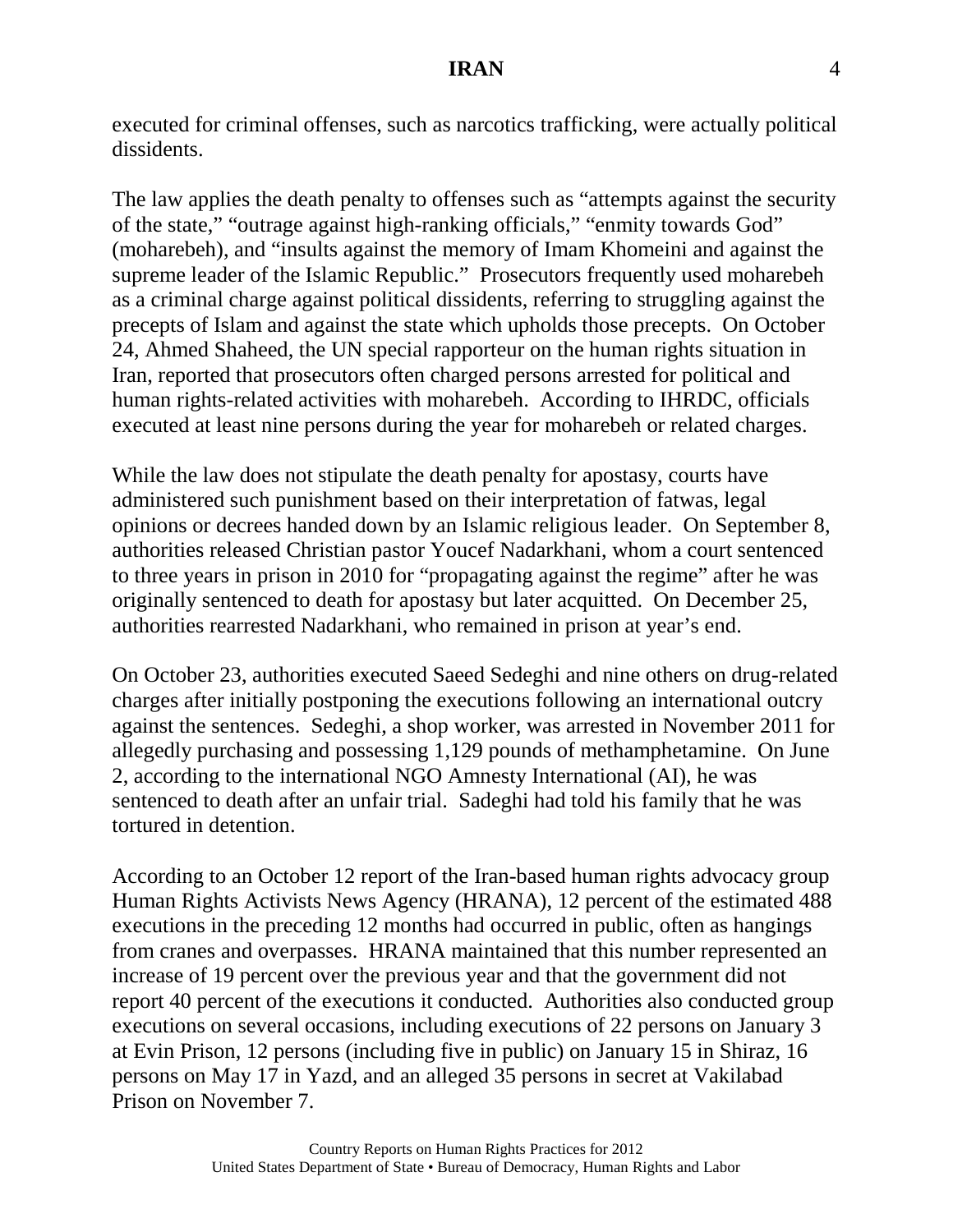Adultery remained punishable by death by stoning. Unconfirmed reports on November 3 on the opposition Melli-Mazhabi Web site claimed that security agents from the judiciary transferred the bodies of four women who had been stoned to the Tehran medical examiner's office. According to the Web site, the bodies had visible wounds, including on their faces, to indicate torture, beatings, and stoning. Officials denied the reports but did not provide alternative explanations for the causes of death of the four women, who had allegedly been charged with engaging in "illegitimate relationships" and drug use. According to AI, at least 15 women were at risk of being stoned.

#### **b. Disappearance**

There were reports of politically motivated abductions during the year. Plainclothes officials often seized journalists and activists without warning, and government officials refused to acknowledge custody or provide information on those taken. In other cases authorities detained persons incommunicado before permitting them to contact family members (see section 1.d.).

On March 30, ICHRI relayed news of the disappearance the previous week of journalist Massoud Lavasani. On March 22, his wife, journalist Fatemeh Kheradmand, wrote on her Facebook page that Lavasani "left home yesterday to get some fresh air, but he has not yet returned and I have no news of him." Authorities had released Lavasani in September 2011 following a 2009 arrest on charges of "propagating against the regime." At year's end, there was no further information regarding his whereabouts.

There were developments in several cases from previous years. On January 3, additional court hearings began in Branch 26 of the Tehran Revolutionary Court against activist and blogger Kouhyar Goudarzi, who authorities held incommunicado in July 2011 before transferring him to Evin Prison. Goudarzi's lawyer was not present at the hearings. On March 7, the domestic human rights organization Committee of Human Rights Reporters (CHRR) reported that the court sentenced Goudarzi to five years in prison and forced internal exile to Zabol, but released him on bail on April 12. A court confirmed his sentence in September, but Goudarzi remained free on bail at year's end.

On February 13, according to the domestic NGO Human Rights House of Iran (HRHI), authorities summoned Alireza Firouzi to begin serving a four-and-a-half year prison sentence after having released him in late 2011. He was believed to be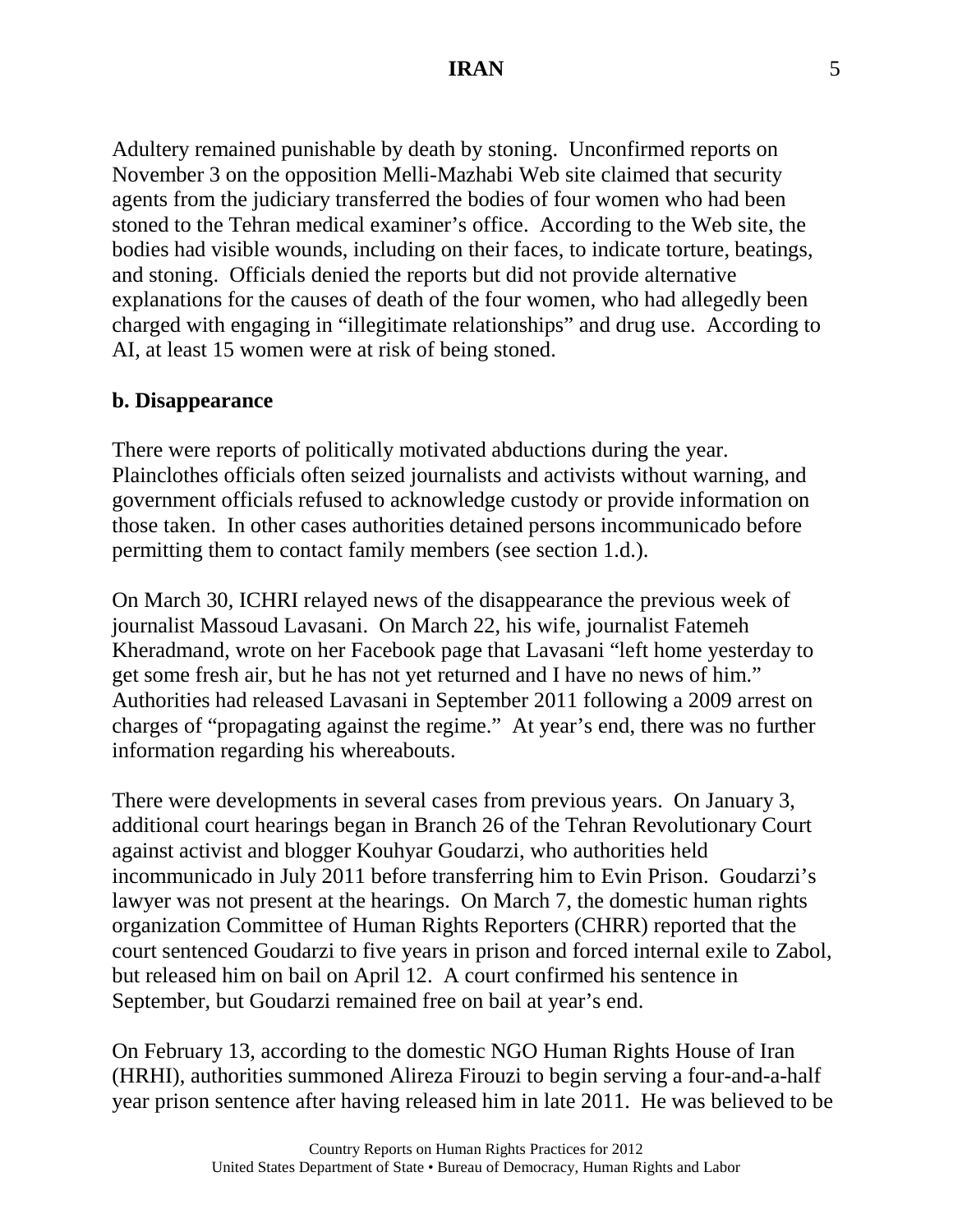in prison at year's end. HRHI reported that the court also summoned Sourena Hashemi on the same day to answer questions; his case remained under review at year's end. Police first arrested Firouzi and Hashemi in 2010 for their role in exposing a sexual abuse case at Zanjan University in 2008.

There were no updates in the case of Green Movement opposition activist Mohsen Kashefzadeh Saraie, who disappeared in June 2011 after failing to appear for questioning by MOIS officials. His whereabouts remained unknown at year's end.

# **c. Torture and Other Cruel, Inhuman, or Degrading Treatment or Punishment**

The constitution prohibits all forms of torture "for the purpose of extracting confession or acquiring information," but there were numerous credible reports that security forces and prison personnel tortured and abused detainees and prisoners (see section 1.a.). After some high-profile incidents involving reports of torture or cruel, inhuman, or degrading treatment or punishment, the government announced its intention to investigate. While such investigations rarely implicated specific officials or confirmed torture or degrading treatment had occurred, the government occasionally fired or reassigned officials after investigations. Findings from those investigations, which rarely occurred, were made public.

The government defended its use of flogging and amputation as "punishment," not torture. On September 13, in his third report to the UN General Assembly Third Committee, the UN special rapporteur on the situation of human rights in Iran noted his concern about the frequent use of torture, amputations, and floggings. The special rapporteur stated that unpublished data submitted to his office showed that 3,766 flogging sentences had been implemented since 2002, with the highest number of floggings (1,444) occurring in 2009.

Common methods of torture and abuse in prisons included prolonged solitary confinement with extreme sensory deprivation (sometimes called "white torture"), beatings, rape and sexual humiliation, long confinement in contorted positions, kicking detainees with military boots, hanging detainees by the arms and legs, threats of execution, burning with cigarettes, being forced to eat feces, pulling out toenails, sleep deprivation, and severe and repeated beatings with cables or other instruments on the back and on the soles of the feet. To intensify abuse perpetrators reportedly soaked prisoners before beating them with electric cables, and there were some reports of electric shocks to sexual organs. Prisoners also reported beatings on the ears, inducing partial or complete deafness; blows in the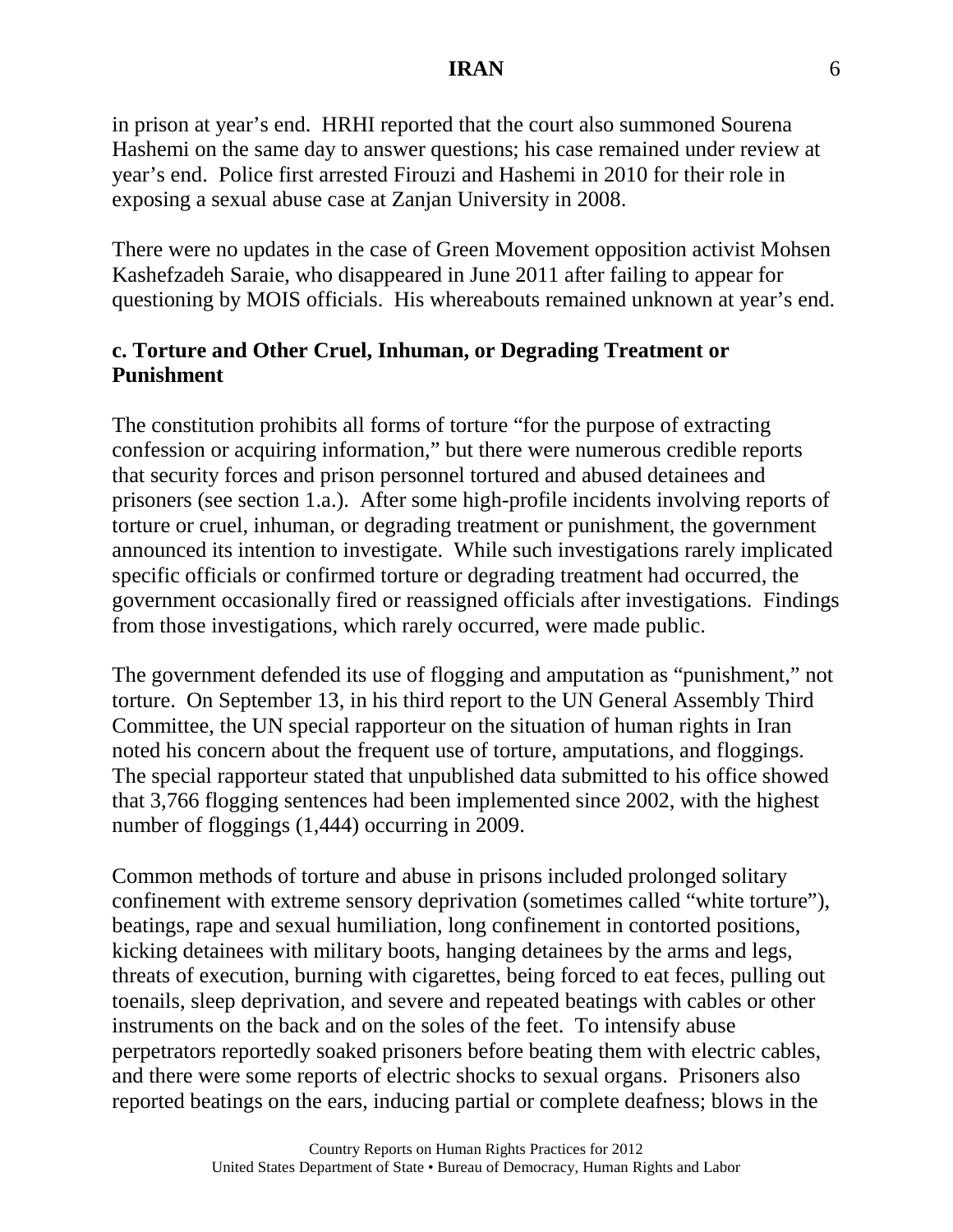area around the eyes, leading to partial or complete blindness; and the use of poison to induce illness. There were increasing reports of severe overcrowding in many prisons and repeated denials of medical care for prisoners.

Some prison facilities, including Evin Prison in Tehran, were notorious for cruel and prolonged torture of political opponents of the government. Authorities also allegedly maintained unofficial secret prisons and detention centers outside the national prison system where abuse reportedly occurred. The government reportedly used white torture especially on political prisoners, often in detention centers outside the control of prison authorities, including ward 209 of Evin Prison, which news organizations and human rights groups reported was under the control of the country's intelligence services.

On January 16, according to the domestic NGO Human Rights and Democracy Activists in Iran (HRDAI), prisoner Mohsen Marzban protested security guards' violent treatment of other inmates at Gohardasht Prison in Karaj. In response officials pulled Marzban out of his cell, tied his hands and feet, beat him severely with batons, and kicked and punched him in front of inmates. HRDAI further reported that guards similarly beat four other prisoners--Javad Zare, Mehrdad Karimi, Sharbat Khosravi, and Morad Ketabi-- forced them to remove their clothes, and sexually abused them with batons in front of other prisoners.

On August 17, according to IHRDC, five ethnic Arab prisoners--Hashem Shabaninejad, Hadi Rashedi, Mohammad Ali Amourinejad, and brothers Seyyed Jaber Alboshokeh and Seyyed Mokhtar Alboshokeh--were tortured while in custody of the MOIS before being returned to Karon Prison, where they were normally detained. Reportedly, Rashedi had a broken pelvis and Shabaninejad was in a coma and in critical condition.

There were developments in several cases of torture from previous years. On March 19, a court sentenced Azeri activist Faranak Farid to 91 days in prison on charges of "propaganda against the regime" and "insulting the supreme leader" for interviews she gave to foreign media and fined her 10 million tomans (\$8,200) for disturbing public order for participating in protests against environmental damage to Lake Urmia. At year's end, she was believed to have been released from prison.

The brother of Mohammad Davari, a journalist and former chief of staff of former presidential candidate Mehdi Karroubi, claimed in an interview early in the year that Davari had developed acute psychological illness in prison and was in critical condition. Other NGO sources reported that Davari was tortured after his 2010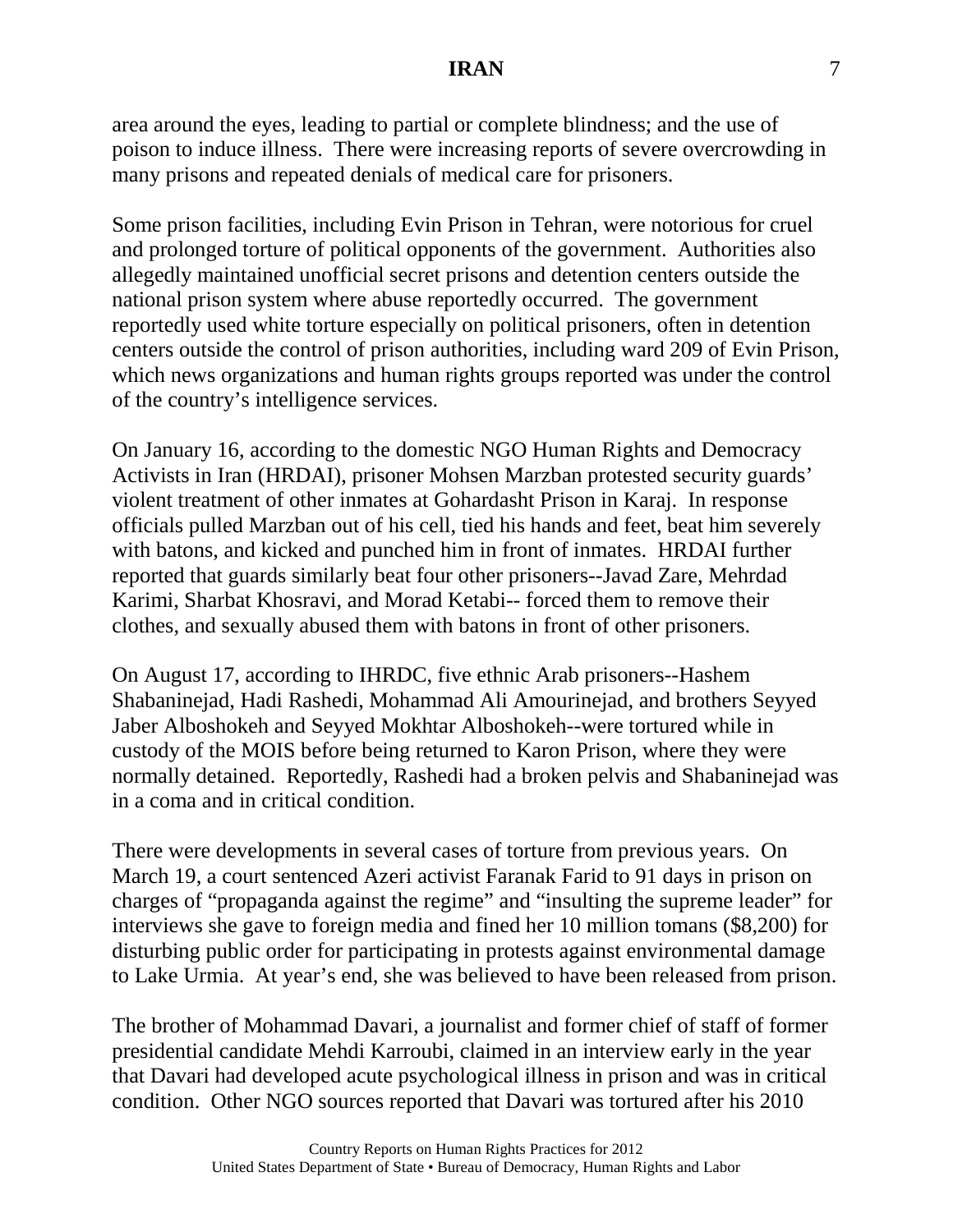arrest. In April Davari's brother told ICHRI that authorities had asked for 490 million tomans (\$400,000) bail, which the family could not pay. Davari remained in prison at year's end, and his five-year prison sentence was extended by one year in July 2011.

Judicially sanctioned corporal punishment included lashings and, for offenses involving multiple thefts, amputations. On May 2, local media reported that two defendants, identified only as "Gh.D., son of Mohammadhossein," and "J.K., son of Jamal," were flogged in a public square in Shahrud. Each was sentenced to 99 lashes for "acts incompatible with chastity." The defendants appealed their case to the Supreme Court, which upheld the sentence. On November 14, the Yazd public prosecutor announced that authorities had publicly amputated four fingers each from the hands of two thieves. The prosecutor said the punishments were carried out in public "in order to serve as a lesson for others."

### **Prison and Detention Center Conditions**

Prison conditions were reportedly often harsh and life threatening. There were reports that some prisoners committed suicide as a result of the harsh conditions, solitary confinement, and torture to which they were subjected. Prison authorities often refused medical treatment for injuries prisoners suffered at the hands of their torturers and from the poor sanitary conditions of prison life. Prisoner hunger strikes in protest of their treatment were common. Prisoners and their families often wrote letters to authorities, and in some cases to UN bodies, to highlight and protest their treatment. In response to the letters, prison officials sometimes beat prisoners and revoked their visitation and telephone privileges.

Physical Conditions: In July several media sources reported a statement by the country's Prisons Organization head Gholamhossein Esmaili that there were about 220,000 prisoners in the country. Esmaili claimed that some prisons housed as many as six times the number of inmates they were designed to hold. Activists and NGOs noted a dramatic increase in the country's prison population, up 35 percent over the previous three years, due largely to increased prosecution of drug-related crimes. Overcrowding reportedly forced many prisoners to sleep on floors, in hallways, or in prison yards.

There were reports of juvenile offenders detained with adult offenders. Pretrial detainees occasionally were held with convicted prisoners. Women were held separately from men, and in many cases prison conditions for women were reportedly worse than those for men. In April according to the CHRR, female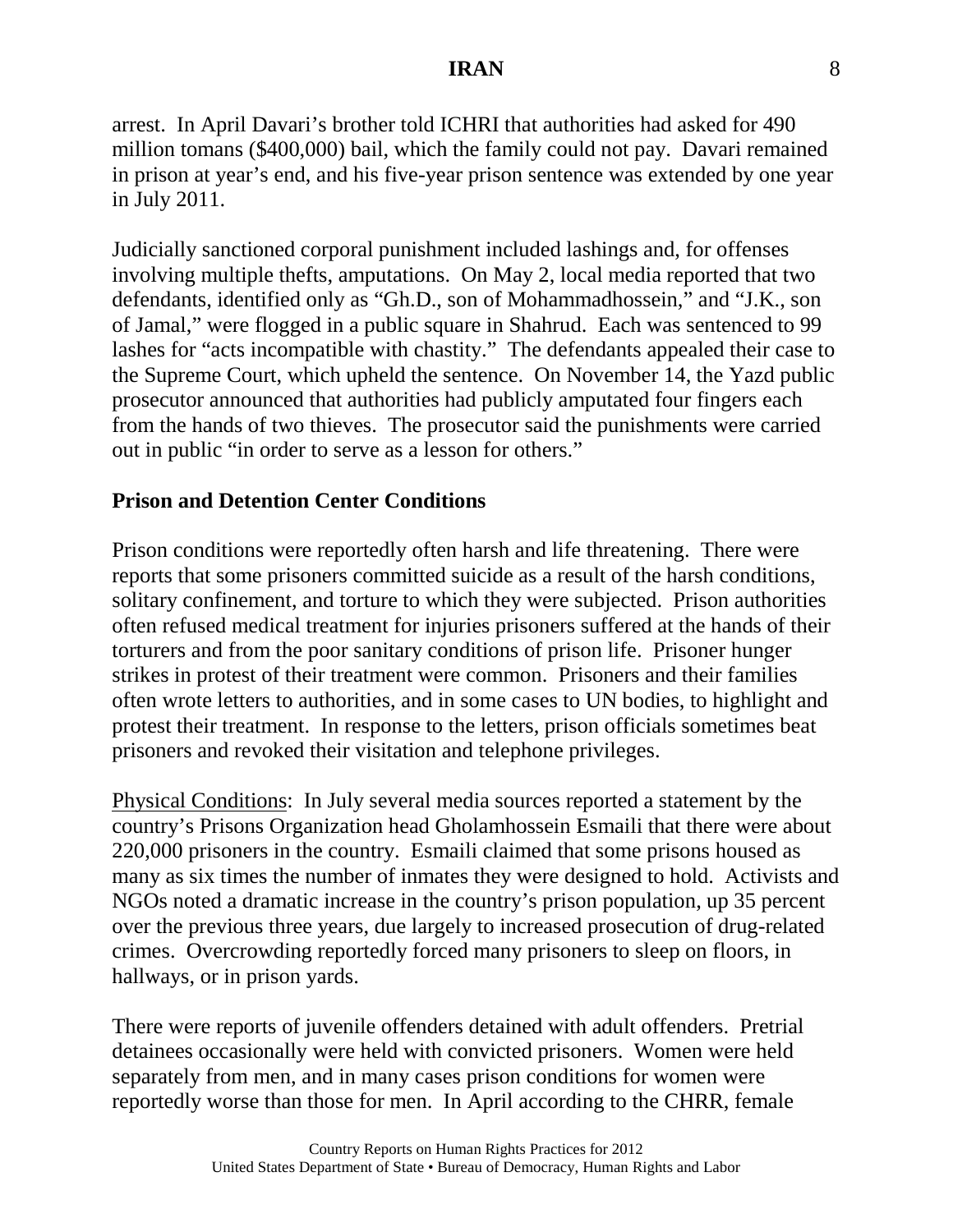political prisoners at Evin Prison were suffering from illnesses and poor health due to improper medical care and poor conditions. The prisoners told the CHRR that in addition to health concerns, the store in the women's ward had stopped carrying fruits, meats, and other items, and that female political prisoners had been deprived of such items for the previous two months. The CHRR also reported that family members were prohibited from providing inmates with personal hygiene items.

On October 31, following a violent raid during which prisoners were stripsearched, verbally insulted, physically assaulted, and confined to a small space while guards searched their belongings, nine female political prisoners at Evin Prison began a hunger strike. On November 2, 33 female political prisoners wrote to the warden protesting the attack and calling for an official apology.

Political prisoners were often held in separate prisons or wards--such as wards 2A, 209, 240, and 350 of Evin Prison, and ward eight of Gohardasht Prison, known as the Islamic Revolutionary Guard Corps (IRGC) ward--or in solitary confinement for long periods of time. Human rights activists and international media also reported cases of political prisoners confined with accused violent criminals. On February 10, IHRDC reported that authorities in ward 350 of Evin Prison were abusing inmates, including by improper administration of mind-altering medication. According to IHRDC, the prison clinic had stopped administering medications to some prisoners with prescribed medical needs, while others were given large doses that could result in serious mental problems. During the year several prisoners, especially political prisoners, went on hunger strikes to protest prison conditions. The health of some prisoners on hunger strikes deteriorated quickly, but authorities did not respond quickly with medical help.

There were reports of prisoner suicides in response to adverse prison conditions. On February 13, HRDAI reported the suicides of three prisoners at Gohardasht Prison due to "inhumane and unbearable conditions," including below-freezing temperatures. HRDAI claimed that prisoners at Gohardasht were regularly tortured, raped, and maimed; banned from bathing for long periods of time; and given limited bathroom privileges.

Numerous human rights NGOs and opposition Web sites reported on poor prison conditions and mistreatment of prisoners. HRDAI reported on food tampering to create stomach illness among prisoners as well as frequent potable water shortages and sanitation problems, specifically citing an attempt to poison the food of jailed dissident cleric Ayatollah Hossein Kazemeini Boroujerdi. Prisoners' access to fresh air was severely restricted, according to ICHRI and CHRR reports, and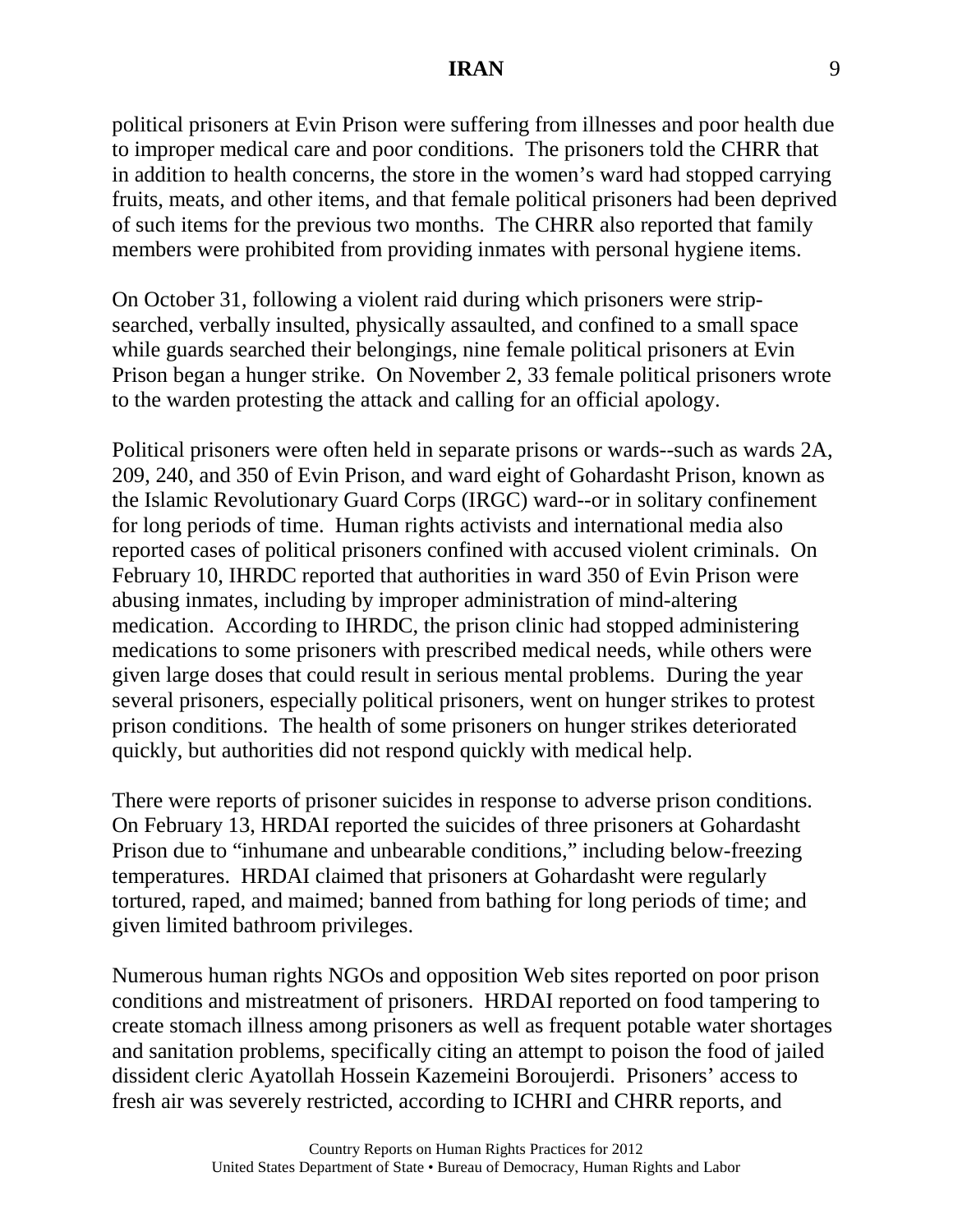prisoners were often granted permission to go outside only during the hottest or coldest times of the day. According to accounts provided to HRDAI, there were reports of officials sending prisoners outside without clothes for prolonged periods. Ventilation in prisons was lacking. Prisoners were often subjected to sensory deprivation, with either 24-hour light or complete darkness.

On January 25, HRDAI reported that the quality and quantity of prisoners' food at Gohardasht Prison had been reduced. Previously dinner given to political prisoners included one egg, one potato, and one piece of bread; these were replaced with a half ounce of halva (a sweet pastry) and a thin piece of bread. Prison shops that normally sold expired canned goods to inmates stopped selling all items. HRDAI also claimed that one prisoner who had been prescribed 30 pills for a particular ailment received only 10 pills. Authorities reportedly cut telephone access for political prisoners beginning January 2011 and banned family visits for political prisoners. Prisoners were sometimes moved to facilities great distances from their homes to reduce their contact with families and supporters.

Administration: Recordkeeping on prisoners was inadequate, and statistics on the country's prison population were not publicly available. There were no reports of any steps taken to improve recordkeeping, whether the penal system employed prison ombudspersons to respond to complaints, or if authorities used alternative sentencing for nonviolent offenders.

Authorities mixed violent and nonviolent offender populations. Prisoners generally had access to visitors weekly, but this privilege was often revoked along with telephone and other correspondence privileges. It was not known whether prisoners were permitted to practice religions other than Islam while incarcerated. Prisoners were able to submit complaints to judicial authorities, but often with censorship and retribution for doing so. Authorities did not initiate credible investigations into allegations of inhumane conditions. Families of executed prisoners did not always receive notification of their deaths.

Monitoring: The government did not permit monitoring of prison conditions by independent outside observers, including UN bodies or special rapporteurs.

# **d. Arbitrary Arrest or Detention**

Although the constitution prohibits arbitrary arrest and detention, these occurred frequently during the year.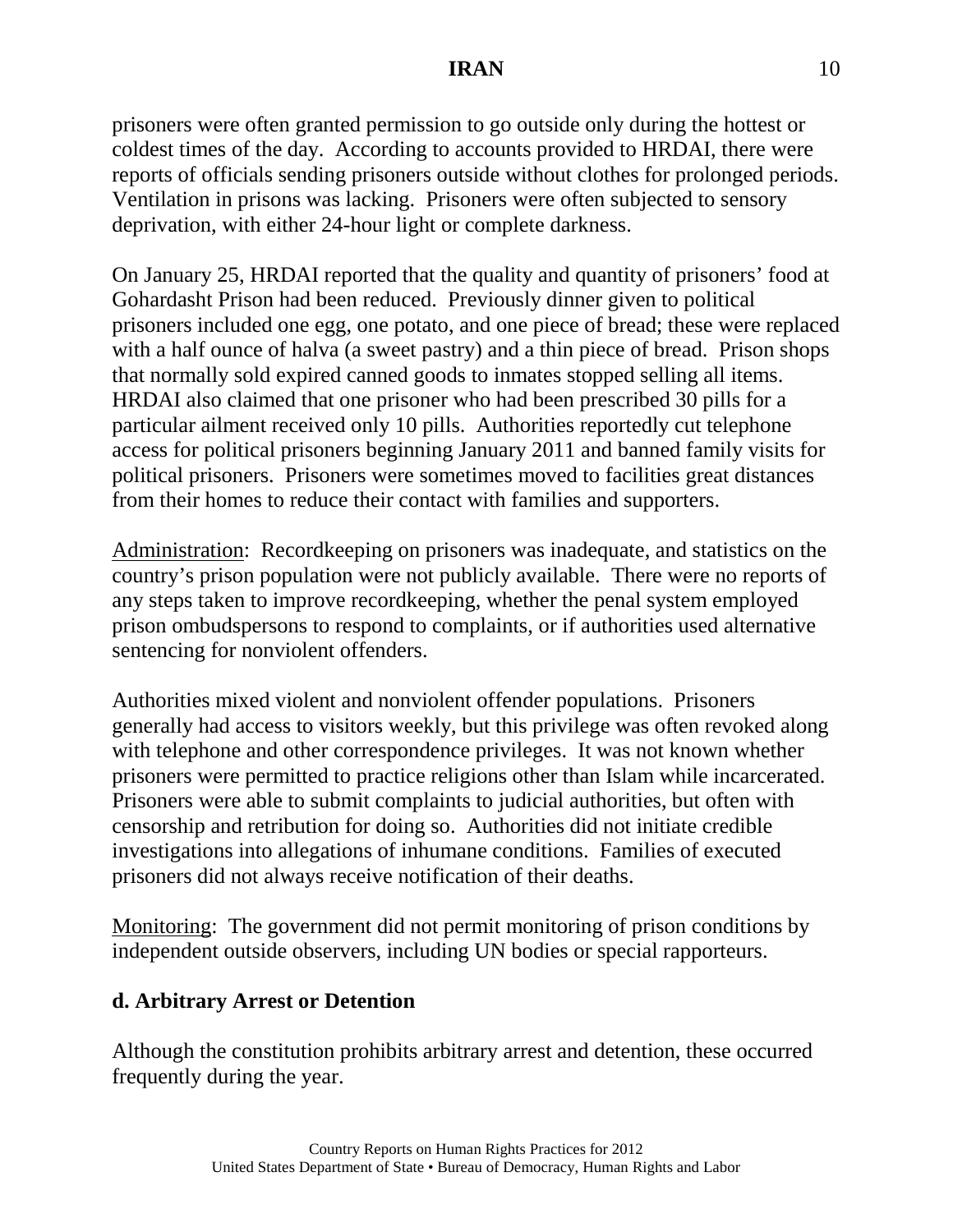### **Role of the Police and Security Apparatus**

Several agencies shared responsibility for law enforcement and maintaining order, including the MOIS, Law Enforcement Forces under the Interior Ministry, and the IRGC, which reported to the supreme leader. The Basij, a volunteer paramilitary group with local organizations in cities and towns across the country, sometimes acted as an auxiliary law enforcement unit subordinate to the IRGC ground forces. Basij units often engaged in crackdowns on political opposition elements without formal guidance or supervision from superiors.

The security forces were not considered fully effective in combating crime, and corruption and impunity were problems. Regular and paramilitary security forces, such as the Basij, committed numerous human rights abuses, including acts of violence against protestors and public demonstrations. There was no transparent mechanism to investigate or punish security force abuses and no reports of government actions to discipline abusers.

#### **Arrest Procedures and Treatment While in Detention**

The constitution and penal code require a warrant or subpoena for an arrest and state that an arrested person must be informed of charges within 24 hours. In practice authorities often violated these procedures. Authorities held some detainees, at times incommunicado, for weeks or months without charge or trial, frequently denying them prompt contact with family or timely access to legal representation. In practice there was neither a time limit for detention nor judicial means to determine the legality of the detention. According to the law, the state is obligated to provide indigent defendants with attorneys only for certain types of crimes. The courts set prohibitively high bail, even for lesser crimes, and in many cases courts did not set bail. Authorities often compelled detainees and their families to submit property deeds to post bail. Persons released on bail did not always know how long their property would be retained or when their trials would be held, which effectively silenced them for fear of losing their families' property.

The intelligence arm of the IRGC reportedly conducted arrests during the year, sometimes without a warrant. In addition, security forces executed general warrants to arrest protesters or those perceived as opponents of the government. The use of these general warrants precluded the need for individual warrants.

Incommunicado arrest and detention were common. A February 23 UN Human Rights Council (UNHRC) study on secret detention practices in countering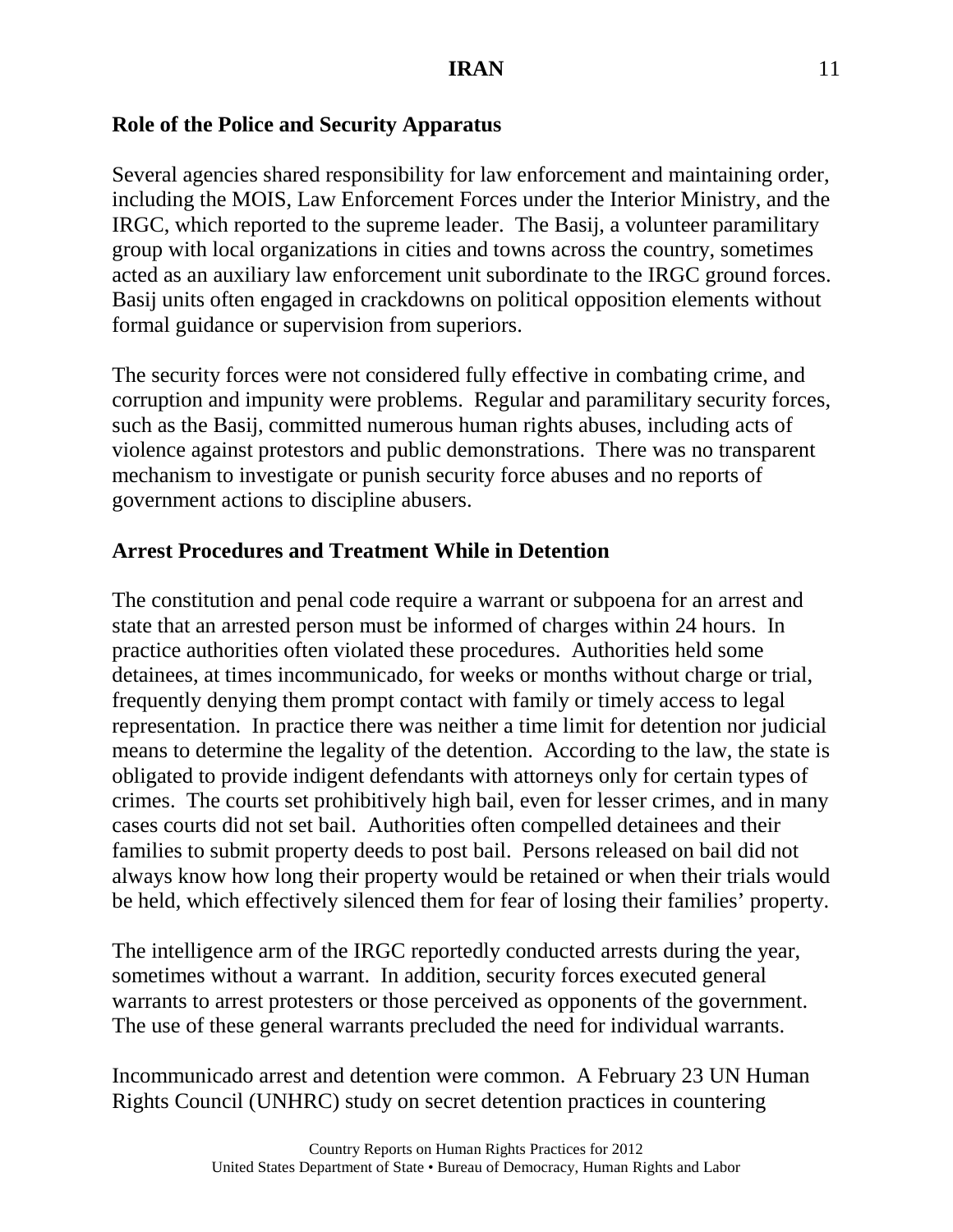terrorism identified a pattern of incommunicado detention of political prisoners in secret or unofficial detention facilities. The report charged that political prisoners were often held in prolonged, solitary, and incommunicado confinement at ward 209 of Evin Prison (see section 1.e.).

On July 13, HRW reported that reformist journalist Bahman Ahmadi-Amoui was held incommunicado from June 12 to July 17 in solitary confinement in Rajai Shahr Prison as punishment for his role in commemorating the one-year anniversary of the death of another political prisoner, Hoda Saber. In July 2011 a court sentenced Ahmadi-Amoui to five years in prison for writing articles critical of the president in official newspapers and on his blog.

The government placed persons under house arrest without due process to restrict their movement and communication. Former presidential candidates Mehdi Karroubi, Mir Hossein Mousavi, and Mousavi's wife, Zahra Rahnavard, have been under house arrest since February 2011. Security forces restricted their access to visitors and limited their access to outside information. In a March press interview the secretary of the High Council for Human Rights, Mohammad Javad Larijani, stated that legal cases were being prepared concerning their roles in the post-2009 election unrest, but as of year's end no charges were filed. Both Karroubi and Mousavi reportedly suffered from serious health problems during the year but were often denied adequate medical care.

Arbitrary Arrest: Authorities commonly used arbitrary arrests to impede allegedly illegal antiregime activities. Often plainclothes officers arrived unannounced at homes or offices, arrested persons, conducted raids, and confiscated private documents, passports, computers, electronic media, and other personal items without warrants or other assurances of due process. Individuals often remained in detention facilities for long periods without charges or trials and were sometimes prevented from informing others of their whereabouts for several days. Authorities often denied detainees access to legal counsel during this period and imposed travel bans on the individuals if they were released pending trial.

On May 13, a court convicted Omid Kokabi, a postdoctoral student studying nuclear physics in the United States, of "being in contact with the enemy" and sentenced him to 10 years in prison. He spent 36 days in solitary confinement and 15 months in "temporary detention" prior to a one-day trial. On August 19, an appeals court upheld the verdict and sentence.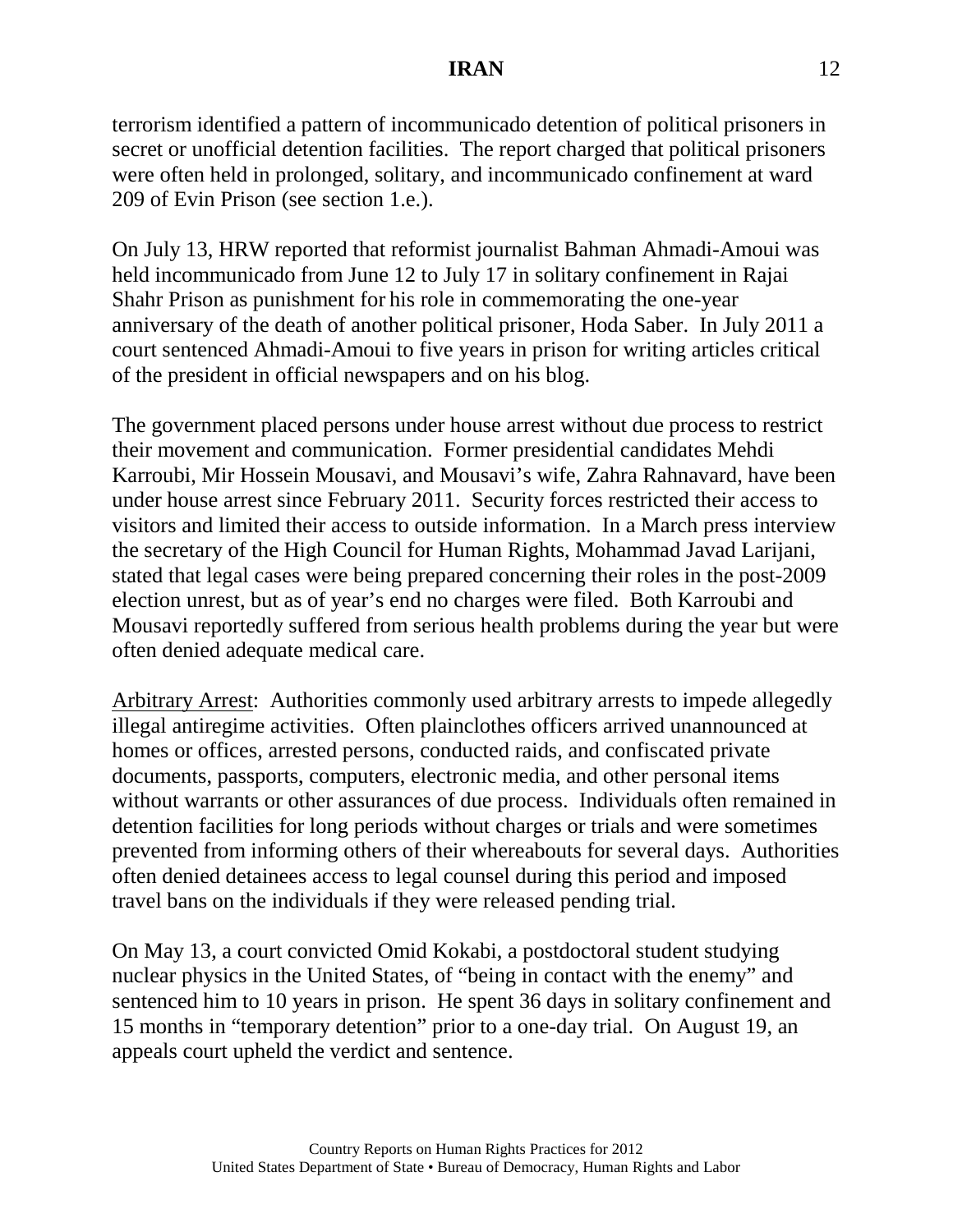On September 8, according to HRANA, authorities arrested Rashid Esmaili, an executive member of the student activist group, Office for Consolidating Unity, on unspecified charges without a warrant. Authorities arrested Esmaili in 2009 for participating in student protests, released him in 2010, and banned him from continuing his university studies. He remained in prison at year's end.

On November 4, according to AI, plainclothes officials arrested Behrouz Ghobadi, brother of internationally recognized filmmaker Bahman Ghobadi. Behrouz was reportedly held at an MOIS detention center. Judicial officials claimed to have a warrant, but neither his family nor his lawyer was informed of any charges against him. His detention continued at year's end.

On March 5, journalist Nazanin Khosravani began serving her six-year sentence on charges of "assembly and colluding to act against national security" and "propaganda against the regime." She was released on bail July 2 for one week and released again August 15 as part of a Ramadan clemency.

Pretrial Detention: Pretrial detention was often arbitrarily lengthy, particularly in cases involving alleged violations of national security laws. Approximately 25 percent of prisoners held in state prison facilities were reportedly pretrial detainees. According to HRW, a judge may prolong detention at his discretion, and pretrial detention often lasted for months. Often pretrial detainees were held in custody with the general prison population.

On July 31, the Paris-based NGO International Federation for Human Rights (FIDH) reported that political prisoners and prisoners of conscience suffered from torture and poor treatment during pretrial detention. According to a FIDH report on October 10, human rights lawyer Omid Behroozi had been in pretrial detention at Evin Prison since September 2011 and remained in prison at year's end.

Amnesty: On August 15, Tehran prosecutor general Abbas Jafari Dolatabadi announced that supreme leader Khamenei had ordered early release or a reduction in prison sentence for 130 prisoners. The prisoners had reportedly repented after being convicted of security-related crimes, according to international news sources.

# **e. Denial of Fair Public Trial**

The constitution provides that the judiciary be "an independent power." In practice the court system was subject to political influence and judges were appointed "in accordance with religious criteria." The supreme leader appoints the head of the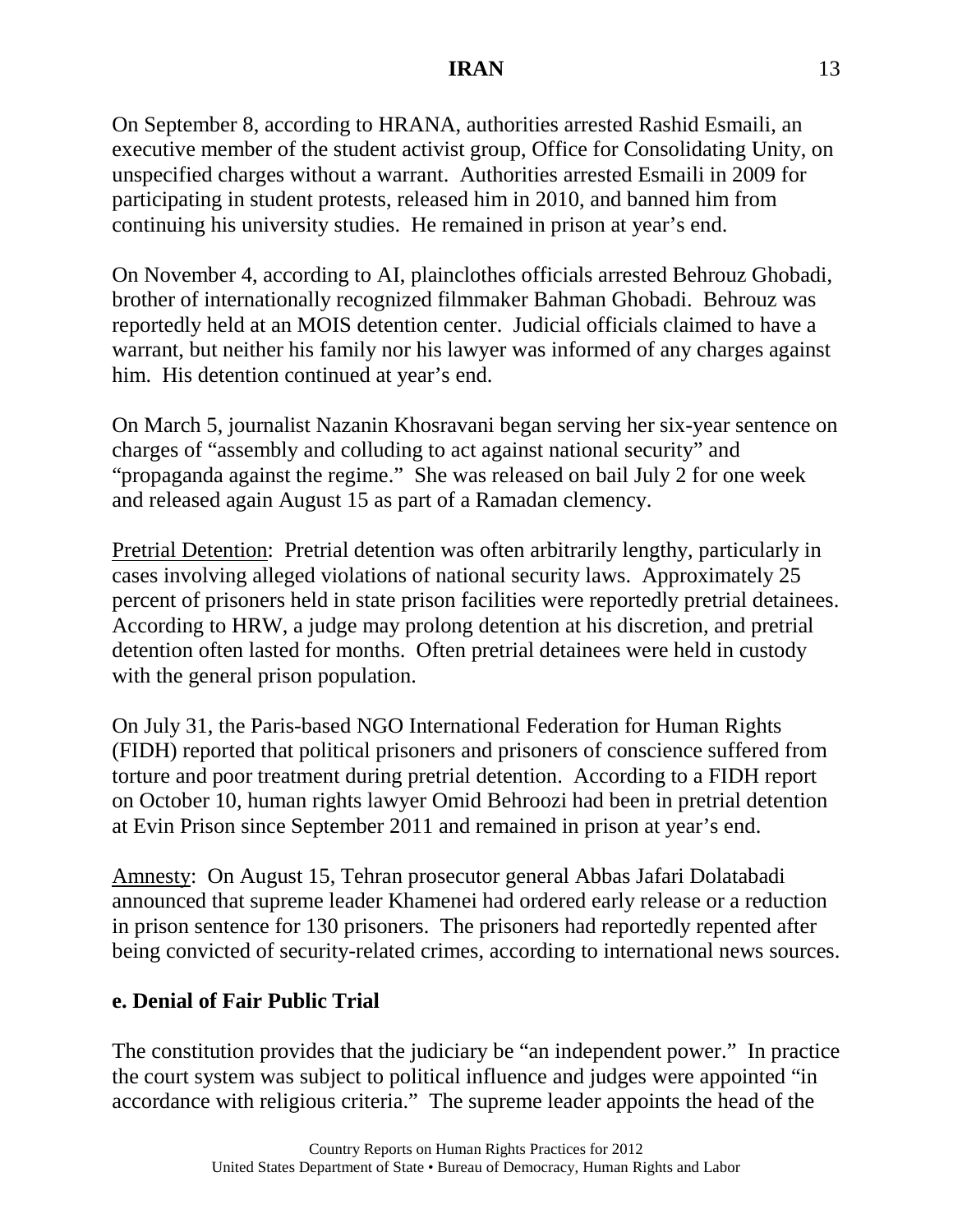judiciary, and in practice the heads of the judiciary, the Supreme Court, and the prosecutor general have been clerics. International observers, including the UNHRC, independent legal experts, and human rights NGOs, including AI, HRW, and Reporters without Borders (RSF), continued to criticize the lack of independence of the country's judicial system and judges and maintained that trials disregarded international standards of fairness.

### **Trial Procedures**

According to the constitution and criminal procedure code, a defendant has the right to a fair trial, a presumption of innocence, a lawyer of his or her choice, and the right of appeal in most cases that involve major penalties. These rights were not respected in practice. Panels of judges adjudicate trials; there is no jury system in the civil and criminal courts. Public trials were usually "show trials." Defendants rarely had the opportunity to confront their accusers, and were granted access to government-held evidence infrequently.

The government charged persons with vague crimes, such as "antirevolutionary behavior," "moral corruption," "siding with global arrogance," "enmity towards God" (moharebeh), and "crimes against Islam." Prosecutors imposed strict penalties on government critics for minor violations. When postrevolutionary statutes did not address a situation, the government advised judges to give precedence to their knowledge and interpretation of Islamic law (Sharia). Under Sharia law judges may find a person guilty based on their own "divine knowledge" or they may issue more lenient sentences for persons who kill others considered "deserving of death," meaning that the victim was thought to have done something serious and contrary to Sharia. AI and numerous other NGOs reported that secret summary trials lasting only five minutes frequently occurred. Other trials were designed to publicize coerced confessions.

During the year human rights groups noted the absence of procedural safeguards in criminal trials. According to AI, there were many examples of the prosecution providing fabricated evidence, forced confessions, and trials closed to the public. Courts admitted as evidence confessions made under duress or torture (see section 6, Minorities).

In his September 13 report, the UN special rapporteur noted the case of lawyer Ahmed Hamid, who represented 19 persons prosecuted in Khuzestan Province for "acting against national security." According to Hamid, he was only allowed five minutes' access to his clients two days before the trials and in the presence of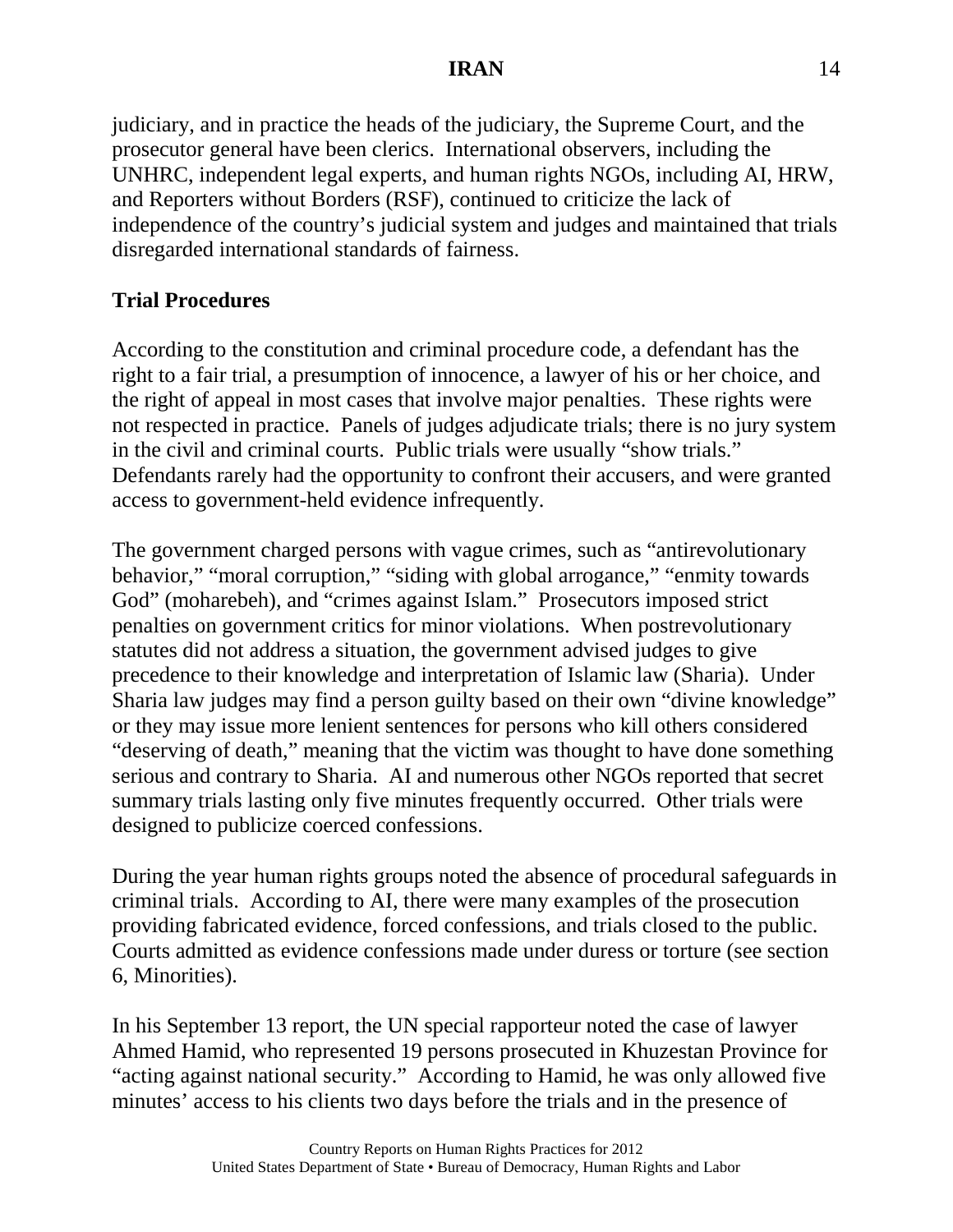security forces. He reported that his objections concerning his clients' rights were ignored by the presiding judge and that his clients, none of whom spoke Farsi, could not understand the proceedings. The judge sentenced 10 of the defendants to death. According to Hamid, authorities executed several of them in secret while their appeals were under review.

There were developments in several cases from previous years. On January 9, a court sentenced to death a U.S.-Iranian dual national who was tried in December 2011 and found guilty of espionage. On March 5, following an appeal, the Supreme Court vacated the verdict and remanded the case to a lower court for retrial. The government continued to refuse consular access to the dual national. At year's end, the defendant awaited a retrial.

On January 17, the Supreme Court upheld the death sentence against Web developer Saeed Malekpour. He was convicted of designing and moderating adult content Web sites, "insulting the sanctity of Islam," and "agitation" against the government. On December 2, Malekpour's lawyer reported that the sentence had been suspended after Malekpour "expressed remorse and repented" in a confession aired on state television. At year's end, Malekpour remained in prison.

On June 25, a lawyer for Sakineh Ashtiani stated that the government had lifted her stoning sentence and that she could be released on parole. She was believed to remain in Tabriz Prison at year's end. On August 15, the lawyer for imprisoned Ashtiani lawyer Javad Houtan Kian told Radio Farda that his client was being tortured with beatings and cigarette burns. He remained imprisoned at year's end (see section 6, Societal Abuses, Discrimination, and Acts of violence Based on Sexual Orientation and Gender Identity).

Numerous human rights groups continued to question the legitimacy and secrecy of the Special Clerical Court, which is headed by an Islamic legal scholar and overseen by the supreme leader. The court is not provided for in the constitution and operates outside the judiciary's purview. It is charged with investigating alleged offenses committed by clerics and issuing rulings based on independent interpretation of Islamic legal sources. Critics alleged that clerical courts were used to prosecute clerics for expressing controversial ideas and participating in activities outside the sphere of religion, such as journalism or reformist political activities. On July 16, ICHRI reported that dissident cleric Arash Honarvar Shojaee, who was arrested in 2010 and sentenced to four years in prison, 50 lashes, and defrocking on charges of espionage, "disrespecting the clergy," and "acting against national security," was to face a new trial in Branch 3 of the Special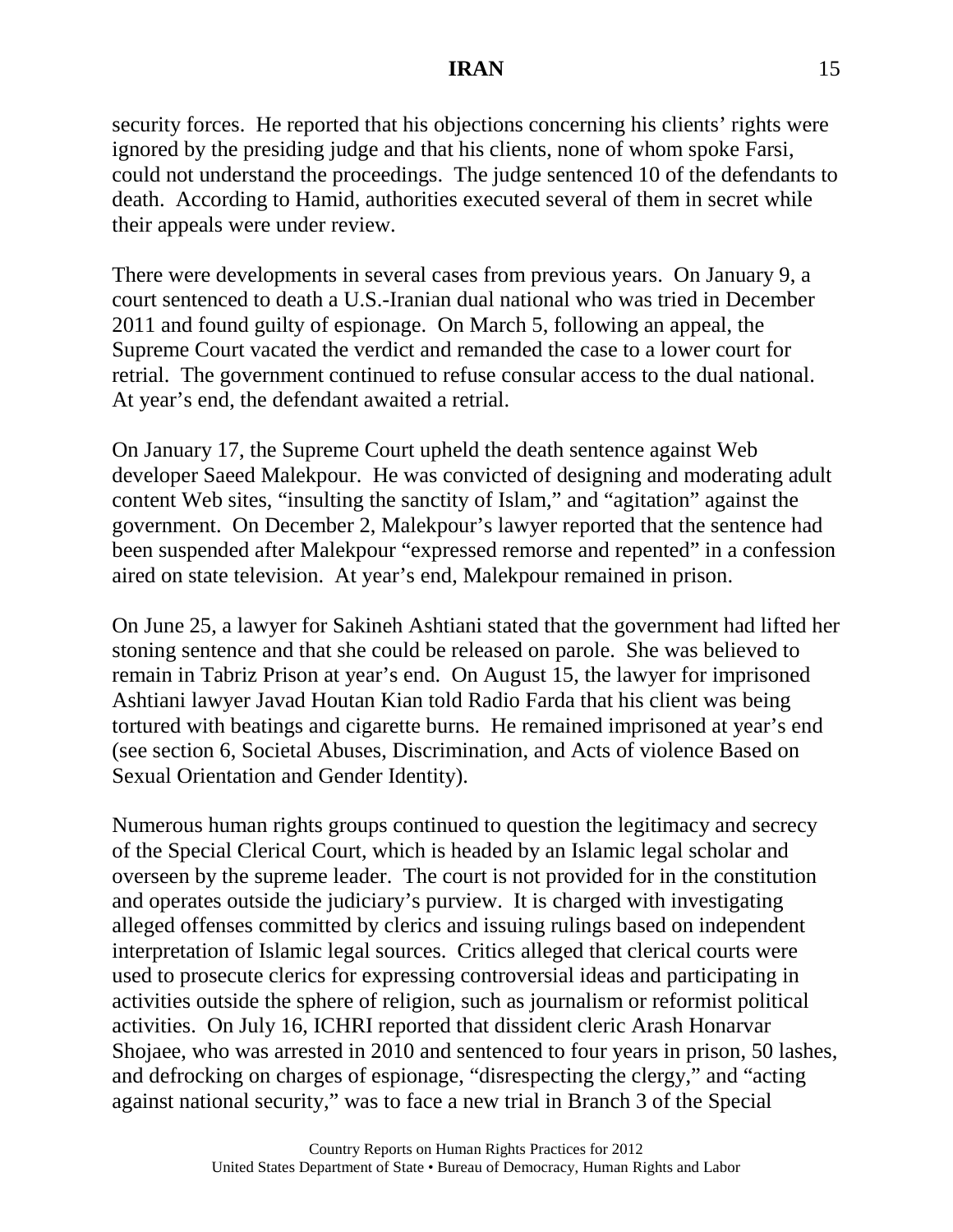Clerical Court. The court had allegedly refused to allow him to select his own lawyer. The new charge was "publishing falsehoods with the intent to create public anxiety" related to an interview that he had given to a Web site. On July 12, Shojaee was released on medical furlough and remained out of prison at year's end. There was no further information regarding his trial at year's end.

## **Political Prisoners and Detainees**

Statistics regarding the number of citizens imprisoned for their political beliefs were not available. ICHRI, the U.S.-based human rights NGO United for Iran, and the UN special rapporteur each estimated there were approximately 500 political prisoners in the country, including those arbitrarily detained for peaceful activities or the exercise of free expression. Other human rights activists estimated there could be more than 1,000 prisoners of conscience, including those jailed for their religious beliefs.

On January 10, the CHRR published a list of 159 political detainees in ward 350 of Evin Prison. The international NGO Committee to Protect Journalists (CPJ) reported there were at least 48 media professionals in prison as of March 1, while student activist groups estimated there were more than 50 students in prison as of July 1. On October 10, FIDH published a list of 69 human rights defenders in prison during the year, including lawyers, women's rights defenders, trade unionists, and activists working to protect ethnic and religious minorities.

On March 11, Mohammad Tavassoli, head of the political bureau of the Freedom Movement party and Tehran's first mayor following the fall of the Shah, returned to prison after a brief medical furlough. On April 5, ICHRI reported that his health was deteriorating and that authorities refused to release him despite his having posted bail. On October 13, a court sentenced him to 11 years in prison and ordered a five-year ban on political activity on charges of "disrupting national security" and conducting "propaganda" against the Islamic Republic. He remained in prison at year's end.

On June 23, the head of the country's prison system, Gholam Hossein Esmaili, claimed, "We have no political prisoners." In a July 8 interview with the semiofficial Iran Student News Agency (ISNA), Mohammad Javad Larijani stated, "A political prisoner is someone who has been politically active within the framework of the laws but has been unjustly imprisoned because the rulers and state authorities did not like what he was doing. According to this definition, there are no political prisoners inside the Islamic Republic of Iran."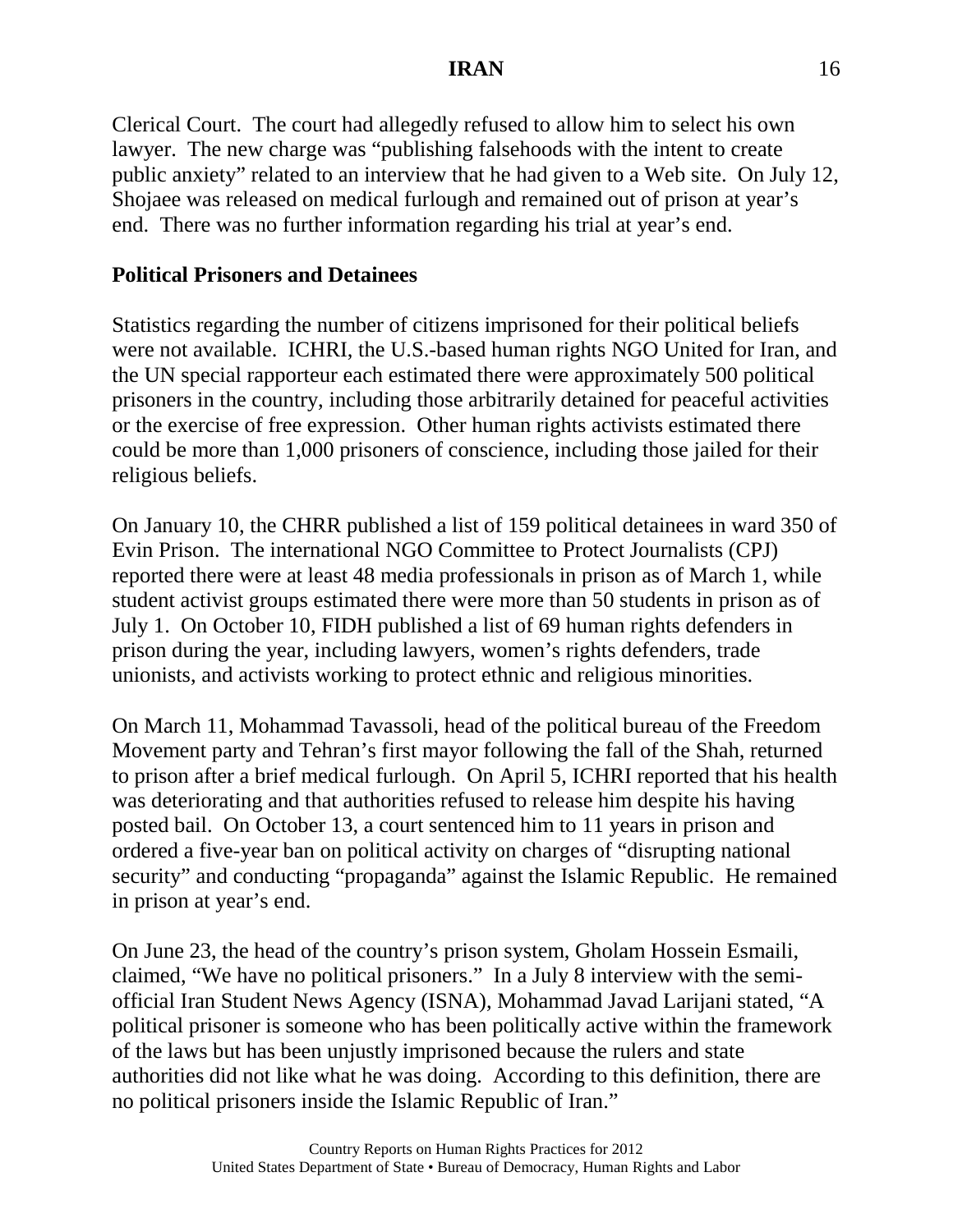On October 30, authorities arrested dissident blogger and physician Mehdi Khazali, the son of a prominent conservative politician, during a meeting of writers in Tehran. According to the opposition Web site Kaleme, authorities had released Khazali on March 19 on 220 million tomans (\$180,000) bail after a February 6 court ruling that sentenced him to 14 years in prison and 10 years in exile for "conspiracy to commit a crime." He remained in prison at year's end.

During the year the government arrested students, journalists, lawyers, political activists, women's activists, artists, and members of religious minorities (see sections 1.a. through 1.e., 6, and 7.a.) and charged many with crimes, such as "propaganda against the regime" and "insulting the regime," treating such cases as national security trials. According to opposition press reports, the government also arrested, convicted, and executed persons on criminal charges, such as drug trafficking, when their actual offenses were reportedly political. The government reportedly held some persons in prison for years on baseless charges of sympathizing with alleged terrorist groups. Authorities often held political prisoners in solitary confinement for extended periods, denying them due process and access to legal representation. Political prisoners were also at greater risk of torture and abuse in detention. The government often placed political prisoners in prisons far from their homes and families (see section 1.e.). The government did not permit international humanitarian organizations or UN representatives access to political prisoners.

Authorities occasionally gave political prisoners suspended sentences or released them for short or extended furloughs prior to completion of their sentences, but could order them to return to prison at any time. Suspended sentences often were used to silence individuals. The government also controlled political activists by temporarily suspending baseless court proceedings against them and allowing authorities to rearrest them. Furthermore, the government attempted to intimidate activists by calling them in repeatedly for questioning. The government issued travel bans on former political prisoners (see section 2.d.) and imposed forced internal exile on others.

On January 14, authorities summoned student activist Peyman Aref to Evin Prison, but soon released him. According to activist reports, he was rearrested March 14 at his home and began a hunger strike March 19 to protest his detention. He was released April 3, but summoned to court on July 17 on charges of "publishing lies with the intention to disturb public opinion" through an interview with opposition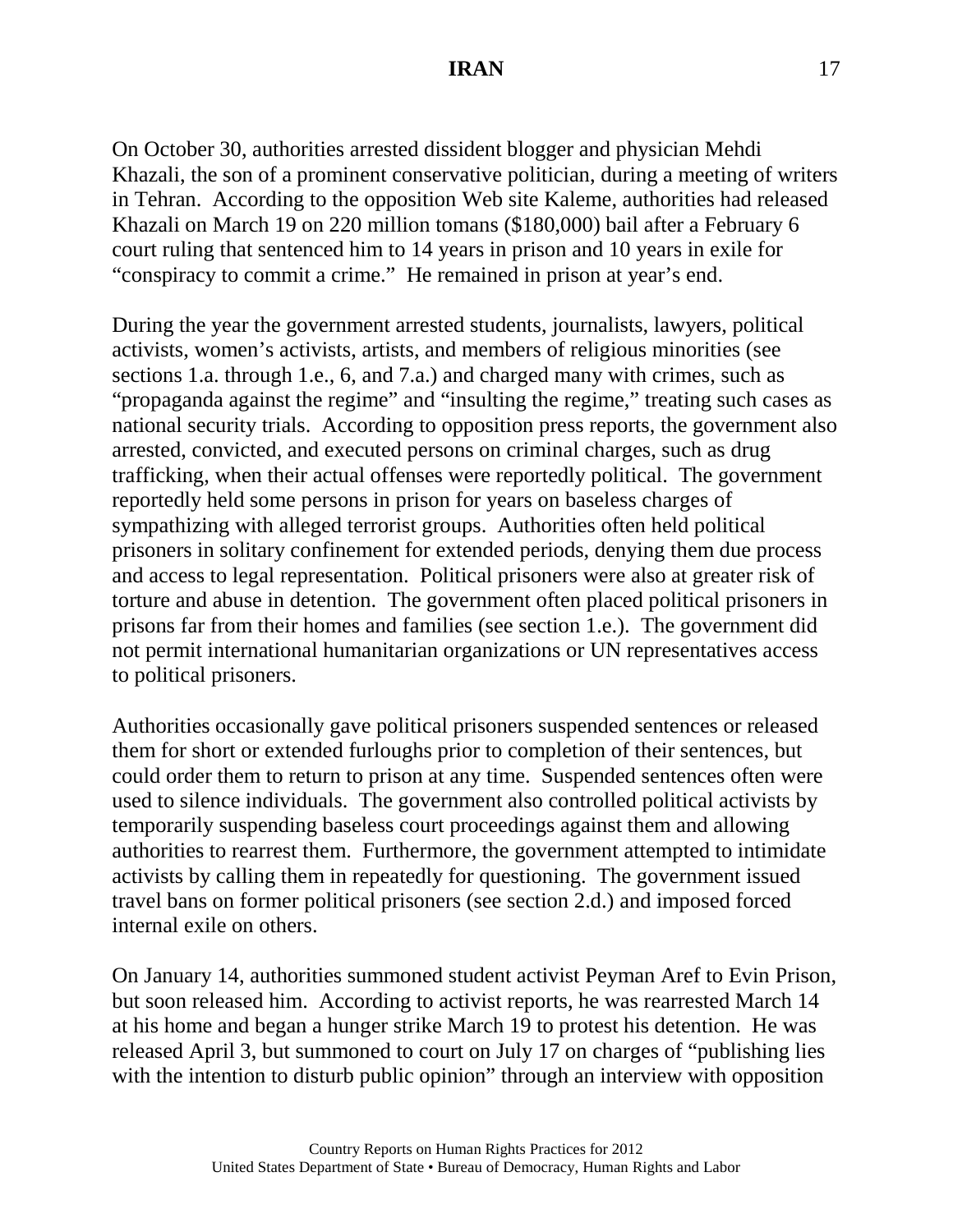media. On July 18, opposition media reported he had been banned from further university studies. He was reportedly free on bail at year's end.

In September authorities imprisoned human rights activists and journalists Zhila Bani-Yaghoub and Shiva Nazar Ahari in connection with their arrests during postelection protests in 2009. On September 2, Bani-Yaghoub began serving a one-year sentence in Evin Prison for "propaganda against the Islamic Republic" and "insulting the president." Ahari, a founding member of the CHRR, began serving a four-year sentence on September 8 for "enmity against God."

On September 24, authorities arrested Mehdi Hashemi, former president Ali Akbar Rafsanjani's son and campaign manager, a day after his return from a three-year self-imposed exile in London. In October Hashemi's lawyer said that he had been barred from visiting him in prison and that authorities had not filed any charges against his client. According to the IRGC-linked Fars news service, on November 7, authorities filed four charges, including espionage, against Hashemi. On December 9, his lawyer reported that Hashemi's detention, which he said was based on financial charges in relation to one of Hashemi's previous jobs and security charges related to the 2009 presidential election, was extended by two months.

There were developments in cases from previous years. On January 26, HRANA reported that journalist Masoud Bastani had been hospitalized after suffering severe headaches and losing feeling in his limbs. On September 4, according to Kaleme, prison officials forcibly moved Bastani to a solitary cell. He was arrested by security forces in 2009 and sentenced to six years in prison for "propaganda" against the government, creating unrest, and disturbing public order.

On January 26, according to numerous NGO reports, blogger Hossein Ronaghi Maleki was transferred to a hospital in critical condition following a hunger strike to protest officials' refusal to grant him medical leave after returning to prison two days after a kidney operation in mid-January. Maleki was released on bail July 2 but rearrested on August 22 while participating in earthquake relief efforts in East Azerbaijan Province and charged with "distributing contaminated food." In September prison officials transferred him from Tabriz Prison to Evin Prison in Tehran. He remained in prison at year's end after reportedly beginning another hunger strike.

On March 6, HRHI reported that plainclothes officials attacked journalist Issa Saharkhiz, who was serving a three-year prison sentence for "insulting the leader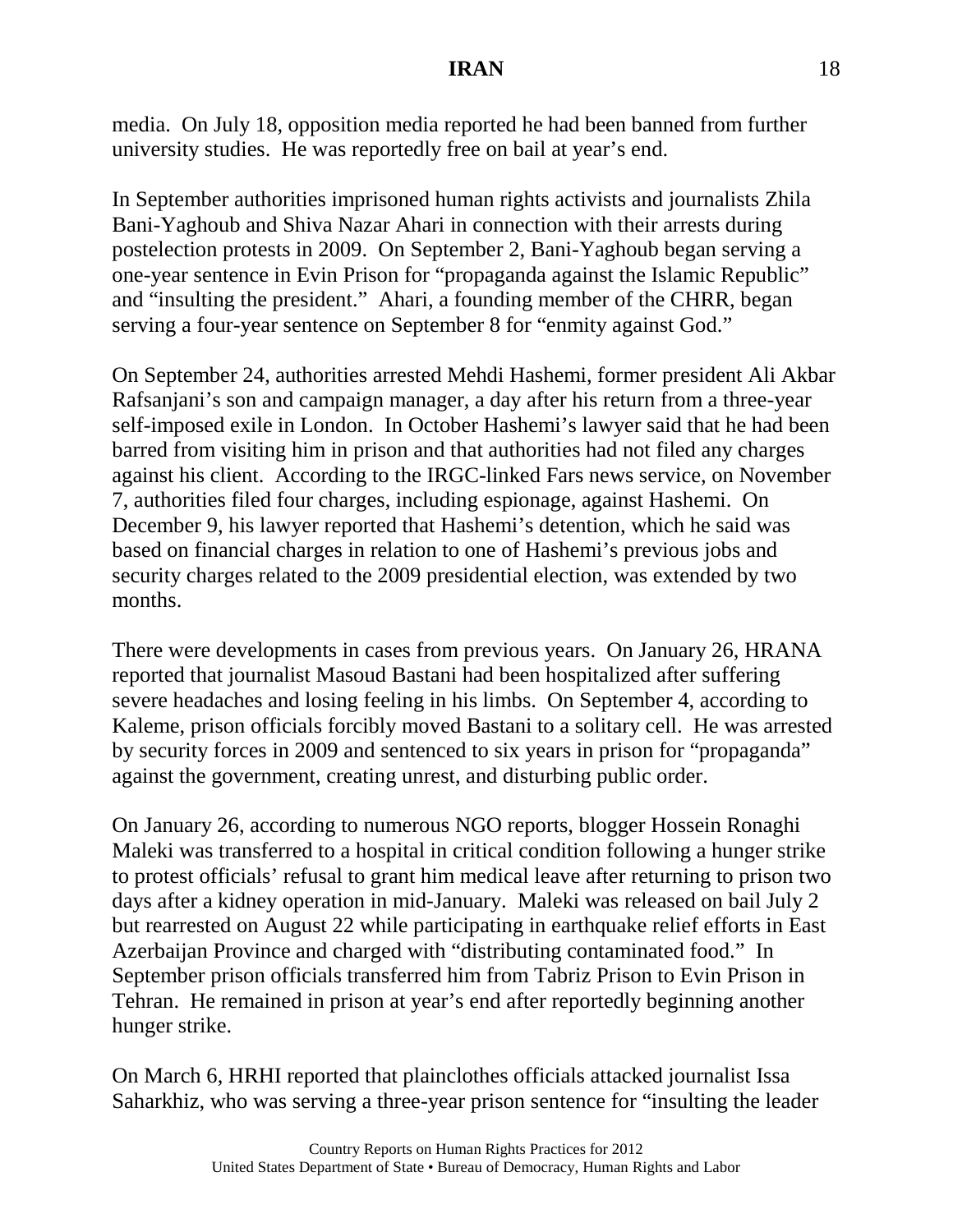and the regime," while he was receiving treatment at a hospital for a heart condition. In mid-June Saharkhiz's son Mehdi wrote on his Facebook page that authorities refused to release his father despite his sentence being completed and had added another 18 months to his imprisonment for unknown reasons. In addition, a medical official had determined that Saharkhiz was unable to endure further incarceration. ICHRI reported Saharkhiz began a hunger strike on September 4 after being transferred to Evin Prison from Rajai Shahr Prison on August 28. He remained in prison at year's end.

On March 9, according to HRDAI, dissident cleric and regime critic Ayatollah Hossein Kazemeini Boroujerdi was in critical condition after he allegedly had been poisoned by unnamed fellow prisoners. On October 14, religious activist NGOs published a letter written by Boroujerdi from Evin Prison, in which he claimed, "I am slowly dying a horrific death here and have been banned from having medication, treatment, or access to a lawyer…. Physical and psychological tortures of my family are being done in order to annihilate me." Boroujerdi, a cleric who advocated the separation of religion and government, was arrested in 2006.

On March 18, according to AI, an appellate court suspended Parvin Mokhtare's 23-month sentence and authorities released her from Kerman Prison. In mid-March, the General Court in Kerman tried her on charges of "insulting the supreme leader" and "insulting the martyrs." She was acquitted of the first charge, but was fined after conviction on the second charge. She was released after paying the 5.4 million toman (\$4,400) fine. Mokhtare was detained in August 2011 after authorities entered her home without a warrant; in December 2011 a court sentenced her to 23 months in prison on charges of "propaganda activities and assembly and collusion against the regime" for protesting the imprisonment of her son, journalist Kouhyar Goudarzi.

On April 3, according to HRANA, a court sentenced activist Mansoureh Behkish to four-and-a-half years in prison for her role in creating the Mourning Mothers organization, which protests the execution of prisoners, and for "propaganda activities against the state." On July 5, an appeals court shortened Behkish's total sentence to four years and suspended three-and-a-half years. She had not begun her remaining six month sentence and was not in prison at year's end.

On April 16, according to domestic media, authorities summoned EbrahimYazdi, secretary general of the banned opposition party Freedom Movement of Iran, to begin his eight-year prison term. Neither Yazdi nor his lawyer reportedly had any input in the appeals or sentencing process. The 81-year-old Yazdi remained in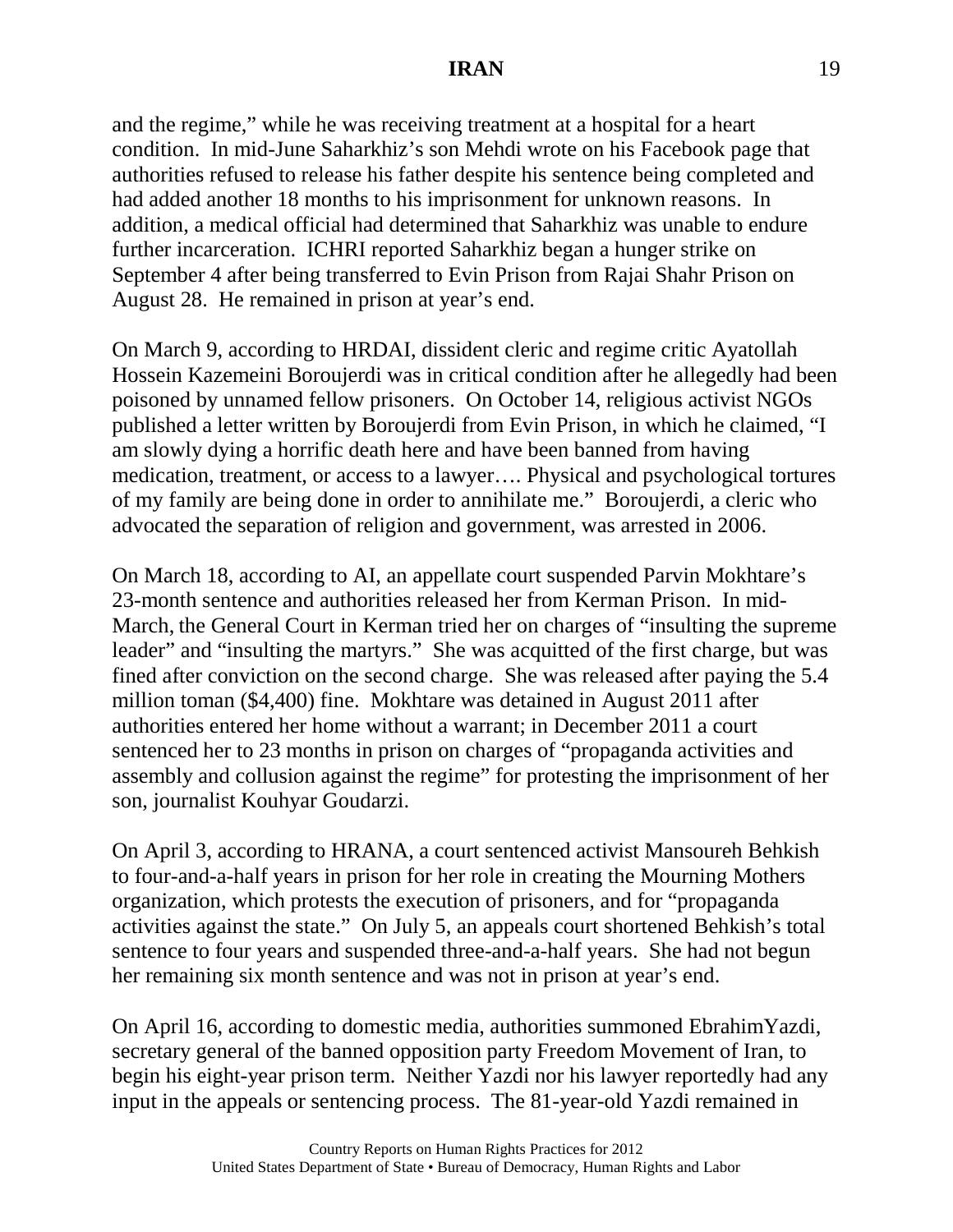prison at year's end convicted of "collusion against national security" and "propaganda against the regime."

On May 21 Prosecutor General Gholam Hossein Mohseni-Ejei announced, "Based on the latest coroner's report on the death of (reform activist and women's rights campaigner Haleh Sahabi), no one was found at fault." There were no further investigations during the year into Sahabi's June 2011 death from cardiac arrest after plainclothes police reportedly beat her while she was attending her father's funeral. Sahabi had been serving a two-year sentence after being arrested in 2009 during demonstrations following President Ahmadinejad's inauguration.

On August 15, authorities released Tehran University professor and former parliamentarian Ghassem Sholeh Saadi as part of a Ramadan clemency. Saadi was serving a two-and-a-half-year sentence on charges of "insulting the authorities," "acting against national security," and "spreading propaganda to agitate public opinion," based on a 2002 letter criticizing supreme leader Khamenei's policies. He remained out of prison at year's end.

Prominent human rights attorney Nasrin Sotoudeh, whose 11-year prison sentence issued in 2011 was shortened to six years on appeal, remained in prison in declining health throughout the year. On December 4, Sotoudeh ended a 49-day hunger strike that she began to protest prison conditions and government harassment of her family after officials lifted a travel ban on her daughter. Prison authorities routinely denied Sotoudeh family visits, placed her in solitary confinement, and denied her adequate medical care.

There were no developments in the case of Mourning Mothers member Zhila Karamzadeh-Makvandi, who was sentenced to five years in prison in December 2011 for writing a poem for the organization.

# **Civil Judicial Procedures and Remedies**

According to the constitution, the Court of Administrative Justice, under the supervision of the head of the judiciary, investigates citizens' grievances regarding government officials, organs, and statutes. In practice citizens had limited ability to sue the government. Citizens were not able to bring lawsuits against the government for civil or human rights violations. Dispute resolution councils were available to settle minor civil and criminal cases through mediation before referral to courts.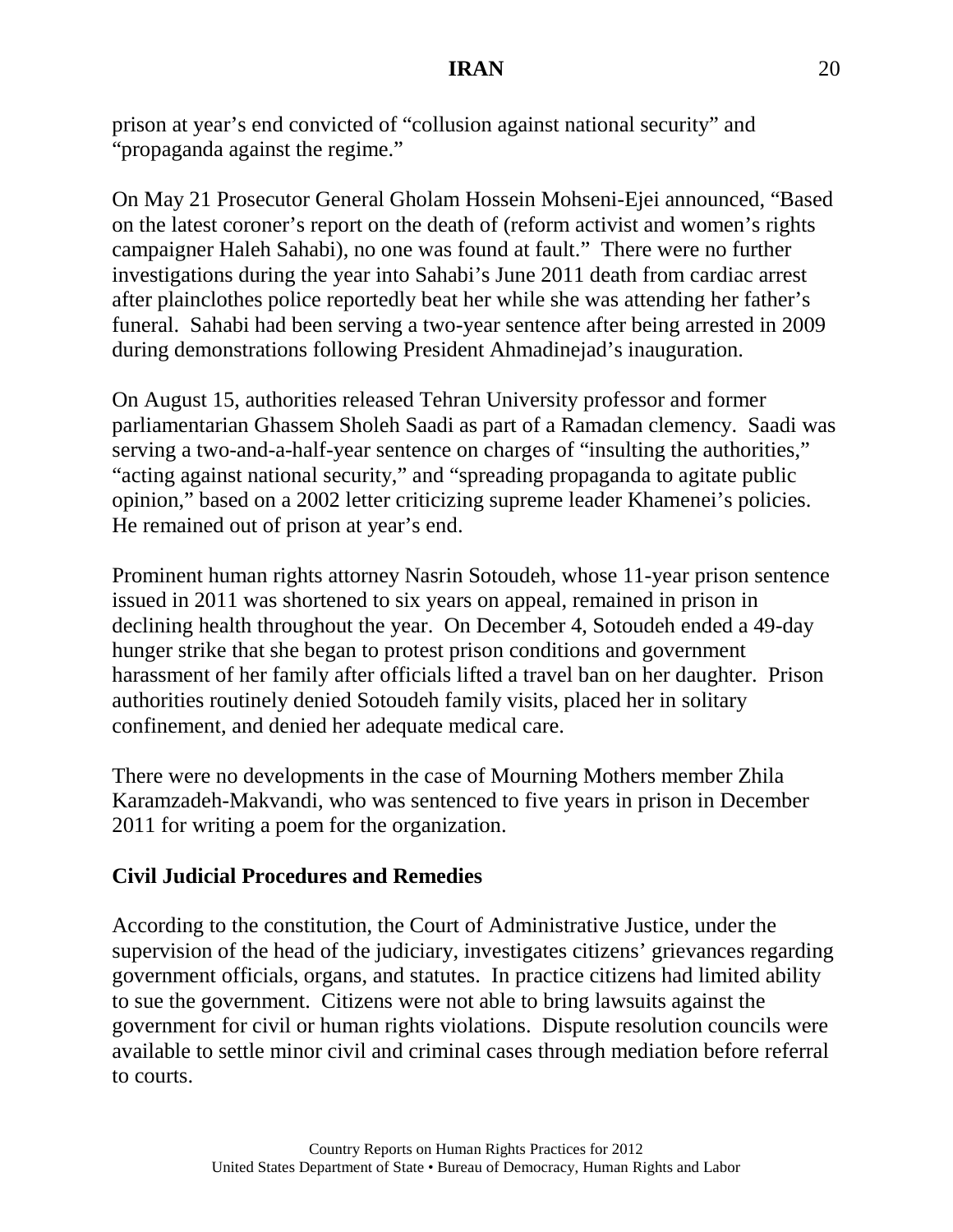## **Property Restitution**

The constitution allows the government to confiscate property acquired illicitly or in a manner not in conformity with Islamic law. The government appeared to target religious minorities in invoking this provision. There were several reports during the year of authorities seizing the property of members of the Sunni, Baha'i, and Sufi religious minority communities.

## **f. Arbitrary Interference with Privacy, Family, Home, or Correspondence**

The constitution states that "reputation, life, property, [and] dwelling[s]" are protected from trespass except as "provided by law," but the government routinely infringed on this right. Security forces monitored the social activities of citizens, entered homes and offices, monitored telephone conversations and Internet communications, and opened mail without court authorization. There were widespread reports that government agents entered, searched, and ransacked the homes and offices of reformist or opposition leaders, activists, political prisoners, journalists, and their families to intimidate them.

On February 1, HRANA reported that Basij forces broke in to the house of blogger and government critic Yasin Mahhadi without a warrant, beat him, and confiscated his personal effects, including his computer. According to activist reports, Mahhadi had been arrested twice in the previous three months for his blog postings.

On September 24, according to the CHRR, MOIS agents in Shiraz reportedly raided opposition activist Shokrollah Nazari's home, detained Nazari, and transferred him to an unknown location. According to reports, agents searched Nazari's home and confiscated his computer, cameras, and memory cards.

There were developments in cases from previous years. On March 4, Branch 26 of the Tehran Revolutionary Court sentenced human rights attorney Abdolfattah Soltani to 18 years in prison and barred him from practicing law for 20 years for founding a human rights organization, "propaganda against the system," "colluding and conspiring against national security," and accepting the Nuremberg Human Rights Prize. Soltani refused to defend himself during his trial, demanding that the proceedings occur with a jury and be open to the public. On June 13, according to FIDH, an appeals court reduced Soltani's sentence to 13 years in prison but imposed imprisonment in "internal exile" to the remote city of Borazjan in Bushehr Province. Authorities arrested Soltani in September 2011 and reportedly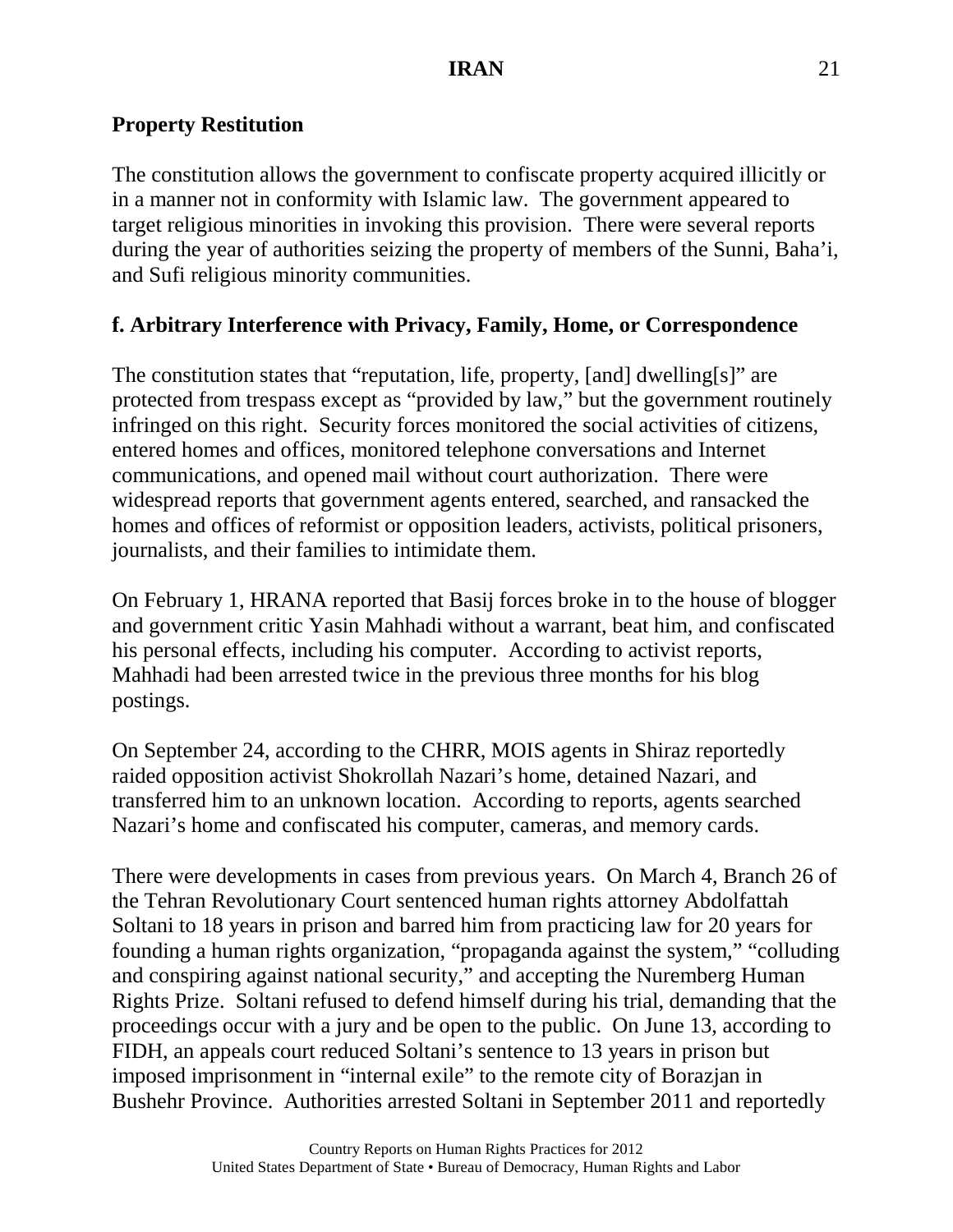entered and searched his home without a warrant, confiscating several personal documents.

Authorities continued their harassment of the children of de facto Green Movement leaders Mehdi Karroubi and Mir Hossein Mousavi. According to international media, on February 11, MOIS officials seized property from their residences and questioned Mousavi's two daughters and Karroubi's son for several hours after they wrote a letter asking Iranian citizens to support the release of their parents from house arrest. One of Mousavi's daughters was subsequently fired from her teaching position at Al-Zahra University. Kaleme also reported that in late February Mousavi's youngest daughter was involved in a serious car crash after being "persistently" chased on a highway by presumed intelligence agents.

## **Section 2. Respect for Civil Liberties, Including**

#### **a. Freedom of Speech and Press**

The constitution provides for freedom of expression and of the press, except when the words are deemed "detrimental to the fundamental principles of Islam or the rights of the public." The law states that "anyone who undertakes any form of propaganda against the state" can be imprisoned for as long as one year; the law does not define "propaganda." The law also provides for prosecution of writers for instigating crimes against the state or national security or "insulting" Islam; the latter offense is punishable by death. The government severely restricted freedom of speech and press, and it used the law to intimidate or prosecute persons who directly criticized the government or raised human rights issues. According to the CPJ, the government continued a campaign of press intimidation throughout the year.

Freedom of Speech: Individuals could not criticize the government publicly or privately without reprisal, and the government actively sought to impede criticism. The government monitored meetings, movements, and communications of opposition members, reformists, activists, and human rights defenders. It often charged persons with crimes against national security and insulting the regime based on letters, e-mails, and other public and private communications. During the year, there were several cases of the government increasing prison sentences for prisoners who wrote open letters criticizing their treatment or other government practices (see section 1.e.).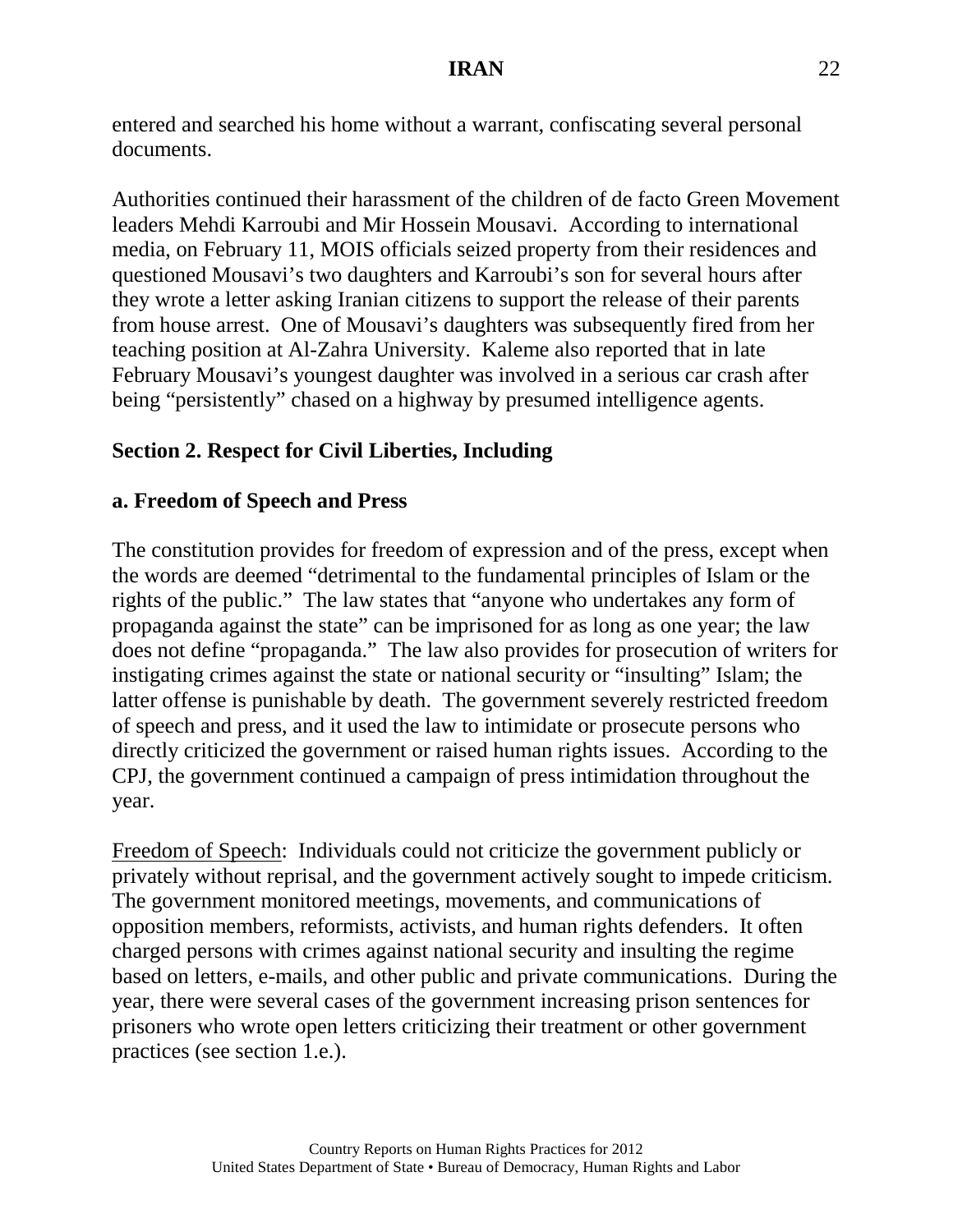On June 21, security forces arrested Abbas Khosravi Faresani, who blogged on political subjects under pseudonyms. Faresani, a graduate student at Isfahan University studying Western philosophy, confessed to "acting against national security through creating anxiety and publishing lies," "insulting the supreme leader and regime high officials," and "membership in organizations related to Israel." On August 7, Faresani was released on bail and was awaiting trial at year's end.

There were developments in cases from previous years. On January 3, Branch 15 of the Tehran Revolutionary Court sentenced Faezeh Hashemi Rafsanjani, daughter of former president Rafsanjani and an outspoken political and women's rights activist, to six months in prison and a five-year ban on political and press activities on charges of "propaganda activities against the regime." On September 22, she was arrested to begin serving a six-month sentence. Authorities initially detained her in September 2011 and tried her in a nonpublic hearing in December 2011. At year's end the prosecutor general and judiciary spokesman, Gholam-Hossein Mohseni Ejei, stated that Rafsanjani was in solitary confinement for her behavior in prison. On May 21, Fariborz Rais-Dana was arrested and began serving a one-year prison sentence on multiple charges, including "propagandizing against the regime through membership in the Iranian Writers' Association." Rais-Dana was initially arrested in 2010 for an interview with the BBC Persian service. At year's end his health was reportedly deteriorating due to poor treatment and conditions in Evin Prison.

Freedom of Press: The Islamic Republic of Iran Broadcasting (IRIB), the main governmental agency in charge of audiovisual policy, directed all state-owned media. Under the constitution, the supreme leader appoints the head of IRIB, and a council composed of representatives of the president, judiciary, and the Islamic Consultative Assembly oversees IRIB's activities. The government's Press Supervisory Board (PSB) issues press licenses, which it sometimes revoked in response to articles critical of the government or the regime. During the year the government banned, blocked, closed, or censored publications that were deemed critical of officials. The government did not permit foreign media organizations to film or take photographs in the country, required foreign correspondents to provide detailed travel plans and topics of proposed stories before granting visas, and attempted to influence correspondents through pressure.

Independent print media companies existed, but the government severely limited their operations. It closed or prohibited opposition and reformist newspapers, intimidated and arrested journalists, and censored news. Government-controlled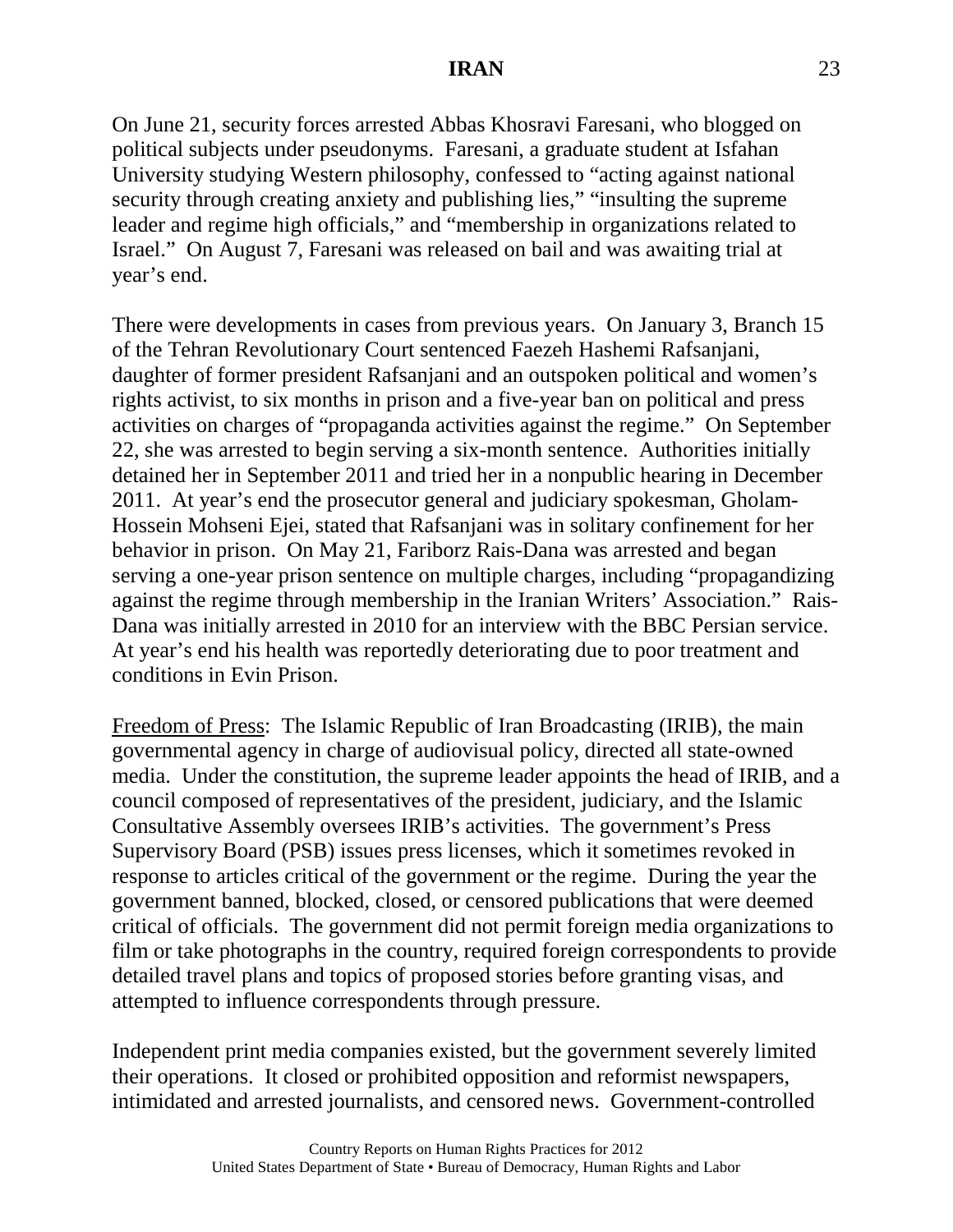print media was also subject to censorship and temporary closures for allegedly insulting the regime. International NGOs reported that authorities had temporarily shut down at least 40 publications between 2009 and 2012.

On September 26, authorities forced the reformist newspaper *Shargh* to close after it published a cartoon depicting a line of blindfolded men following each other, which some officials claimed mocked veterans of the country's 1980s war against Iraq. *Shargh* editor Mehdi Rahmanian was arrested and released on 50 million tomans (\$40,780) bail. On December 23, a court acquitted *Shargh* and Rahmanian. The paper had not resumed publication at year's end.

There were developments in at least one previous case. On September 26, police took into custody presidential media adviser and *Iran* newspaper manager Ali-Akbar Javanfekr to begin serving a six-month prison sentence for "publishing materials contrary to Islamic norms" in an August 2011 article questioning the country's dress code for women. A Tehran court initially sentenced Javanfekr to one year in prison and a three-year ban on journalistic activity in November 2011; according to local media organizations, his appeal was denied on February 13.

Under the constitution, private broadcasting is illegal. The government maintained a monopoly over all television and radio broadcasting facilities through statecontrolled IRIB. Radio and television programming, which was the principal source of news for many citizens (especially in rural areas where Internet access was limited), reflected the government's political and socio-religious ideology. The government sometimes jammed foreign media services, such as the BBC Persian service and Voice of America. Satellite dishes remained illegal, and police confiscated satellite dishes around the country.

Violence and Harassment: The government and its agents harassed, detained, tortured, and prosecuted publishers, editors, and journalists, including those involved in Internet-based media, for their reporting (see also section 1.e.). The government also harassed many journalists' families, and journalists in prison were often subjected to solitary confinement. According to RSF, 26 journalists and 17 Internet providers of information remained in prison or detention on December 20. International NGOs reported that several journalists were forced into exile during the year and that authorities continued to close publications for political reasons.

Early in the year, security forces arrested several journalists and bloggers, including Fatemeh Kheradmand, Peyman Pakmehr, Parastoo Dokoohaki,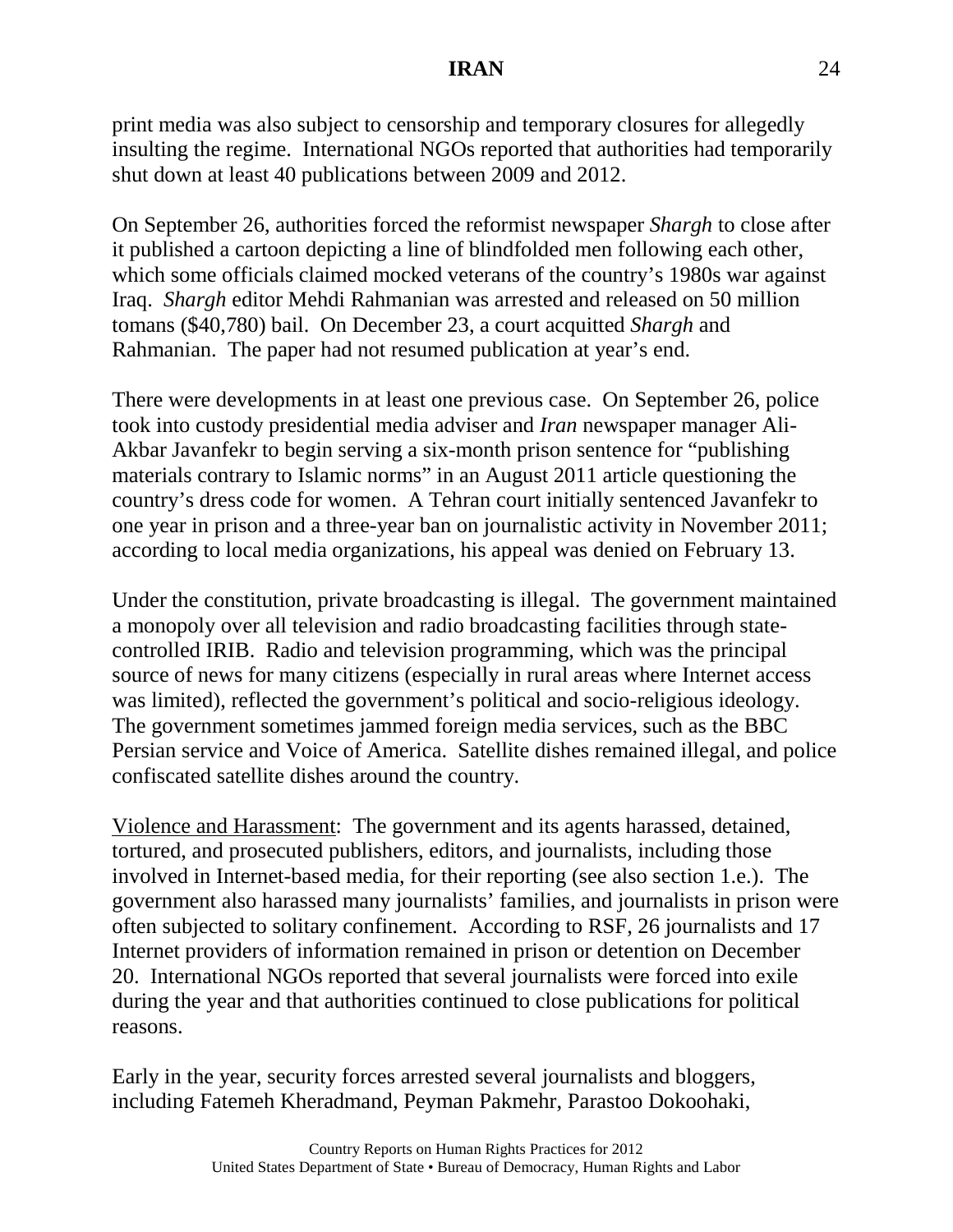Sahamoldin Borghani, Marzieh Rasouli, Said Madani, Shahram Manochehri, Ehsan Houshmand, Hassan Fathi, Esmail Jafar, and Reza Jelodarzadeh. Interrogators reportedly pressured them to confess that they collaborated with foreign media organizations.

There were no further developments in the September 2011 case of *Majzooban-e Noor* reporter and photojournalist Reza Entessari.

Censorship or Content Restrictions: The law forbids government censorship, but it prohibits dissemination of information the government considers "damaging." During the year the government censored publications--both reformist and conservative--that criticized official actions or contradicted official views or versions of events. "Damaging" information included discussions of women's rights, the situation of minorities, and criticism of government economic policy. Officials routinely intimidated journalists into practicing self-censorship. Public officials often filed criminal complaints against reformist newspapers, and the PSB referred such complaints to the Media Court for further action, including closure and fines. Court proceedings were public with a jury of appointed clerics, government officials, and editors of government-controlled newspapers.

The Ministry of Culture and Islamic Guidance reviews all potential publications, including foreign printed materials prior to their domestic release, and can deem books unpublishable, remove text, or require word substitution for terms deemed inappropriate. Barred content includes that pertaining to alcohol or describing physical contact between an unmarried woman and man. On February 24, the ministry suspended the activities of the popular publisher Nashr-e Cheshmeh for "insulting Imam Hussein," a revered Shia figure and grandson of the Prophet; the suspension remained in effect at year's end. In July news sources reported the ministry began pressuring journalists to refrain from reporting soaring prices or the effects of international sanctions.

Libel Laws/National Security: The government commonly used libel laws or cited national security to suppress criticism. According to the law, if any publication contains personal insults, libel, false statements, or criticism, the insulted individual has the right to respond in the publication within one month. However, if the libel, insults, or criticism involves Islam or national security, the responsible person can be charged with apostasy and crimes against national security, respectively. The government liberally applied these laws throughout the year, often citing statements made in various media outlets or Internet platforms that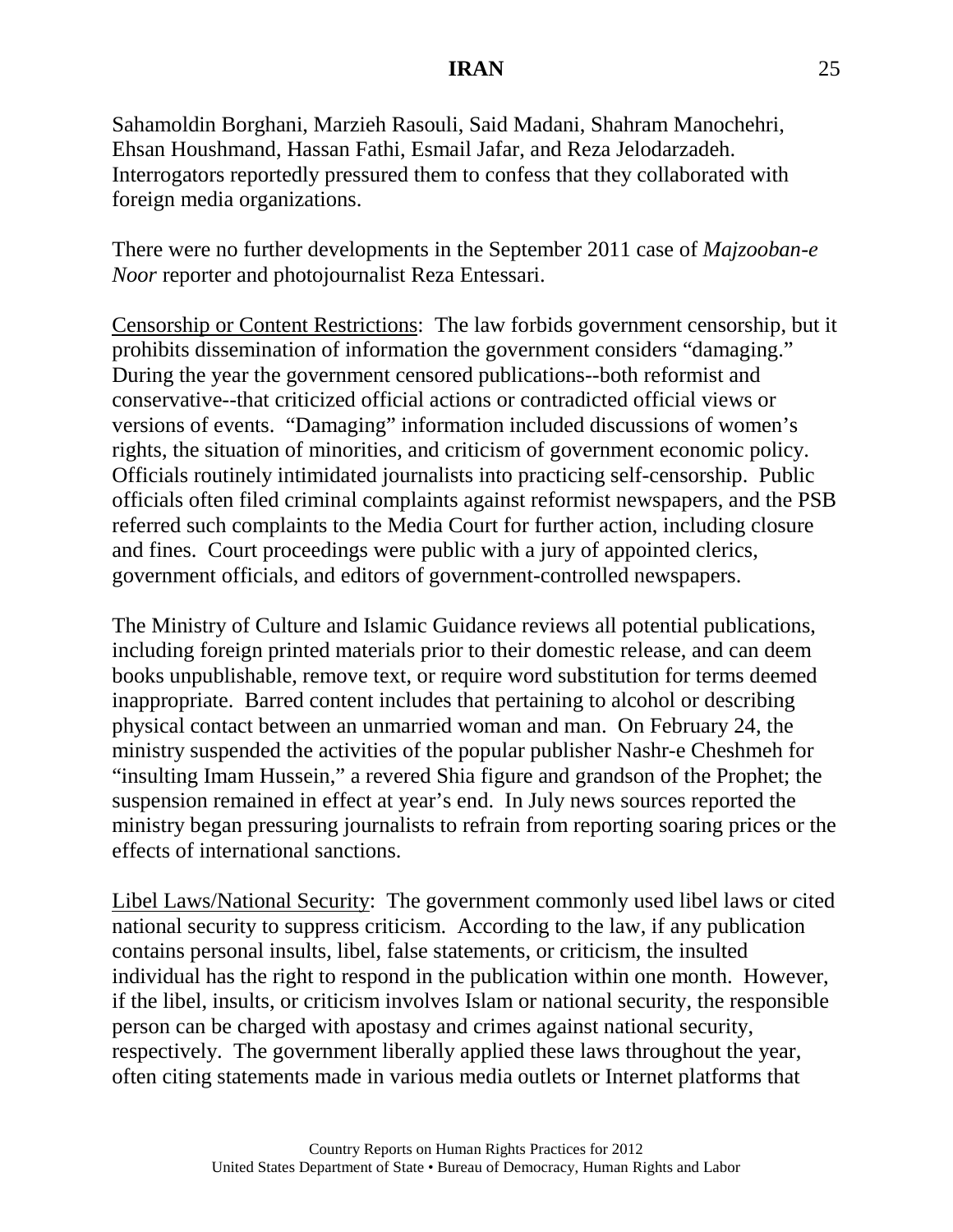criticized the government to arrest, charge, and sentence individuals for crimes against national security.

On April 14, authorities jailed Mohammad Hassan Nobakhti, the former manager of the conservative Web site Nosazi. Domestic Web sites and blogs attributed the arrest to Nobakhti's alleged criticism of the head of the judiciary and the speaker of the Islamic Consultative Assembly. On July 22, authorities released Nobakhti on bail. Also on July 22, police arrested Ahmad Shariat, a pro-Ahmadinejad blogger, for posting remarks critical of the IRGC, the judicial system, and conservative politicians. On August 7, he was released on 100 million tomans (\$81,560) bail and was awaiting trial at year's end.

There were developments in several cases from previous years. On January 3, film maker Hassan Fathi was released on bail after being jailed in November 2011 on charges of "disturbing public perceptions" and "collaboration with the BBC" for giving an interview to the BBC Persian service. Mostafa Daneshjoo, Farshid Yadollahi, and Amir Eslami, lawyers who represented Gonabadi dervishes and were sentenced in January 2011 to six months in prison for "creating public anxiety" and "spreading falsehoods," remained in prison at year's end. Press reports throughout the year indicated the health of all three men had seriously deteriorated. On May 21, journalist and activist Mahboubeh Karami, who began serving a three-year prison sentence for "assembling with intent to harm state security" and "spreading propaganda against the system" in May 2011, was granted medical leave after her health deteriorated; she was returned to Evin Prison after seven days. On August 15, reformist journalist Ali Malihi, who was serving a four-year sentence issued in 2010 for "insulting the president" and "publishing lies," was granted clemency and released from Evin Prison.

There were no further developments in the cases of reformist journalists Medhi Afsharnik, Ali Akrami, Mohamed Heydari, and Mohsen Hakim, who were detained and charged with "propaganda against the regime" and "acting against national security" in October 2011 and released on bail later that month. There were also no developments in the case of journalist Mashallah Shamsolvaezin, who was summoned to prison in July 2011 to serve his 16-month sentence imposed in 2010 for "insulting the president" and "weakening" the government based on interviews that he gave to international media.

### **Internet Freedom**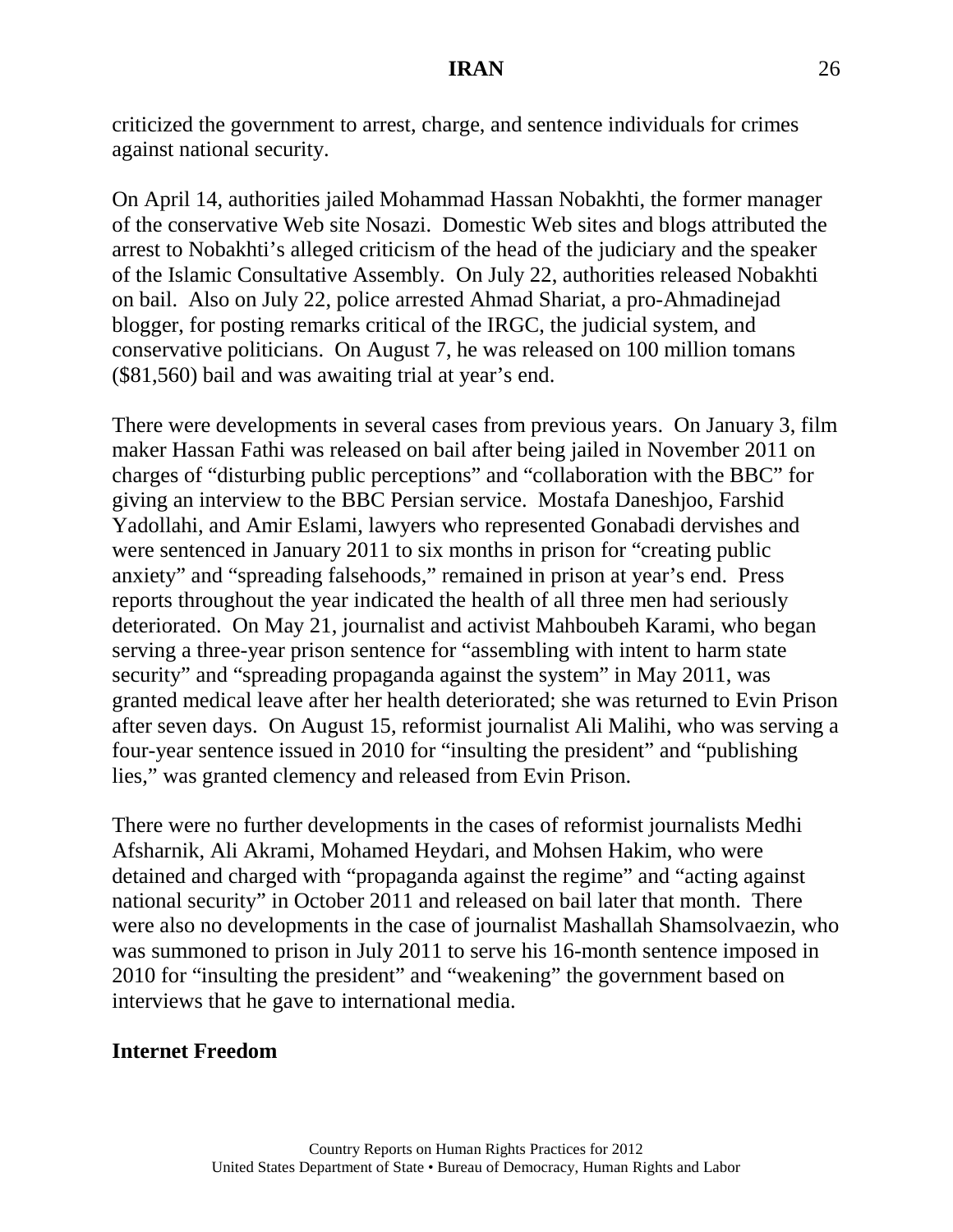All Internet service providers (ISPs) must be approved by the Ministry of Culture and Islamic Guidance. The government also requires all owners of Web sites and blogs in the country to register with the ministry, which, along with the Ministry of Information and Communications Technology, Ministry of Intelligence and Security, and the Tehran Public Prosecutor's Office, were represented on the Committee in Charge of Determining Unauthorized Web Sites, the governmental organization that determines censoring criteria. The same laws that apply to traditional press apply to electronic media, and the PSB and judiciary used the law to close Web sites during the year. NGOs reported that the government continued to increase its control over the Internet during the year as more citizens used it as a source for news and political debate.

Several organizations, including the Basij "Cyber Council"; the Cyber Police; and the Cyber Army, which was presumed to operate under the IRGC, were charged with monitoring, identifying, and countering alleged cyber threats against national security. The organization harassed persons who spoke out against human rights violations committed by the government or criticized the government, including by raising sensitive social issues. On March 7, Supreme Leader Khamenei issued an order to create a Supreme Council for Cyber Space, which will reportedly oversee the Telecommunications Research Center and collaborate with the Ministry of Communications to "protect" citizens from online dangers.

The Basij Cyber Council, the Cyber Police, the Cyber Army, and other government cyber organizations monitored Internet communications-- especially on social networking Web sites, such as Facebook, Twitter, and YouTube--and collected personally identifiable information in connection with peaceful expression of views. Authorities reportedly sometimes stopped arriving citizens at Tehran International Airport, asked them to log into their YouTube and Facebook accounts, and in some cases forced them to delete information officials deemed controversial or threatening. Beginning on January 3, the government required cybercafes to install security cameras and to collect users' personal information.

According to RSF, the government blocked access to thousands of Web sites during the year, and in some cases ISPs redirected users to proregime news sites. The government periodically reduced Internet speed to discourage downloading material. Ministry of Information and Communications Technology regulations prohibited households and cybercafes from having high-speed Internet access. During the year and especially during periods prior to the anniversaries of the Islamic Revolution (February 11), the 2009 presidential election (June 12), and Students' Day (December 7), and in anticipation of the February 14 and 15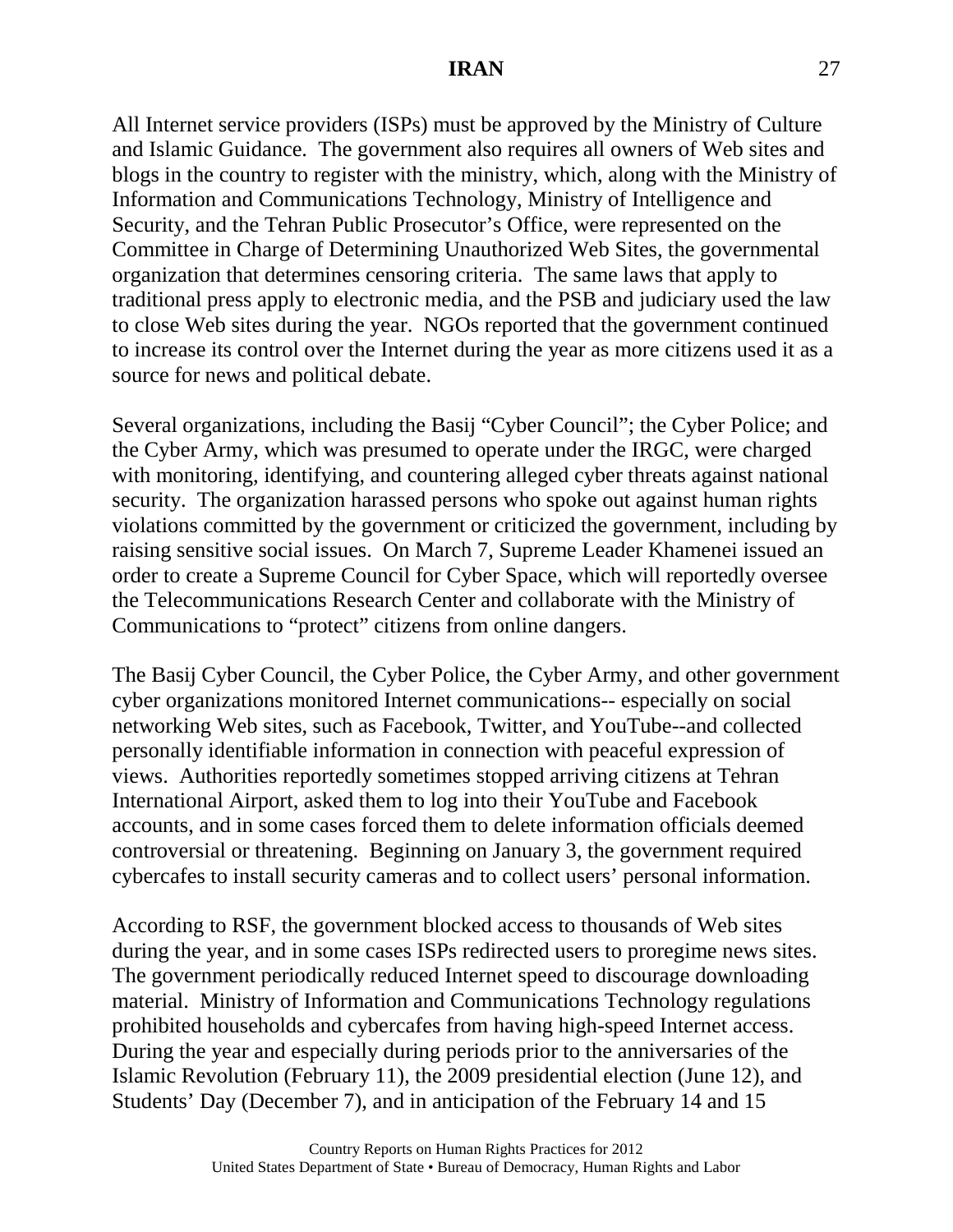protests, authorities slowed Internet speed, further limited access to Facebook, Twitter, and Gmail, and blocked opposition Web sites, including that of former president Rafsanjani. On September 23, authorities stated that they had blocked access to Google and Gmail; access was reportedly restored a week later.

The government's cyber monitoring organizations upgraded and used sophisticated filtering technology to respond rapidly to newly published Internet content. NGOs reported that the government attempted to block Internet users' access to technology that would circumvent government content filters. According to Freedom House's *Freedom on the Net 2012: A Global Assessment of Internet and Digital Media*, content from opposition leaders' Web sites was deleted during the year.

The government prosecuted and punished several bloggers and Web masters for peaceful expression of dissenting views. According to AI, in the run-up to the March 2 legislative elections, authorities arrested at least 12 journalists and social media activists, while the BBC Persian service confirmed that the government was continuing to pressure its employees by taking family members of its Londonbased staff hostage. For example, on January 20, police arrested Mohammad Soleimani-Nia, the founder of social media Web site u24 and developer of several domestic NGO Web sites. He was reportedly imprisoned without charge, pressured to help develop the national Intranet, and released on May 22 on 40 million tomans (\$32,630) bail. RSF reported police rearrested Soleimani-Nia May 28 and released him August 13 on 500 million tomans (\$407,830) bail. On January 17, MOIS officials reportedly arrested *Tabriz News* Web site editor Peyman Pakmehr on national security charges, transferred him to Evin Prison, and released him on January 24 on 220 million tomans (\$179,450) bail.

There were no updates in the previous year's case of journalist and blogger Siamak Ghaderi, who reportedly remained imprisoned at year's end after being sentenced in January 2011 to four years in prison on charges of "propaganda against the regime" for participating in and reporting on public gatherings.

### **Academic Freedom and Cultural Events**

The government significantly restricted academic freedom and the independence of higher education institutions. Authorities systematically targeted university campuses to suppress social and political activism by banning independent student organizations, imprisoning student activists, purging faculty, depriving targeted students from enrolling or continuing their education based on political or religious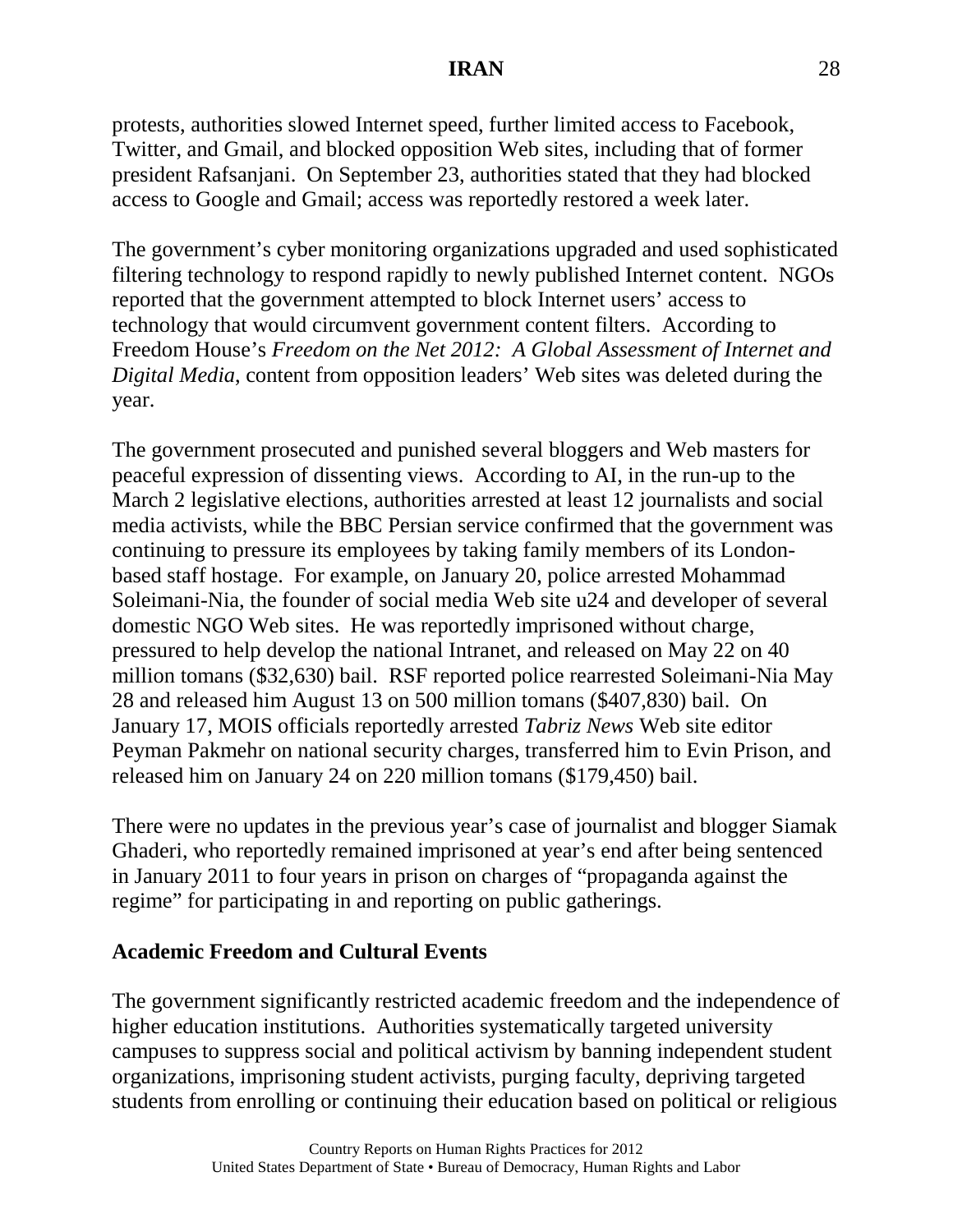affiliation or activism, and restricting social sciences and humanities curricula. Women were restricted from entering several courses of study and faced limited program opportunities, quotas on program admission, and gender segregated classes (see section 6, Women).

Authorities relied on university disciplinary committees to suspend, transfer, or expel students based on their social and political activism, involvement in student publications considered antiregime, or participation in student associations affiliated with reformist or opposition parties. Student groups reported that a "star" system inaugurated by the government in 2005 to rank politically active students was still in use. Students deemed antiregime through this system reportedly were prevented from registering for future terms. Repeated suspensions through this mechanism resulted in effectively denying the targeted students' ability to complete or continue their studies. Numerous student activists were expelled during the year for participating in political activities, including nonviolent protests. On September 13, the UN special rapporteur stated that there were 52 cases since the beginning of the year involving deprivation of education due to expulsion for political activities.

Authorities continued to dismiss university professors in accordance with a policy of removing and denying tenure to secular professors and those who deviated from the government-sanctioned perspective on topics like the situation of women, ethnic and religious minorities, drug abuse, or domestic violence. The consequent intimidation and self-censorship impaired their ability to conduct independent academic research.

The government strictly enforced laws relating to cultural events, and there was a significant increase in the number of artists, actors, and filmmakers detained during the year. The government maintained stringent controls on cinema and theater. Music remained banned in all schools, and media reported that officials continued to advise against the practice and teaching of music in general. The government continued to ban broadcasting of certain music genres, including heavy metal and foreign music considered religiously offensive, and continued to crack down on underground concerts and music groups.

Movies promoting secularism, women's rights, unethical behavior, drug abuse, violence, or alcoholism were illegal, and some domestic directors were restricted and sanctioned.

### **b. Freedom of Peaceful Assembly and Association**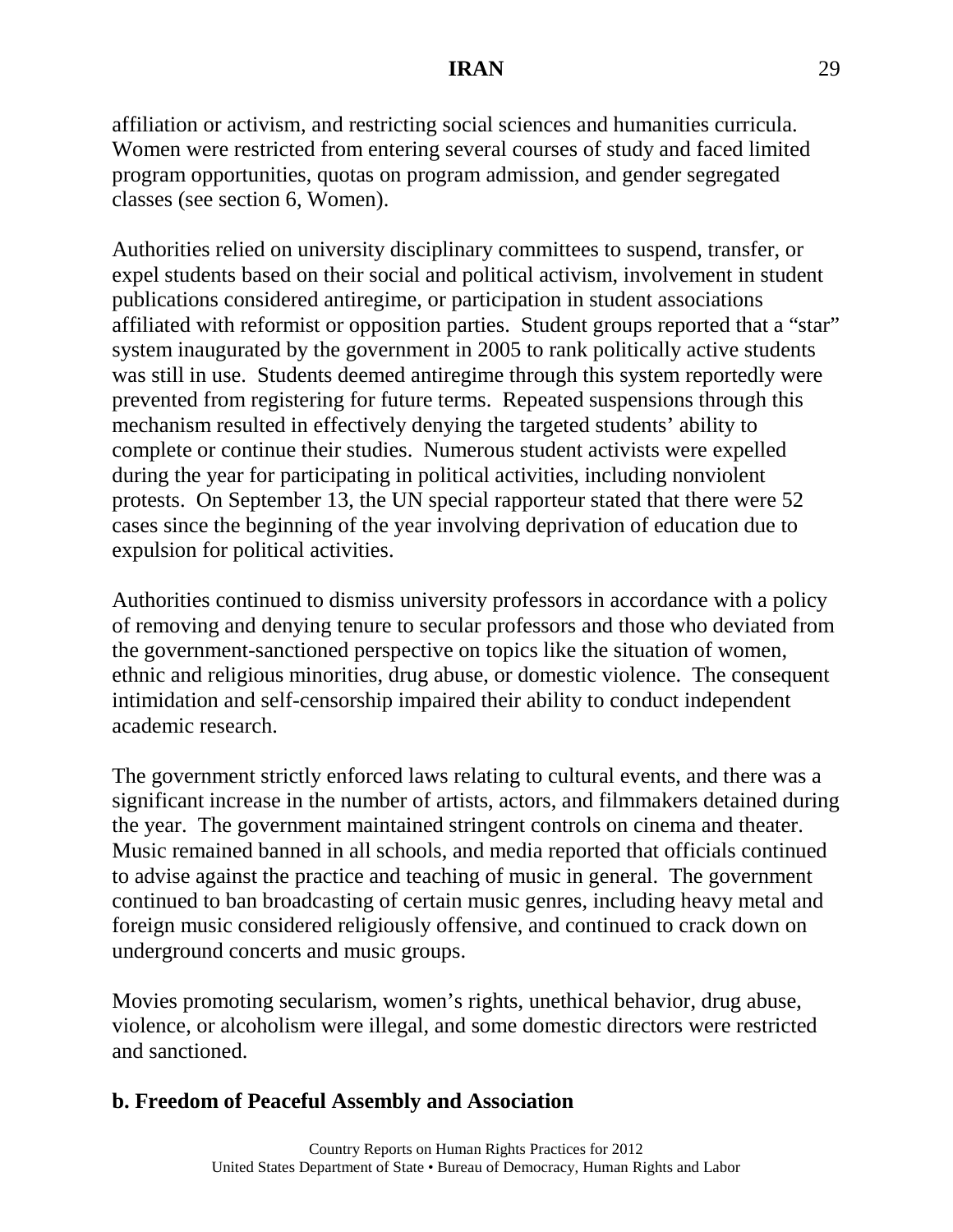### **Freedom of Assembly**

The constitution permits assemblies and marches "provided they do not violate the principles of Islam." In practice the government restricted freedom of assembly and closely monitored gatherings to prevent antiregime protests. Such gatherings included public entertainment and lectures, student and women's meetings and protests, meetings and worship services of minority religious groups, labor protests, online gatherings and networking, funeral processions, and Friday prayer gatherings. According to activists, the government arbitrarily applied rules governing permits to assemble, with conservative groups rarely experiencing difficulty and groups viewed as critical of the regime experiencing harassment regardless of whether a permit was issued. The government sometimes restricted the use of communication technologies, including by slowing Internet speeds or shutting down e-mail or text messaging services in advance of scheduled public gatherings or demonstrations.

The government continued to prohibit and forcibly disperse peaceful gatherings during the year. On February 14, authorities disbursed nonviolent demonstrations in Tehran and other cities to mark the anniversary of the house arrest of opposition leaders Mousavi and Karroubi. According to alleged eyewitness accounts posted in international news media and on opposition and social media Web sites, security forces flooded city streets before planned protests to prevent gatherings. Reports indicated that police stopped people on the street to inspect their mobile telephones for demonstration-related material. Security forces reportedly forced bookstores near the University of Tehran to close. There were several reports of clashes between civilians and security forces in main city squares, and police used tear gas to disperse protestors in Azadi Square. One domestic news Web site reported "very extensive" arrests, and several eyewitness accounts claimed there were buses full of demonstrators who had been detained. Security forces also ordered the cancellation of a memorial for Mohammad Mokhtari, an opposition supporter killed during protests in February 2011.

On May 21, for the third consecutive year, nonviolent demonstrators in Tabriz and Urmia protested against the government's policy of building dams and an environmentally damaging bridge resulting in the increasing desiccation of Lake Urmia. According to the Association for the Defense of Azerbaijani Political Prisoners (ADAPP), police used batons, rubber bullets, and tear gas to disperse crowds. Reports indicated that police temporarily detained approximately 100 persons.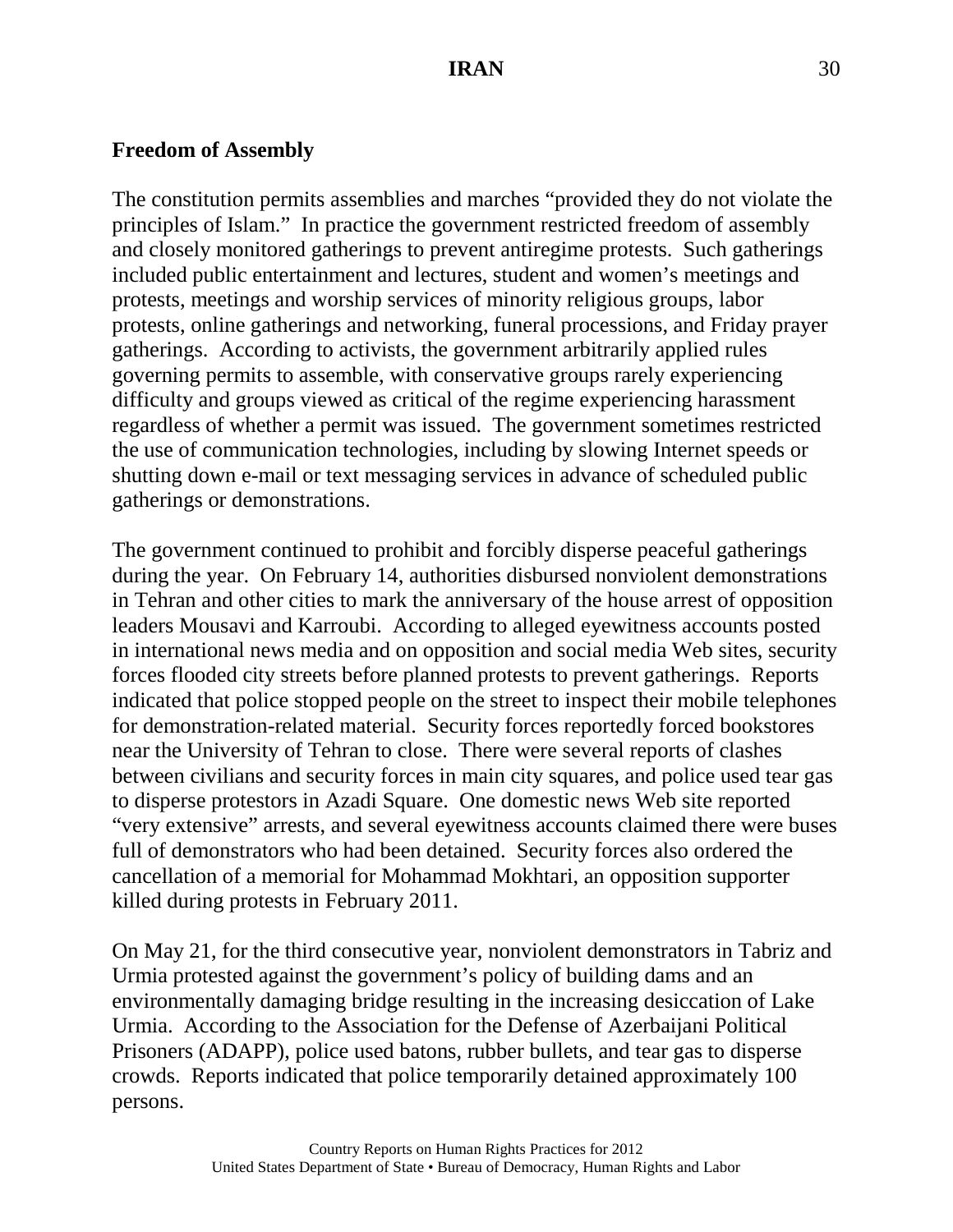### **Freedom of Association**

The constitution provides for the establishment of political parties, professional associations, and Islamic and recognized religious minority organizations, as long as such groups do not violate the principles of "freedom, sovereignty, and national unity" or question Islam as the basis of the Islamic Republic. The government limited freedom of association in practice through threats, intimidation, imposing arbitrary requirements on organizations, and arresting group leaders and members.

The government continued to exert significant pressure on members of human rights organizations. Prominent among these was the Defenders of Human Rights Center (DHRC). Other groups that the government restricted were those advocating for women's or minority groups' rights (see section 5), recognized and nonrecognized minority religious groups, trade unions, and other labor-related groups (see section 7.a.).

## **c. Freedom of Religion**

See the Department of State's *International Religious Freedom Report*  at [www.state.gov/j/drl/irf/rpt.](http://www.state.gov/j/drl/irf/rpt)

# **d. Freedom of Movement, Internally Displaced Persons, Protection of Refugees, and Stateless Persons**

The constitution provides for freedom of internal movement, foreign travel, emigration, and repatriation. The government placed some restrictions on these rights. The government cooperated with the Office of the UN High Commissioner for Refugees (UNHCR) with regard to refugees from Afghanistan and Iraq.

In-country Movement: Women, especially in rural areas, sometimes faced official and unofficial harassment for traveling alone. Rural women's freedom of movement outside the home or village was particularly restricted, often requiring a male guardian's permission or a male chaperone.

Journalist and human rights defender Taghi Rahmani, who was previously subject to a travel ban, fled the country during the year.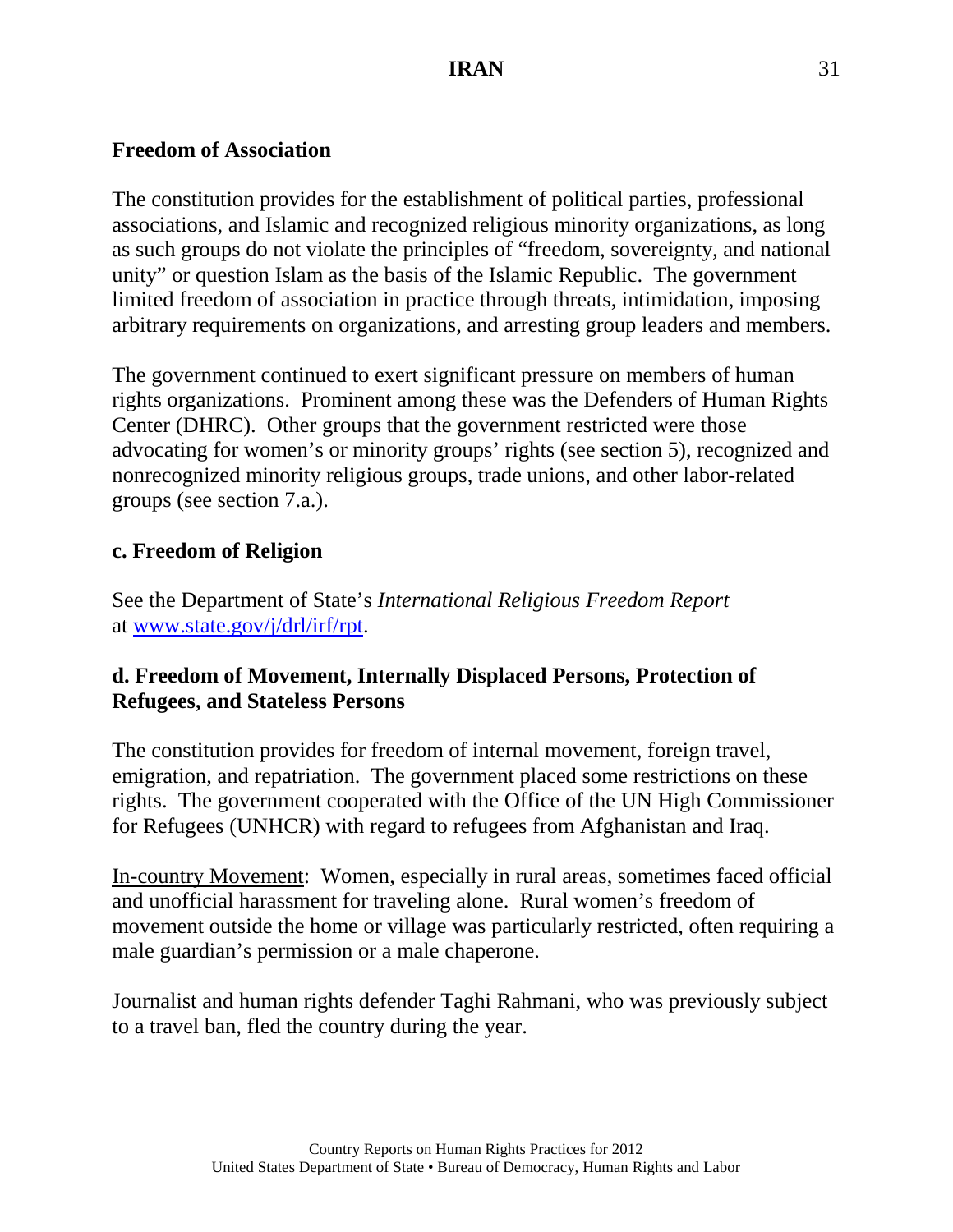There were no developments in the case of Masoud Shafii, the lawyer for three U.S. citizen hikers accused of entering the country illegally in 2009, who remained subject to a travel ban.

Refugees faced restrictions on in-country movement, including travel and residency limitations in at least 19 of the country's 31 provinces, two more than in the previous year. In April the deputy governor general of Mazandaran Province announced that Afghans would be required to leave the province by July 2.

Foreign Travel: The government required exit permits for foreign travel for all citizens. Some citizens, particularly those whose skills were in demand and who were educated at government expense, had to post bond to obtain an exit permit. The government restricted foreign travel of some religious leaders, members of religious minorities, and scientists in sensitive fields. It increasingly targeted journalists, academics, opposition politicians, and activists--including women's rights activists--for travel bans and passport confiscation during the year.

For example, on June 20, Ministry of Interior officials banned Reza Khandan, the husband of jailed human rights lawyer Nasrin Sotoudeh, and his 13-year-old daughter Mehraveh, from foreign travel. Authorities lifted the travel ban on Mehraveh in December, 49 days after Sotoudeh began a hunger strike to protest harassment of her family.

Exile: While many dissidents practiced self-imposed exile to express their beliefs freely, the government rarely used forced external exile. However, well-known actress Golshifteh Farahani was banned from returning to the country after she exposed her breasts in a photograph in the French newspaper *Le Figaro*. According to her Facebook page, she posed "to protest censorship." Subsequently, *Le Figaro* and Facebook removed the photo from their Web sites, and her parents claimed that the photo was a fabrication.

The government often purposely placed prisoners in facilities far from their homes to prevent family visits.

# **Protection of Refugees**

Access to Asylum: The country's laws provide means for granting asylum or refugee status to qualified applicants. While the government reportedly had a system for providing protection to refugees, the UNHCR did not have any information as to how the country made asylum determinations.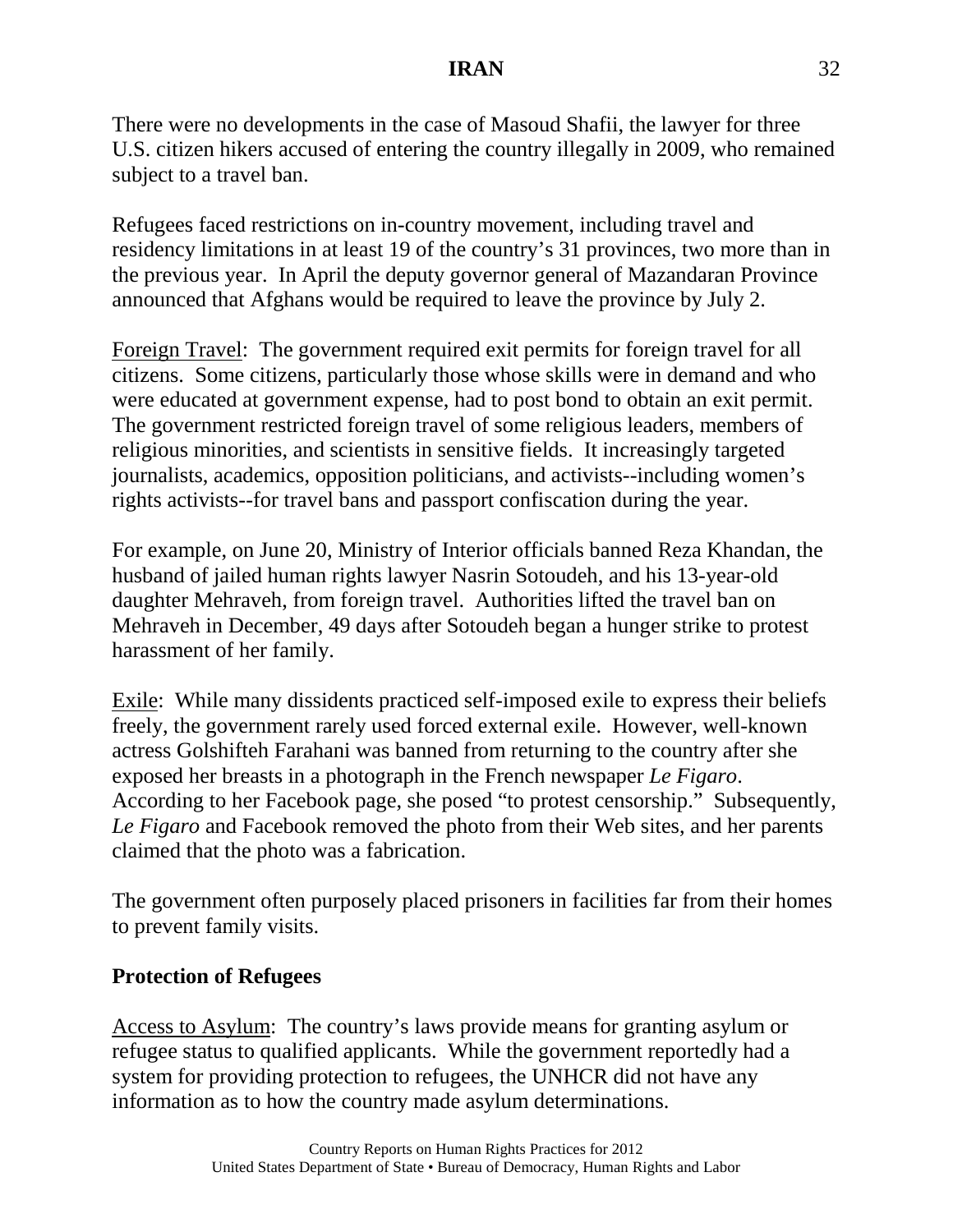Refugee Abuse: According to reports, most provinces imposed restrictions on refugees' movements, and 19 of the country's 31 provinces were partially or fully closed to refugees. Authorities generally required registered refugees in "no-go areas" to either relocate to refugee settlements, sometimes in other parts of the country, or repatriate.

Employment: Legally registered Afghan refugees (Amayesh card holders) were allowed to work in the country; many refugees worked as day laborers or in other unskilled jobs, such as agriculture.

Access to Basic Services: Registered refugees received free primary health care from the Ministry of Health through a health insurance system implemented in partnership with the UNHCR; the insurance system also provided specialized care to most refugees. Refugee camps provided refugees education services as well. In a June 20 report, the NGO Justice for Iran maintained that those without refugee cards were not eligible for public schooling or medical care, as they were considered illegal economic migrants. Justice for Iran also reported that the government sometimes charged the children of registered Afghan refugees school fees, prompting some refugee children to study in illegal, self-governed schools that the government sometimes forced to close. Most provinces in the country imposed residency limitations on refugees, which effectively denied them access to public services, such as public housing, in those provinces.

### **Stateless Persons**

Women cannot transmit citizenship to their children or to a noncitizen spouse. According to media reports, there were officially 30,000 citizens married to Afghan men, although the number was likely much higher. As a result there were more than 32,000 children without refugee identification cards, making them effectively stateless and barred from receiving government support, education, health care, or travel documents (see section 6, Children).

# **Section 3. Respect for Political Rights: The Right of Citizens to Change Their Government**

The constitution provides citizens the right to peacefully change the president and Islamic Consultative Assembly members through free and fair elections, but candidate vetting and electoral process supervision by unelected bodies severely abridged this right in practice. The popularly elected Assembly of Experts,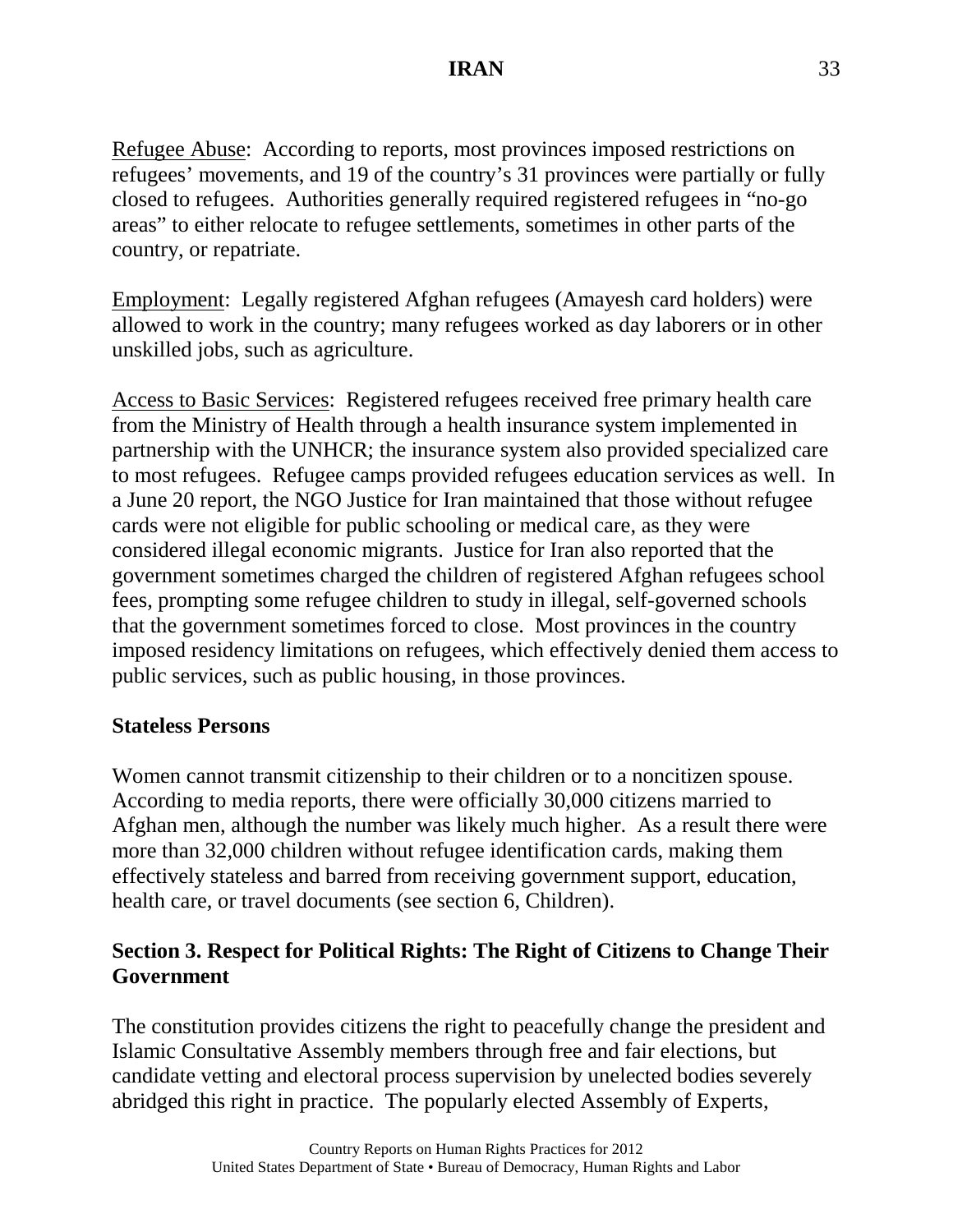composed of 86 clerics who serve eight-year terms, elects the supreme leader, the recognized head of state, who may be removed only by a vote of the assembly. The Guardian Council vets and qualifies candidates for all legislative and presidential elections, based on criteria including candidates' allegiance to the state and to Islam. The council consists of six clerics, who are appointed by the supreme leader and serve six-year terms, and six jurists who are nominated by the head of the judiciary and approved by the Islamic Consultative Assembly. There is no separation of state and religion, and certain clerics had significant influence in the government. The supreme leader also approved all presidential candidates. Voters elect the president by direct popular vote with universal suffrage.

# **Elections and Political Participation**

Recent Elections: On March 2, the country held legislative elections which outside observers regarded as neither free nor fair. On May 4, run-off elections were held for 65 of the 290 Islamic Consultative Assembly seats. International observers were not allowed. Authorities strictly monitored foreign journalists, escorted them to designated polling sites, and prevented them from interviewing voters independently or travelling outside Tehran. On March 5, the Interior Ministry announced that turnout was 64 percent of eligible voters, a reported 11-percent increase from 2008 legislative elections. There was some doubt about the official figures, based on eyewitness accounts of empty polling stations or light turnout in major urban areas. Activists reported a heavy security force presence in the capital and in other areas in the days prior to voting. A total of 5,405 candidates registered to run, but only 3,444 received approval from the Interior Ministry and Guardian Council.

Authorities maintained intense levels of censorship and electronic surveillance during the campaign, intermittently blocking cellular telephone signals and access to social networking and opposition Web sites. Internet security experts reported that officials filtered specific keywords related to the election and slowed Internet access. The government also harassed and arbitrarily arrested political activists, members of the country's religious and ethnic minority communities, students, trade unionists, and women's rights activists during the preelection period (see section 1.e.). Media professionals were particular targets of harassment and detention by security forces, with at least a half dozen journalists and bloggers arrested in January alone. Human rights defenders reported that many political and civic activists were summoned to police stations and MOIS offices before the election and coerced into signing form letters that committed them not to participate in demonstrations or large gatherings.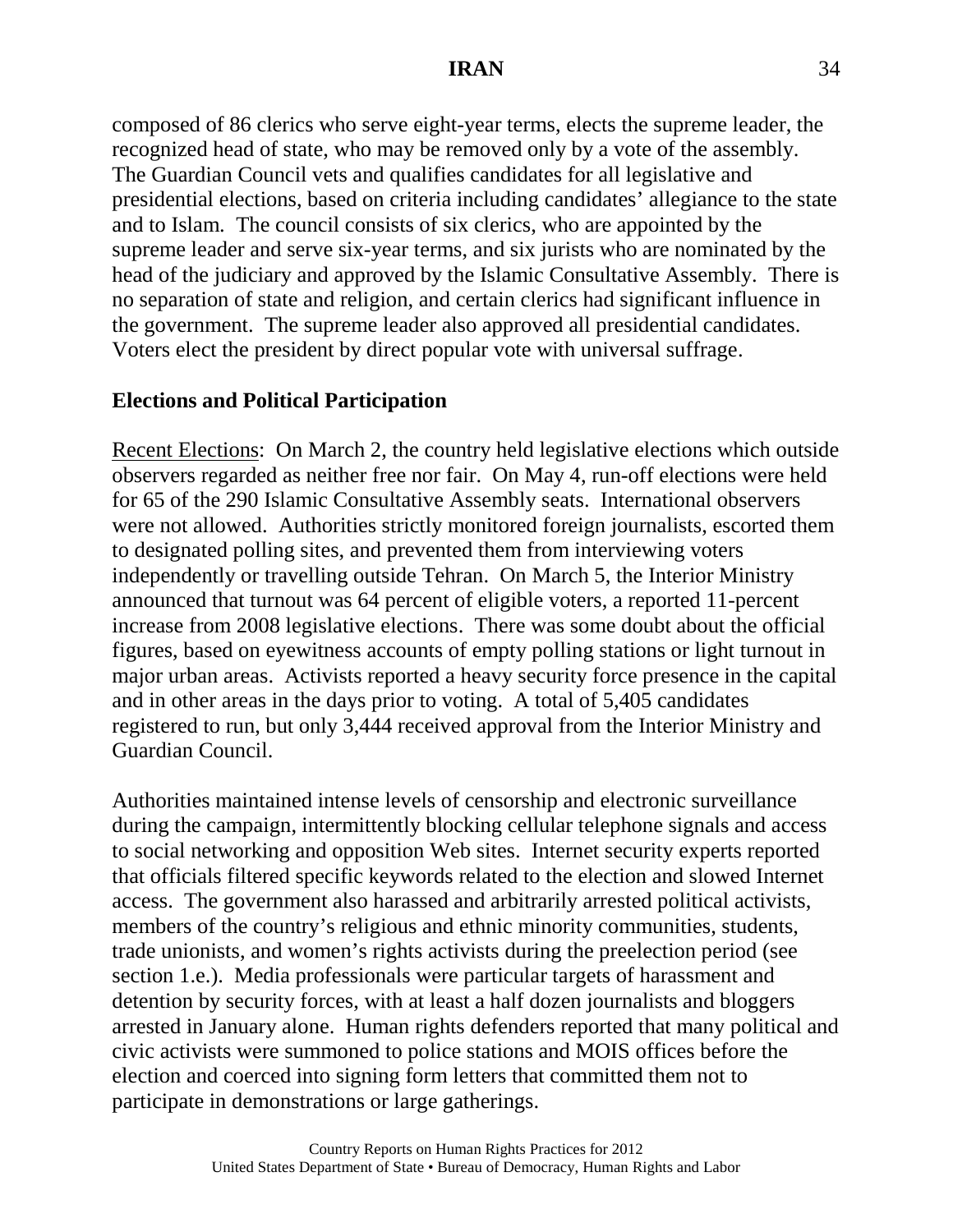Officials continued to harass and threaten opposition groups and leaders in advance of the scheduled June 2013 presidential election. On July 6, the minister of intelligence and security, Heydar Moslehi, warned that "seditionist" opposition groups' protests, such as those that followed the disputed 2009 presidential election, would not be allowed and that the MOIS would monitor potential oppositionist groups.

Political Parties: The constitution provides for the formation of political parties; however, the Interior Ministry granted licenses only to parties with ideological and practical adherence to the system of government embodied in the constitution. There were more than 230 registered political organizations that generally operated without restriction or outside interference, but most were small, focused around an individual, and without nationwide membership. Members of political parties and persons with any political affiliation that the regime deemed unacceptable faced harassment, violence, and sometimes imprisonment. Reformist university students and professors faced dismissal (see section 2.a.).

The government maintained bans on several opposition organizations and political parties. On August 14, the Interior Ministry stated that candidates of two leading reformist parties, the Association of Combatant Clerics and the Islamic Iran Participation Front, would not be permitted to run in the June 2013 presidential election. Both parties were banned after the disputed 2009 contest. The National Trust Party, associated with Mehdi Karroubi, has been banned since 2009, and the Mojahedin of the Islamic Revolution Organization, since 2010.

Security officials continued harassment, intimidation, and arrests against members of the political opposition (see also section 1.e.). Many observers indicated that such tactics were to stifle dissent in advance of the March 2 legislative elections and the June 2013 presidential vote. On March 7, domestic media reported that a Tehran Revolutionary Court had sentenced leading reformist politician and ranking member in the Islamic Iran Participation Front Ali Shakouri-Rad to four years in prison, a 10-year ban on political activities, and 10 years in internal exile on charges of "spreading lies." An outspoken critic of the president and a supporter of former presidential candidates Mousavi and Karroubi, Shakouri-Rad was previously arrested in 2010 and released on bail in January 2011.

Participation of Women and Minorities: Women faced significant legal, religious, and cultural barriers to their political participation. According to the Guardian Council's interpretation, the constitution bars women and persons of foreign origin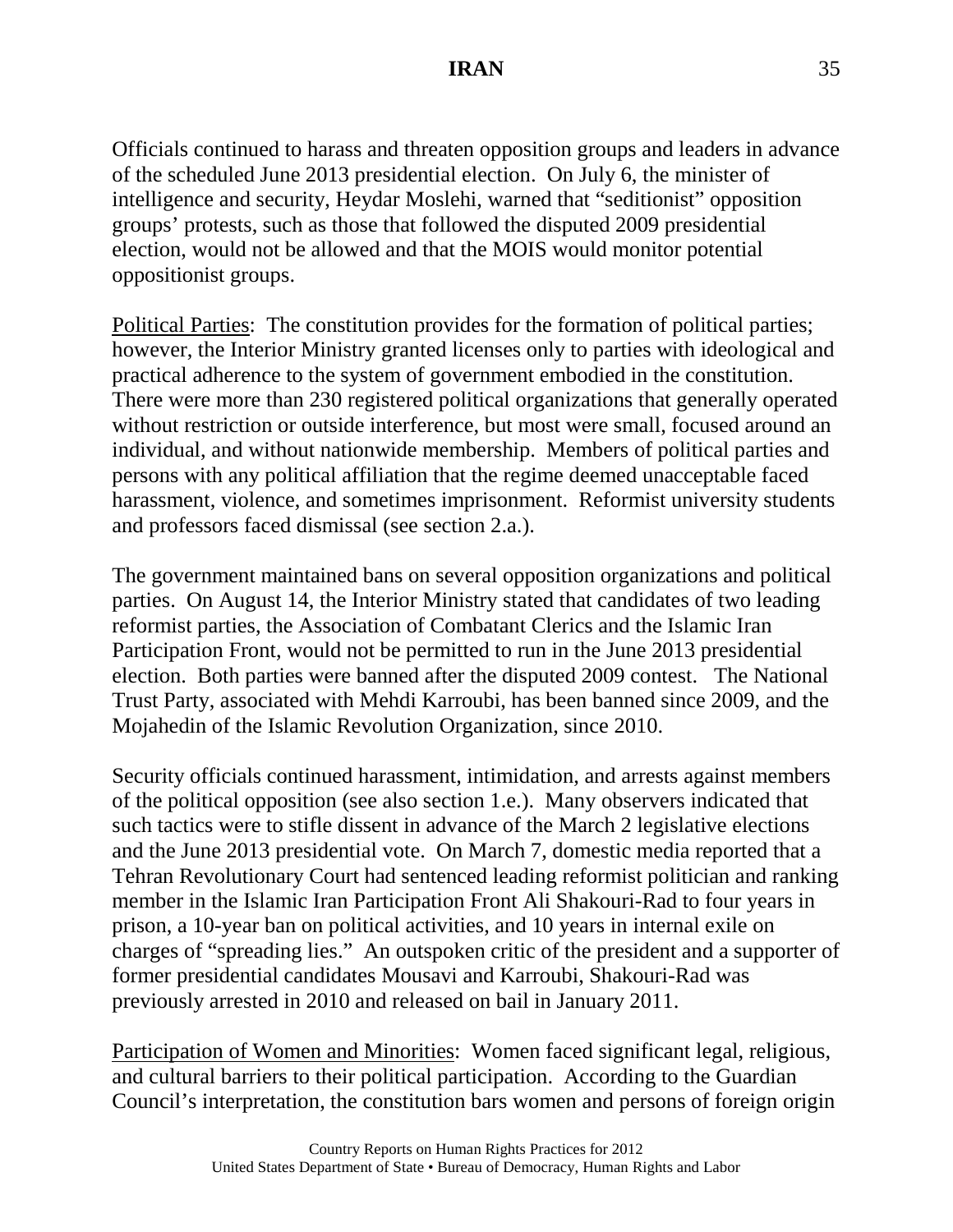from serving as supreme leader or president; as members of the Assembly of Experts, Guardian Council, or Expediency Council (a body responsible for mediating between the Islamic Consultative Assembly and the Guardian Council and serving as a consultative council for the supreme leader); and as judges (see section 6, Women). Three women served in the cabinet: the vice presidents for legal affairs and science and technology and the minister of health. A woman also served as head of the National Youth Organization. In the March elections for the Islamic Consultative Assembly, 428 of the candidates were women, and nine were elected--an increase of one from the previous assembly.

Practitioners of religions other than Shia Islam were barred from serving as supreme leader or president and from membership on the Assembly of Experts, Guardian Council, or Expediency Council. Five recognized minority religious groups were each allocated one Islamic Consultative Assembly seat. There were no non-Muslims in the cabinet or on the Supreme Court.

### **Section 4. Corruption and Lack of Transparency in Government**

The law provides criminal penalties for official corruption, but the government did not implement the law effectively, and corruption was a serious and ubiquitous problem. Officials in all three branches of government frequently engaged in corrupt practices with impunity. Many officials expected bribes for providing even routine service. Individuals routinely bribed officials to obtain permits for illegal construction.

Endowed religious charitable foundations, or "bonyads," accounted for a large portion of the country's economy that some experts estimated at approximately 30 percent. The tax-exempt organizations, defined under law as charities, were run by government insiders, including members of the military and the clergy. Members of the political opposition and international corruption watchdog organizations frequently accused bonyads of corruption. Bonyads received benefits from the government but were not required to have their budgets publicly approved.

All government officials, including cabinet ministers and members of the Guardian Council, Expediency Council, and Assembly of Experts, were required to submit annual financial statements to the state inspectorate. There was no information available regarding whether these officials obeyed the law or whether the financial statements were publicly accessible.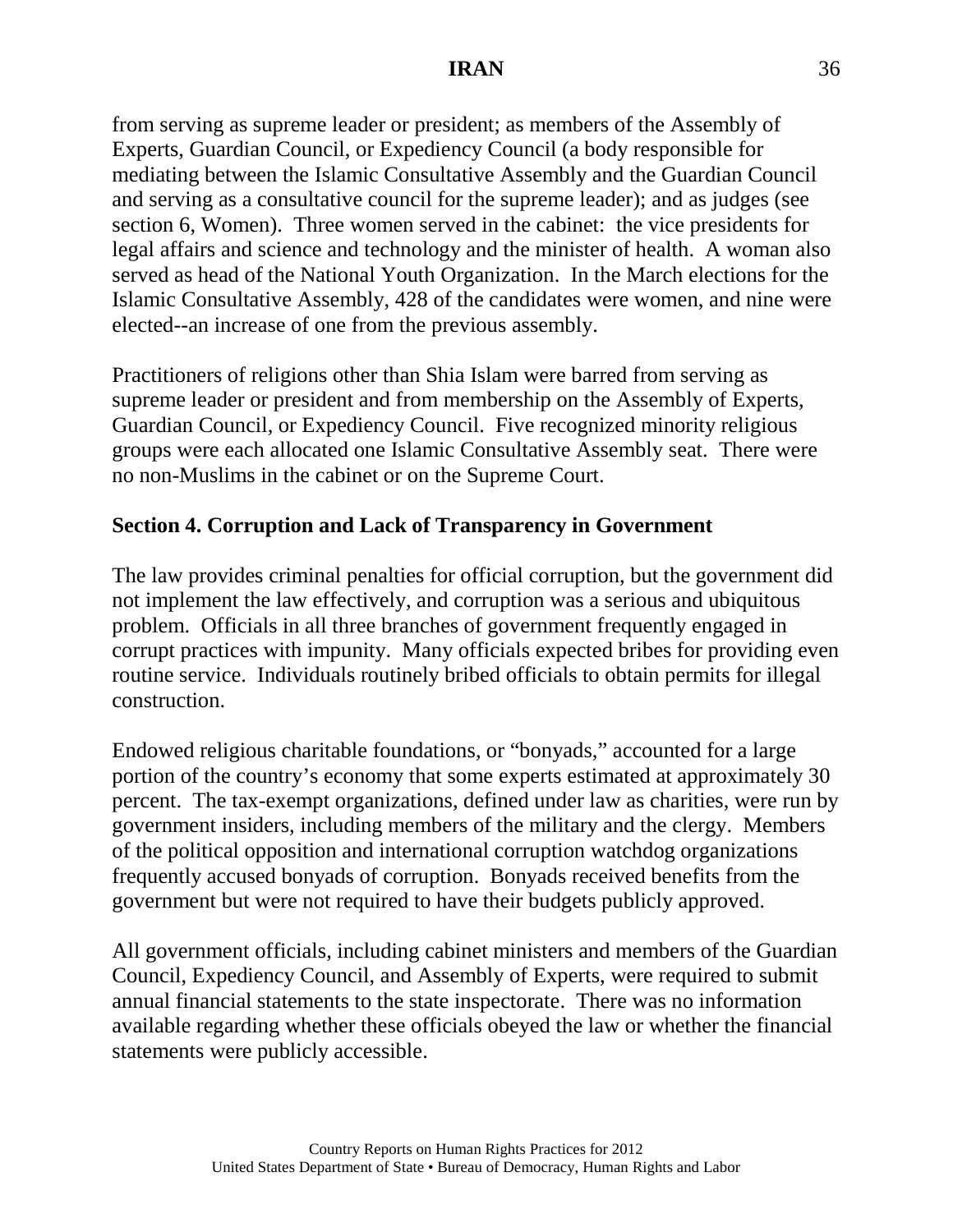Numerous government agencies existed to fight corruption, including the Anticorruption Headquarters, Anticorruption Task Force, Committee to Fight Economic Corruption, and General Inspection Organization (GIO). Most of these organizations were government-run and public information regarding their specific mandates, their collaboration with civil society, and whether they were sufficiently resourced, was unavailable at year's end.

Some senior judicial officials acknowledged widespread corruption, while others denied it. On April 29, judiciary chief Sadeq Larijani stated, "A hidden level of corruption exists, which in my opinion is much more important than the apparent level of corruption." On September 3, GIO head Mostafa Pourmohammadi stated, "I do not agree there is corruption in the government. I do not agree that corruption is rampant in the government."

The IRGC operated numerous front companies and subsidiaries that engaged in illicit trade and business activities in the telecommunications, construction, mining, and construction sectors. The IRGC's construction subsidiary, Khatam ol-Anbiya, reportedly benefited from corrupt ties to the petroleum sector. For example, on August 4, the deputy oil minister for planning and hydrocarbon resources announced, "According to a directive from the oil minister (Rostam Qassemi, the former chief of Khatam ol-Anbiya), the awarding of joint oil and gas field development plans will be done without the tendering process." On August 22, Iranian exile media outlet Radio Zamaneh reported that Khatam ol-Anbiya had been awarded a noncompetitive gas development deal. According to Radio Zamaneh, the managing director of the state-run Iranian Central Oil Fields Company stated that the contract had been awarded to Khatam ol-Anbiya without a tender following an order by the minister of oil to "skip the usual protocols" for signing oil and gas contracts.

In early March, trial proceedings began against more than three dozen defendants in a major bank fraud case. On March 26, GIO head Pourmohammadi asserted that there was "no doubt" the government had supported the Amir Mansour Aria Investment Group, the firm at the center of the scandal, in embezzling approximately three trillion tomans (\$2.6 billion) through falsified letters of credit. According to domestic news reports, nonpublic trial testimony reportedly implicated current and former senior officials and members of parliament in the corruption. On July 30, judiciary spokesman Gholam-Hossein Mohseni-Ejei announced that four people were sentenced to death in the case, including Amir Mansour Khosravi, the majority owner of Amir Mansour Aria. Khosravi was also required to reimburse 2.85 trillion tomans (\$2.32 billion) to banks and to pay a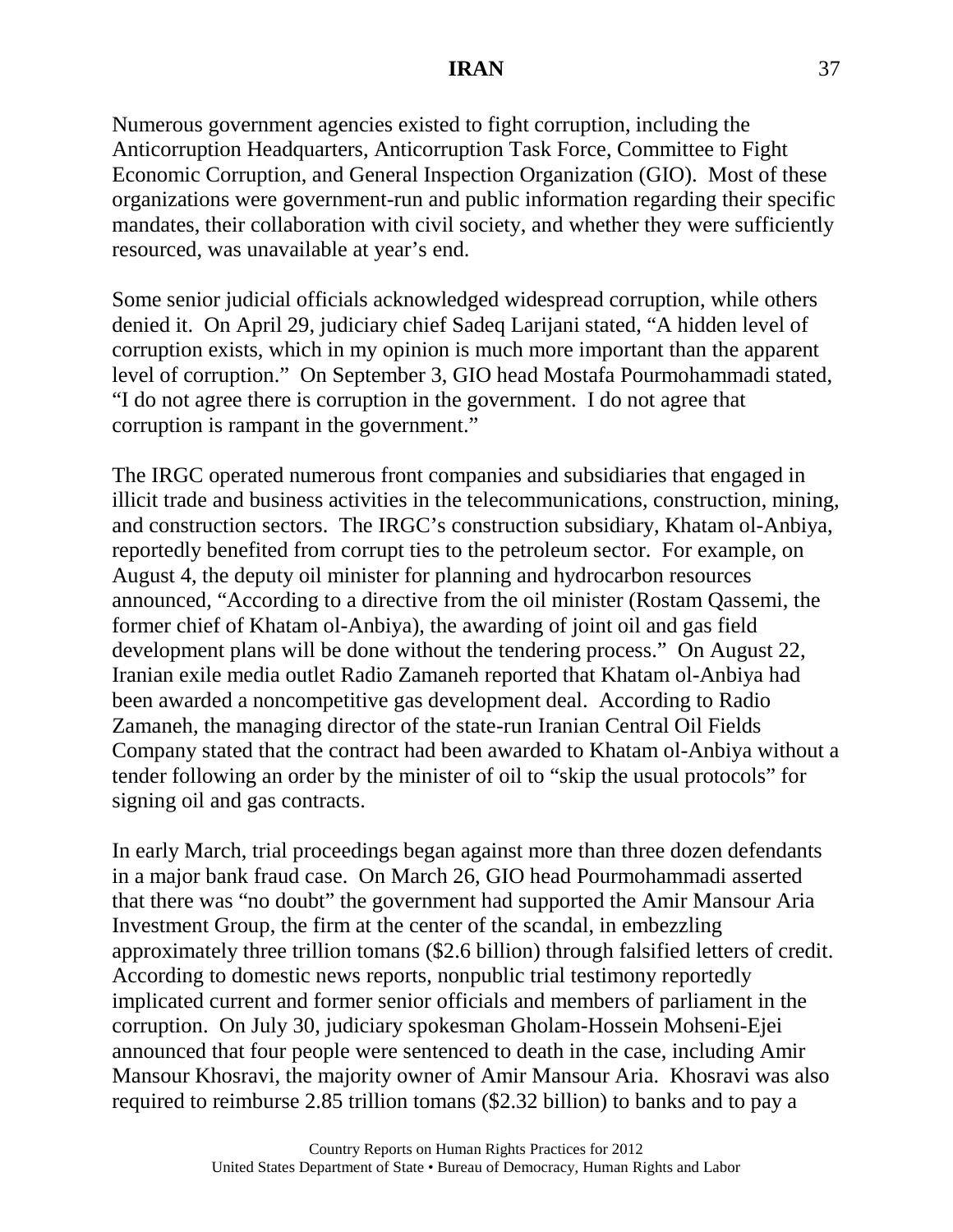fine. The court sentenced four other defendants to life imprisonment and another 31 defendants to up to 25 years in prison.

On June 25, the head of the Administrative Court of Justice declared that the case against Vice President Hamid Baghaei on corruption charges relating to financial transactions was closed. The court provided no details.

There were no laws providing for public access to government information.

# **Section 5. Governmental Attitude Regarding International and Nongovernmental Investigation of Alleged Violations of Human Rights**

The government restricted the work of human rights groups and activists and often responded to their inquiries and reports with harassment, arrests, monitoring, unlawful raids, and closures (see also sections 1.d., 1.e., 2.a., 6, and 7). The government continued to deny the universality of human rights and stated that human rights issues should be viewed in the context of a country's "culture and beliefs."

Despite numerous government restrictions, including limitations on foreign funding, hundreds of domestic NGOs focused on a diverse set of social and economic issues. Human rights generally, as well as minority rights, disability rights, and women's rights were particular problems. Professional groups representing writers, journalists, and photographers monitored government restrictions, harassment, and intimidation against members of their respective professions. By law NGOs must register with the Interior Ministry and apply for permission to receive foreign grants. Independent human rights groups and other NGOs faced intensifying harassment because of their activism as well as the threat of closure by government officials following prolonged and often arbitrary delays in obtaining official registration.

During the year the government prevented human rights defenders, civil society activists, journalists, and scholars from traveling abroad (see section 2.d.). Human rights activists reported receiving intimidating phone calls and threats of blackmail from unidentified law enforcement and government officials. Government officials sometimes harassed and arrested family members of human rights activists (see section 1.f.). Courts routinely suspended sentences of human rights activists; this form of sentencing acted as de facto probation, leaving open the option for authorities to arbitrarily arrest or imprison individuals later.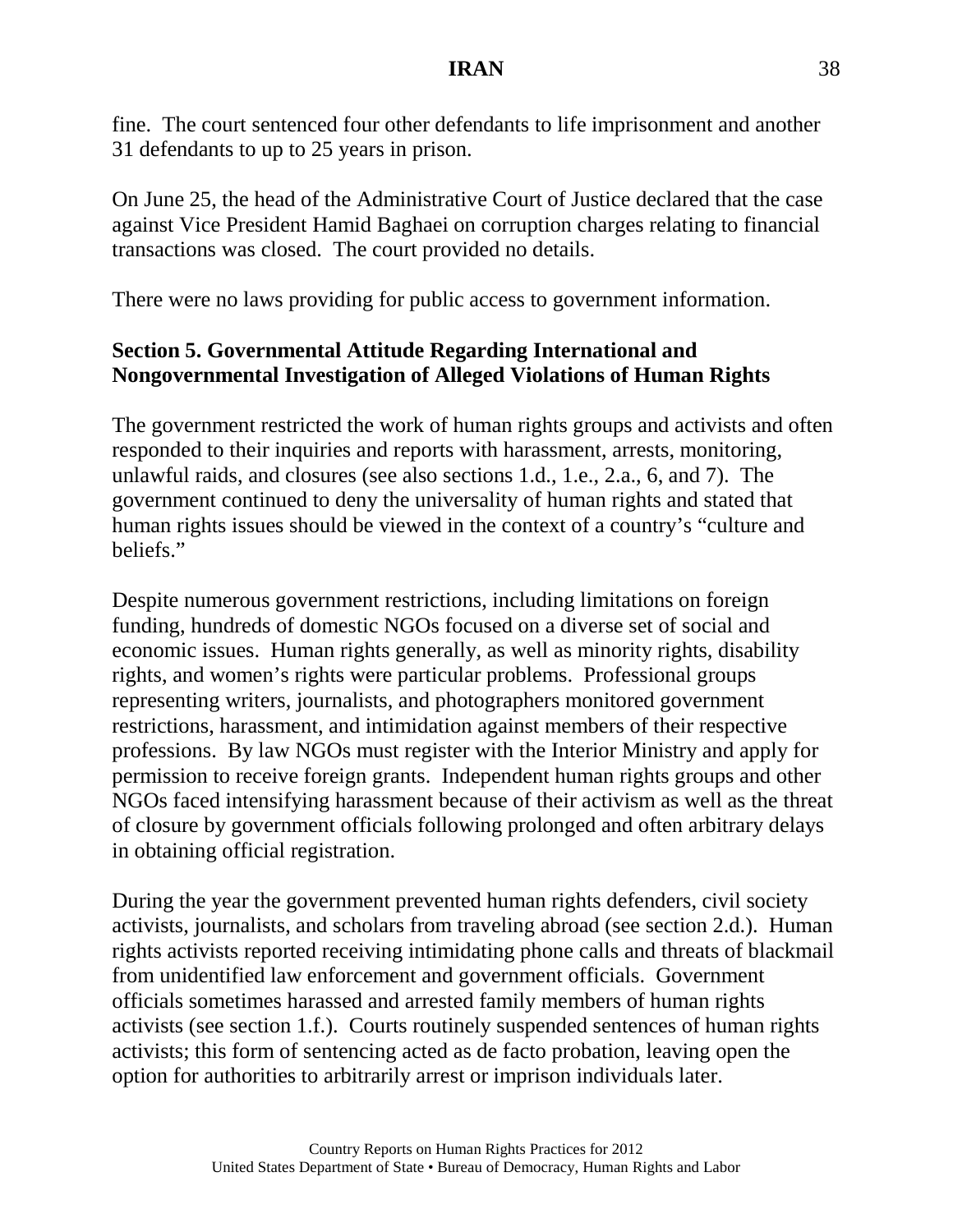According to the UN special rapporteur's September 13 report, human rights defenders reported being arrested and held incommunicado for periods ranging from several weeks to 36 months without charge or access to legal counsel. They also reported being subject to severe torture, including beatings with batons, mock hangings, electrocution, rape, sleep deprivation, and denial of food or water, to force confessions or elicit information about other human rights defenders' or organizations' activities (see section 1.c.).

The government continued to pressure the Defenders of Human Rights Center and systematically harassed, arrested, and prosecuted lawyers and others affiliated with the organization. There were developments in several cases from previous years concerning DHRC members. On March 4, Branch 26 of the Tehran Revolutionary Court sentenced Abdolfattah Soltani to 18 years in prison and a 20 year ban on practicing law for helping to establish the DHRC, "propaganda against the system," and "colluding and conspiring against national security." A court reduced the sentence to 13 years on appeal and offered to reduce it further if Soltani publicly denounced DHRC cofounder Shirin Ebadi.

On March 4, according to AI, Branch 54 of the Tehran Appeals Court notified former DHRC deputy head Narges Mohammadi's lawyer that, on January 15, it had decided to reduce Mohammadi's September 2011 sentence for "propaganda against the regime" and "assembly and collusion against national security" from 11 years to six years. On April 22, according to ICHRI, police arrested Mohammadi at her parents' house in Zanjan and transferred her the same day to Tehran's Evin Prison to begin serving her sentence. On May 16, according to AI, authorities transferred Mohammadi to Zanjan Prison. She was reportedly admitted to a hospital outside the prison on July 9 after her health deteriorated, and denied contact with her family until authorities returned her to prison on July 22. On July 31, after international appeals for Mohammadi's release, authorities released her on 600 million tomans (\$490,000) bail for medical treatment.

On September 29, authorities called DHRC founding member and attorney for several political activists Mohammad Ali Dadkhah to prison to begin serving a nine year sentence that an appeals court upheld in April. Branch 15 of the Revolutionary Court sentenced Dadkhah in July 2011 to imprisonment, five lashes, and a 10-year ban on practicing law or teaching for "propaganda against the regime" and illegally owning a satellite dish.

The government denied all requests from international human rights NGOs to establish offices in or conduct regular investigative visits to the country. The most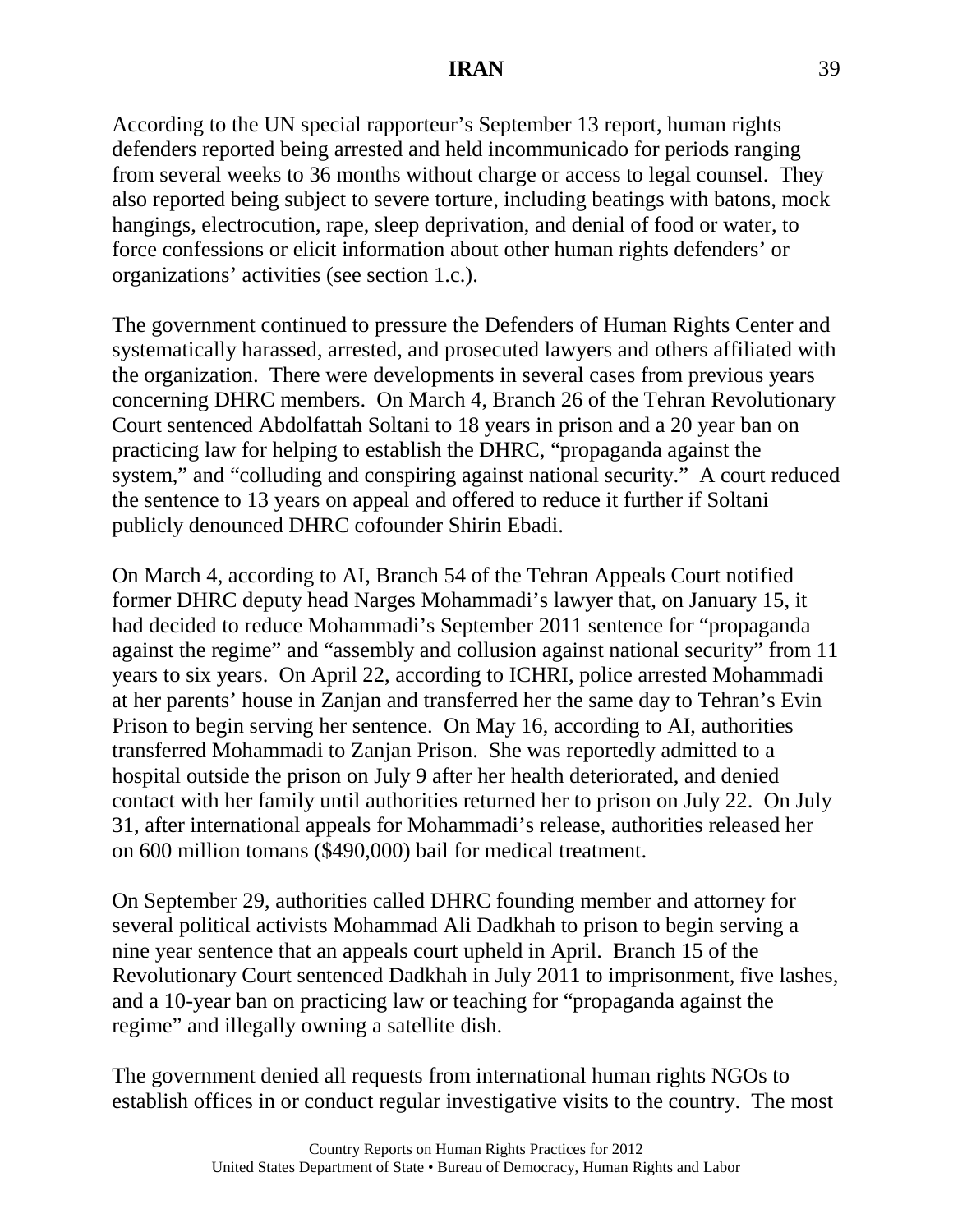recent international human rights NGO visit was AI's 2004 visit as part of the EU's human rights dialogue with Iran.

UN and Other International Bodies: The International Committee of the Red Cross and the UNHCR both operated in the country with some restrictions. The last visit by a UN human rights agency was in 2005. The government generally ignored these organizations' recommendations and failed to submit required reports to the UNHRC and the UN Committee on Economic, Social, and Cultural Rights. The government ignored or denied repeated requests for visits from UN special rapporteurs.

In March 2011 the UNHRC adopted a resolution establishing the mandate for a human rights rapporteur for the country. In June 2011 the UNHRC appointed Ahmed Shaheed as the special rapporteur to fulfill the mandate; he officially commenced work in August 2011. The government denied Shaheed's repeated requests to visit the country during the year. On October 12, the government denounced his September 13 report on human rights conditions in the country as an "artificial report staying far from the realities of the Iranian society."

On December 19, for the 10th consecutive year, the UN General Assembly adopted a resolution expressing deep concern about the country's "serious ongoing and recurring human rights violations."

Government Human Rights Bodies: The governmental High Council for Human Rights, headed by Mohammad Javad Larijani, is part of the judicial branch of the government and lacks independence. The High Council defended court rulings against imprisoned human rights activists, defenders, and opposition leaders, despite domestic and international pressure. Larijani continued to defend the arrest and imprisonment of high-profile human rights defenders and the house arrest of opposition leaders Mousavi and Karroubi. On November 11, the council announced that the judicial system would launch an immediate investigation into the death in custody of blogger Sattar Beheshti. By year's end, at least seven persons had been arrested in connection with the case (see section 1.a.). It did not establish any independent inquiries into postelection protest violence in 2009. There was no information available as to whether the council challenged any laws or court rulings during the year.

### **Section 6. Discrimination, Societal Abuses, and Trafficking in Persons**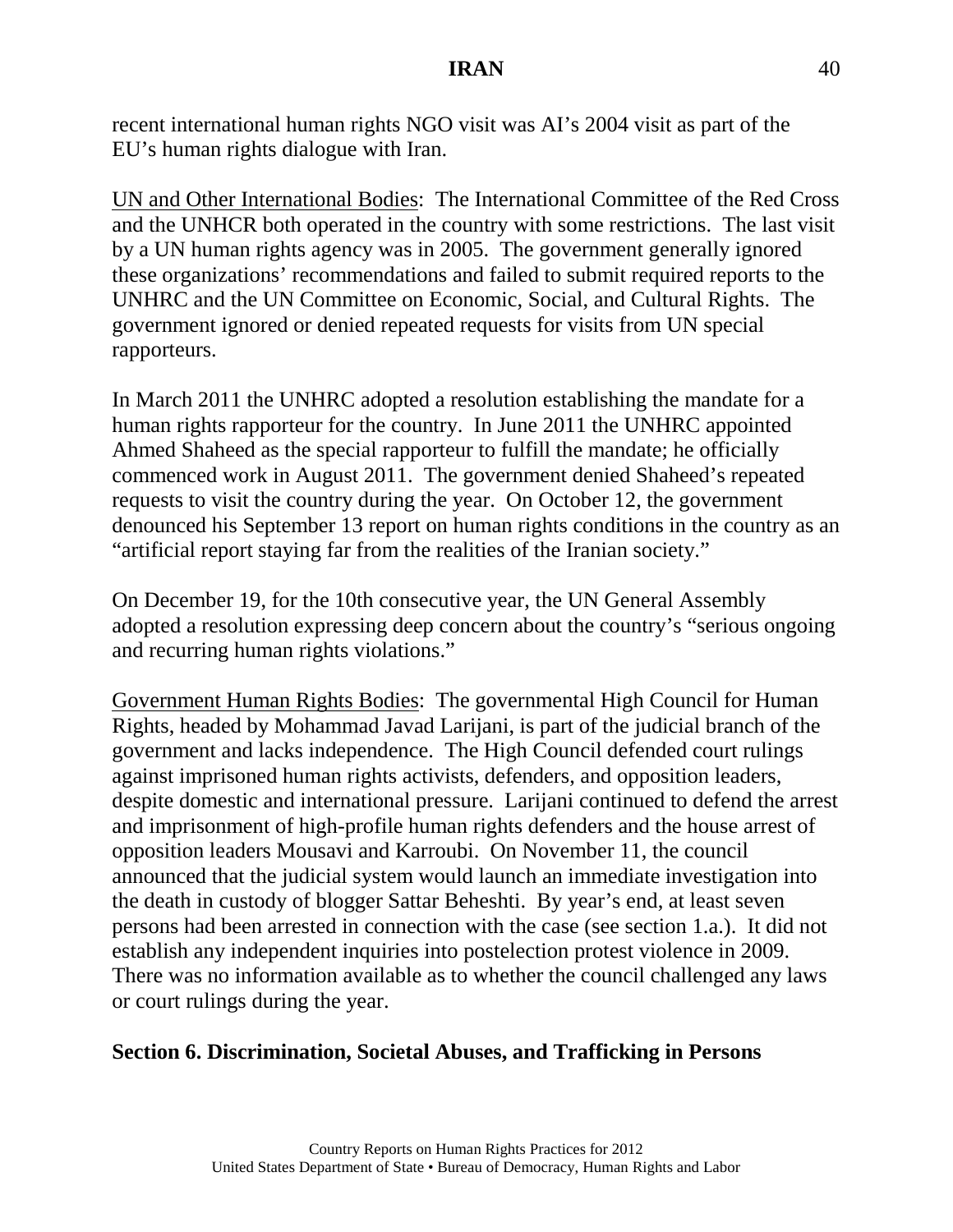The constitution bars discrimination based on race, gender, disability, language, and social status "in conformity with Islamic criteria," but the government did not effectively enforce these prohibitions. The constitution does not bar discrimination based on sexual orientation or gender identity.

# **Women**

Women faced widespread and increasing barriers to social, economic, academic, and political participation. The regime used significant measures against women's rights activists and those who advocated gender roles and relations different from those it sought to enforce under its interpretation of religious values.

Rape and Domestic Violence: Rape is illegal and subject to strict penalties including execution, but it remained a problem, and the government did not enforce the law effectively. There were reports of government forces raping individuals in custody (see sections 1.a. and 1.c.). Sex within marriage is considered to be consensual by definition, and therefore spousal rape is not addressed, including in cases of forced marriage.

According to Law Enforcement Forces commander Esma'il Ahmadi-Moghaddam, there were 900 rapes reported between March 2011 and March 2012. Cases of rape were difficult to document due to nonreporting as a result of the potential for retaliation or social stigma against the victims. Most rape victims did not report the crime to authorities because they feared punishment for having been raped, as they could be charged with adultery for being in the presence of an unrelated male while unaccompanied, indecency, or immoral behavior. They also feared societal reprisal, such as ostracism. According to the penal code, rape is a capital offense, and four Muslim men or a combination of three men and two women are required to have witnessed the rape for conviction. The stringent witness requirement was also a possible reason for the relatively low number of reported rapes. A woman or man found making a false accusation of rape is subject to 80 lashes.

The law does not specifically prohibit domestic violence. The Census Bureau, a government agency, does not permit international organizations to study domestic violence in the country and has never conducted its own study of violence against women. According to a University of Tehran study published in June 2011, a woman was physically abused every nine seconds in the country, an estimated three to four million women are battered each year by their husbands, and half of marriages had at least one instance of domestic violence. In November 2011 the director of the National Social Emergency Unit, physician Majid Arjomandi, told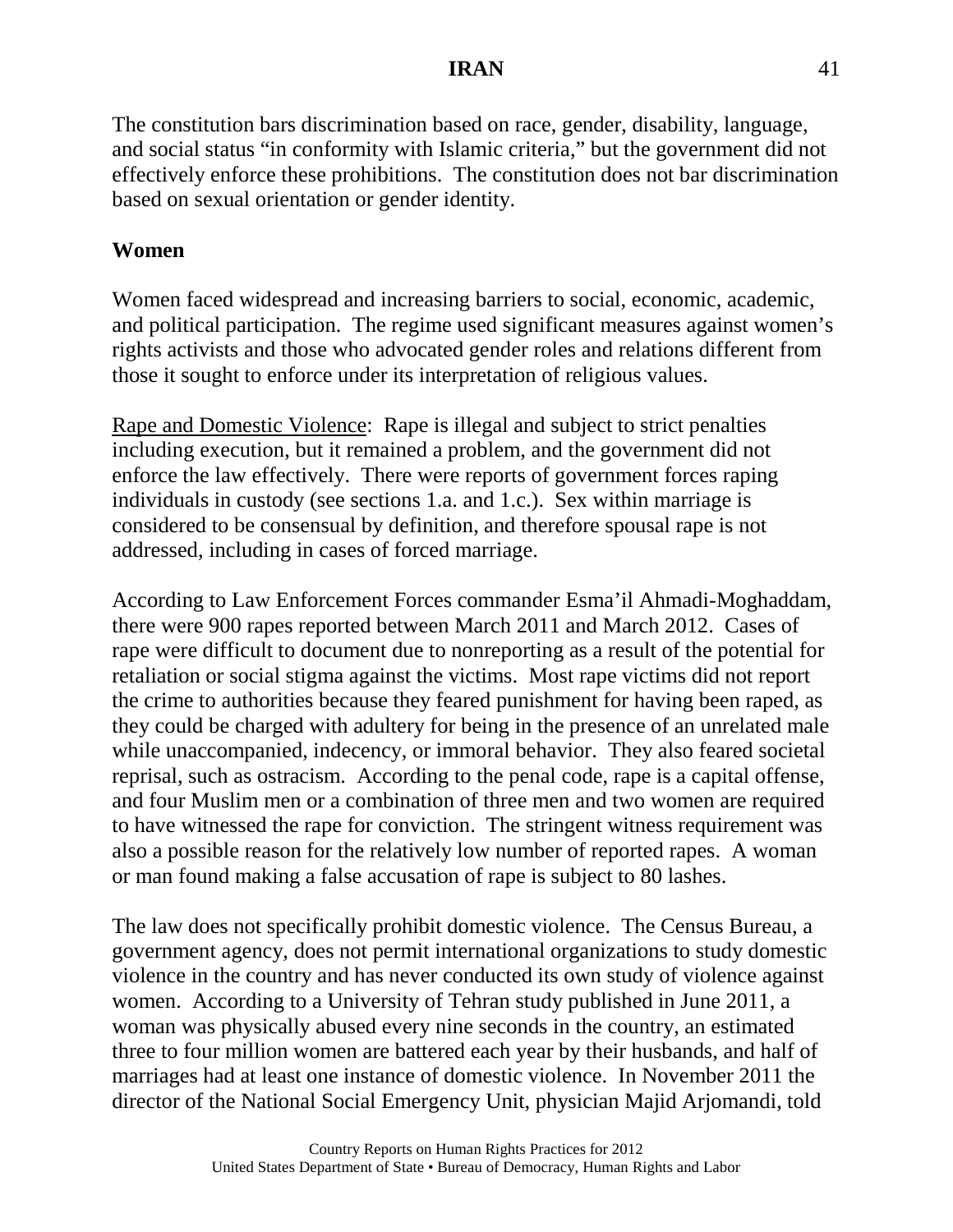Pupils Association News Agency that there were approximately 8,000 domestic violence cases reported to his organization.

Abuse in the family was considered a private matter and seldom discussed publicly. Some nongovernmental shelters and hotlines assisted victims during the year.

Harmful Traditional Practices: According to the law, if a father or paternal grandfather kills his child or grandchild, he will not be convicted and punished for murder. The law permits a man to kill his adulterous wife and her consorts if he is certain she consented. Women convicted of adultery may be sentenced to death, including by stoning. There were no official reports of murders motivated by "honor" during the year, although human rights activists reported that they occurred.

Sexual Harassment: The law addresses sexual harassment in the context of physical contact between men and women; but these laws are biased against women. Physical contact between unrelated men and women is prohibited and punishable by lashing. There was no reliable data on the extent of sexual harassment. Media reports indicated that unwanted physical contact and verbal harassment occurred, and there were no known government efforts to combat and address these acts.

Reproductive Rights: The law recognizes the basic right of married couples to decide freely and responsibly the spacing and timing of their children and have the information and means to do so free from discrimination, coercion, and violence. According to the law, health and maternity benefits are eliminated for the family after three children. There were no restrictions on the right of married persons to access contraceptives. It is illegal for a single woman to access contraception, although in practice women had access, particularly in urban areas. Couples who plan to marry must take a class in family planning.

Discrimination: The constitution provides for equal protection for women under the law and all human, political, economic, social, and cultural rights in conformity with Islam. The government did not enforce the law in practice, however, and provisions in the Islamic civil and penal codes--particularly sections dealing with family and property law--discriminate against women. Discrimination restricted women's economic, social, political, academic, and cultural rights. The governmental Center for Women and Family continued to publish reports on women's rights with a religious conservative slant and limited the debate on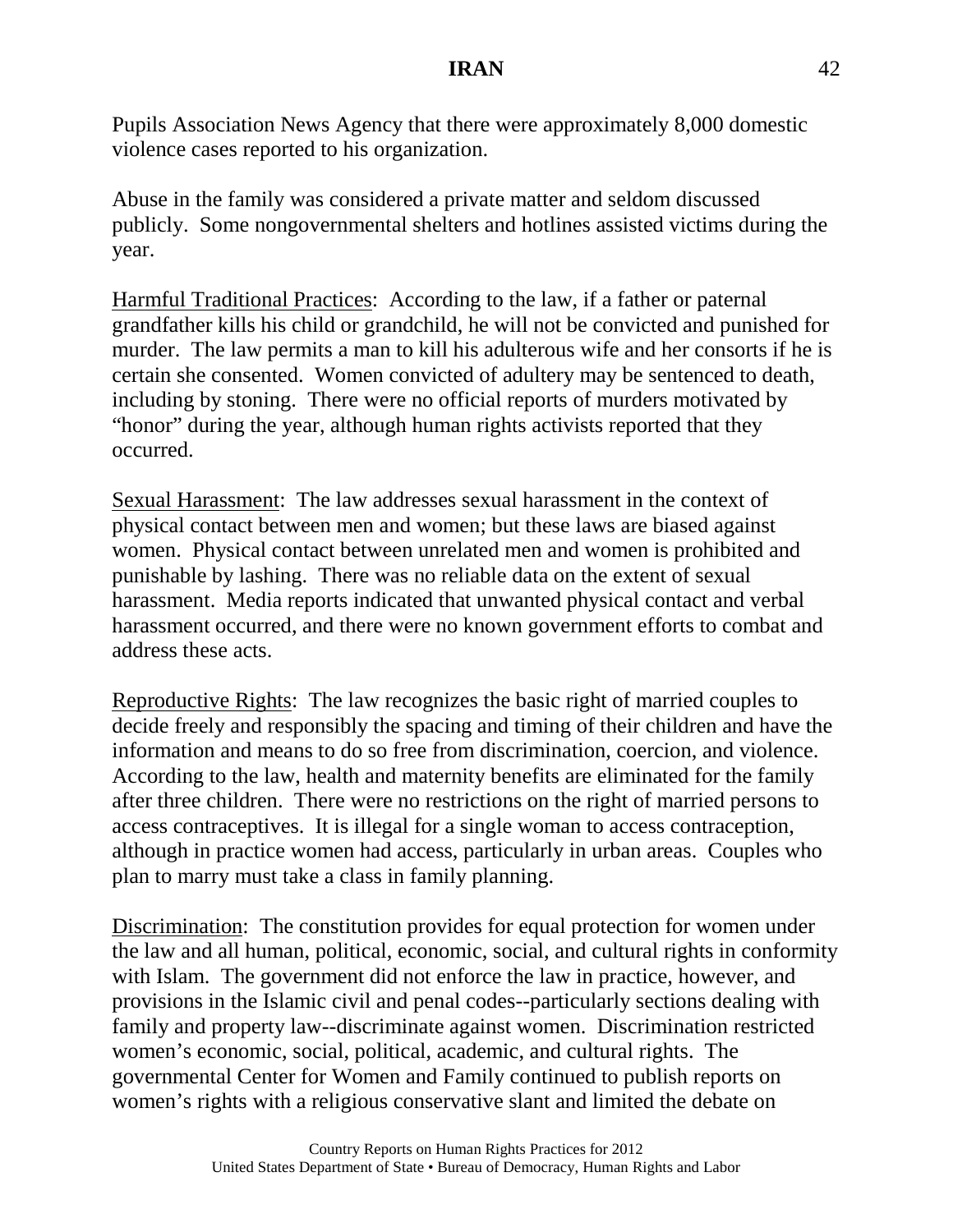women's issues to matters related to the home. The center did not raise ideas contrary to the government or to its interpretation of Islam.

Women cannot transmit citizenship to their children or to a noncitizen spouse (see section 6, Children). The government does not recognize marriages between Muslim women and non-Muslim men, irrespective of their citizenship. The law states that a virgin woman or girl wishing to wed needs the consent of her father or grandfather or the court's permission, even if she is older than 18.

The law permits a man to have as many as four wives and an unlimited number of "temporary wives" (sigheh) based on a Shia custom in which a woman may become the time-limited wife of a Muslim man after a simple religious ceremony and a civil contract outlining the union's conditions. Temporary wives and any resulting children are not granted rights associated with traditional marriage, but the contract is enforceable.

A woman has the right to divorce only if her husband signs a contract granting that right, cannot provide for his family, or is a drug addict, insane, or impotent. A husband is not required to cite a reason for divorcing his wife. Traditional interpretations of Islamic law recognize a divorced woman's right to part of shared property and to alimony. These laws were not enforced. In June 2011 the Supreme Court ruled that women could withhold sex from their husbands if the husbands refuse to pay personal maintenance allowance. Under the law such an allowance can be requested during the marriage as well as after a divorce. According to ISNA, if the allowance is not paid, the wife can "reject all legal and religious obligations" to her husband. If the allowance is not paid after the divorce, the woman can sue her former husband in court. Despite this ruling, the ability of a woman to seek divorce was still extremely limited in practice.

The law provides divorced women preference in custody for children up to age seven; divorced women who remarry must give the child's father custody. After the child reaches age seven, the father is entitled to custody unless he has been proven unfit to care for the child. Courts determine custody in disputed cases.

Women sometimes received disproportionate punishment for crimes, such as adultery, including death sentences (see sections 1.a. and 1.e.). The testimony of two women is equal to that of one man. The blood money paid to the family of a woman who was killed is half the sum paid for a man.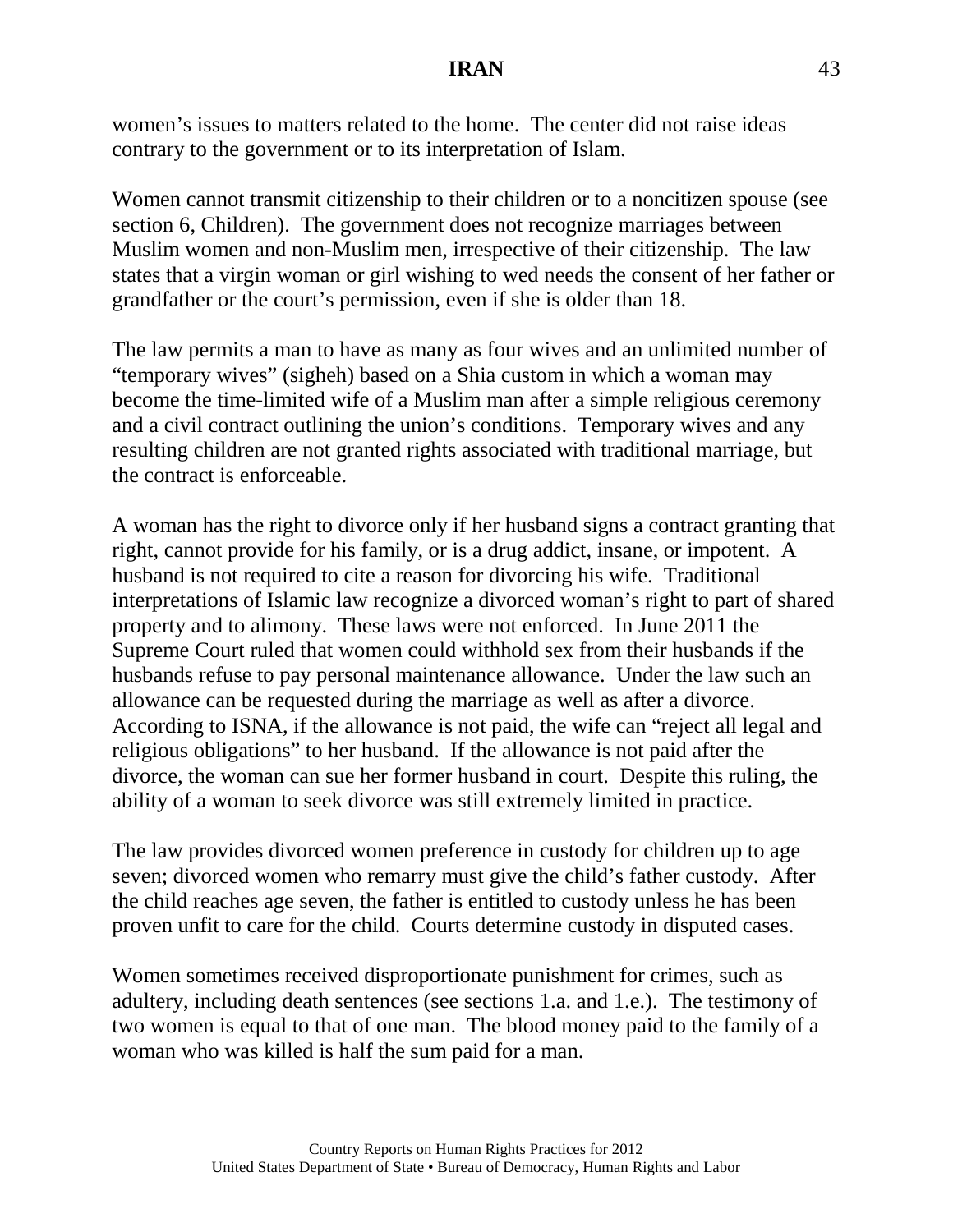While women had access to primary and advanced education, and approximately 65 percent of university students were women, according to UN statistics one in five women in the country was illiterate. Quotas and other restrictions limited women's university admissions in certain fields, such as medicine and engineering, as well as to master's degree and doctoral programs. According to the UN secretary-general's March 20 report on human rights, eight universities barred women from attending tuition-free day classes, forcing them to seek evening classes that charged tuition. In September, 36 universities restricted 77 fields of study to male-only enrollment, with segregated university facilities.

Social and legal constraints limited women's professional opportunities. Women were represented in many fields, including in the legislature, on municipal councils, on police forces, and as firefighters, but a woman must seek her husband's consent before working outside the home. Despite the high proportion of women in universities, the unemployment rate for women was nearly twice that of their male counterparts. According to the World Economic Forum's 2012 Report on the Global Gender Gap, the average woman in the workforce earned 4.5 times less than the average man and women made up less than 20 percent of the work force. Women cannot serve in many high-level political positions or as judges, except as consultant or research judges without the power to impose sentences.

Women faced discrimination in home and property ownership, as well as access to financing. The government enforced gender segregation in most public spaces, including for patients during medical care, and prohibited women from mixing openly with unmarried men or men not related to them. Women must ride in a reserved section on public buses and enter public buildings, universities, and airports through separate entrances.

The penal code provides that a woman who appears in public without an appropriate headscarf (hijab) can be sentenced to lashings and fined. However, absent a clear legal definition of "appropriate hijab" or the punishment, women were subject to the opinions of disciplinary forces or judges.

The government continued its crackdown on members of the One Million Signatures Campaign (OMSC), which advocated repealing laws that discriminate against women. Several members remained under suspended prison sentences and travel bans, were in prison, or were in self-imposed exile at year's end. For example, in May 2011, MOIS security forces arrested Mayram Bahreman, a civil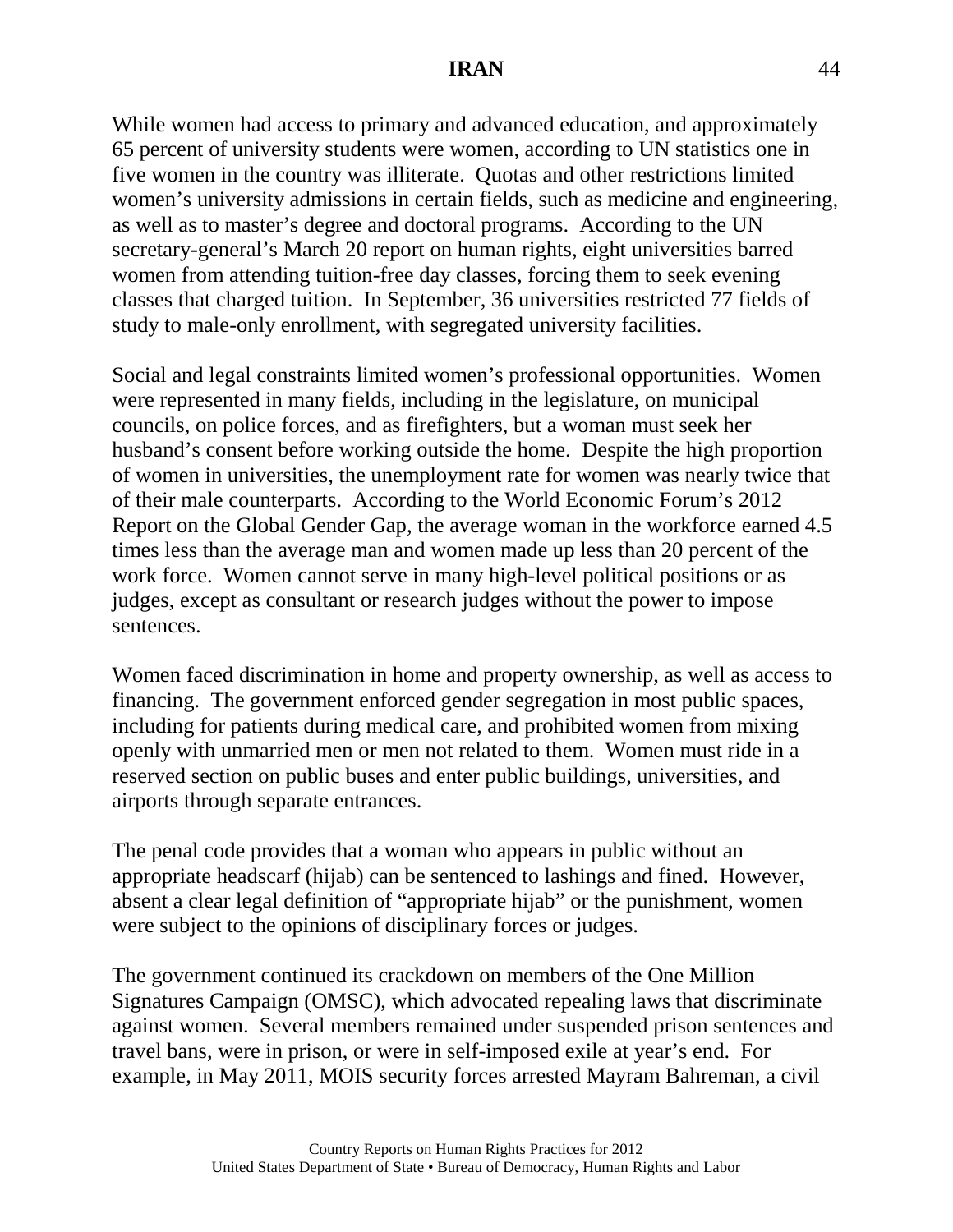society activist involved in the defense of women's rights, who was active in the signature campaign in Shiraz. She was arrested along with Mahoubeh Karami.

There were developments in several cases from previous years. On May 21, OMSC member Mahboubeh Karami was released from Evin Prison on temporary sick leave but returned to prison after a week, where she remained at year's end.

## **Children**

Birth Registration: Citizenship is derived from a child's father, regardless of the child's country of birth. In general, birth within the country's borders does not confer citizenship except when a child is born to unknown parents; when both parents are noncitizens, but at least one parent was born in the country; or when a child born to noncitizens continues to reside in the country for at least one year after age 18. The birth registration law requires that all births be registered within 15 days. According to UNICEF, 13 percent of births were not reported in 2005; more recent statistics were not available.

Education: Although primary schooling up to age 11 is free and compulsory for all, the media and other sources reported lower enrollment in rural areas, especially for girls. More than 25 percent of refugee children of primary school age were not enrolled in schools either due to the lack of identification cards or available places in schools (see section 2.d.). The UNHCR stated that school enrollment among refugees was generally higher outside camps and settlements, where greater resources were available.

Child Abuse: There was little information available to reflect how the government dealt with child abuse. Abuse was largely regarded as a private family matter. According to ISNA, more than 7,000 cases of child abuse were officially reported during the year. In December 2011 the managing director of the Office for Protection of Vulnerable Citizens stated that his office received calls from more than 215,000 persons during the year, of which approximately 93,000 were calls directly from victims and 47,000 were by medical professionals who treated emergency cases.

Child Marriage: The law requires court approval for the marriage of girls younger than 13 and boys younger than 15. The NGO Society for Protecting the Rights of the Child stated that 43,459 girls under the age of 15 had married in 2009 and that 716 girls under the age of 10 married in 2010. There were no reports that the government investigated these cases.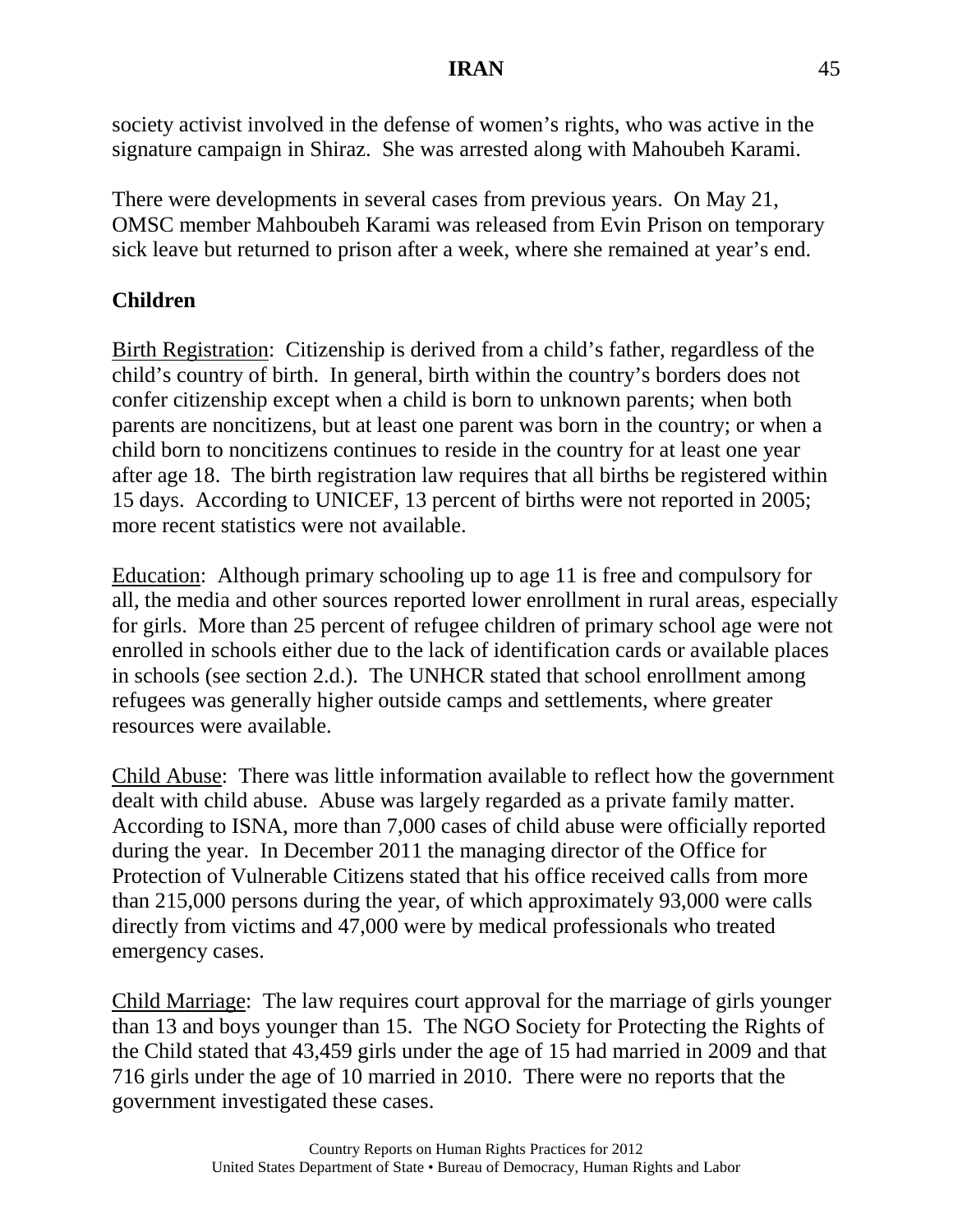Sexual Exploitation of Children: The legal age requirements for consensual sex are the same as those for marriage, and sex outside of marriage is considered illegal. The law prohibits all forms of pornography, including child pornography.

Children were trafficked within the country for commercial sexual exploitation, sometimes through forced marriages in which girls' new "husbands" forced them into prostitution and involuntary servitude as beggars or laborers to pay debts, provide income, or support the drug addiction of their families. Foreign victims of trafficking were, by government policy, detained and deported, and citizens were either jailed or turned away by the police when they attempted to seek protection. The government did not report any law enforcement efforts during the year to punish trafficking offenders and no victim protection measures existed. There was no information available about penalties for trafficking.

International Child Abduction: The country is not a party to the 1980 Hague Convention on the Civil Aspects of International Child Abduction. For countryspecific information see [www.travel.state.gov/abduction/country/country\\_3781.html.](http://www.travel.state.gov/abduction/country/country_3781.html)

### **Anti-Semitism**

While past media reports have estimated the size of the country's Jewish population at 25,000, a census performed during the year reported there were 8,756 resident Jews. Under law, Jews are recognized as a religious minority and are reserved one seat in the Islamic Consultative Assembly.

Government officials made anti-Semitic statements, denied or questioned the historical record of the Holocaust, and sanctioned anti-Semitic propaganda. The government's anti-Semitic rhetoric continued to contribute to a hostile atmosphere for Jews. On June 26, at an international antidrug conference in Tehran, First Vice President Mohammad Reza Rahimi claimed that the Talmud, one of the central texts of Judaism, teaches to "destroy everyone who opposes the Jews," that Zionism was responsible for the spread of illegal drugs, and that "Zionists" are in firm control of the international drug trade.

In an August 30 speech at a Nonaligned Movement conference in Tehran, Supreme Leader Khamenei referred to the "ferocious Zionist wolves" that mistreat Palestinians.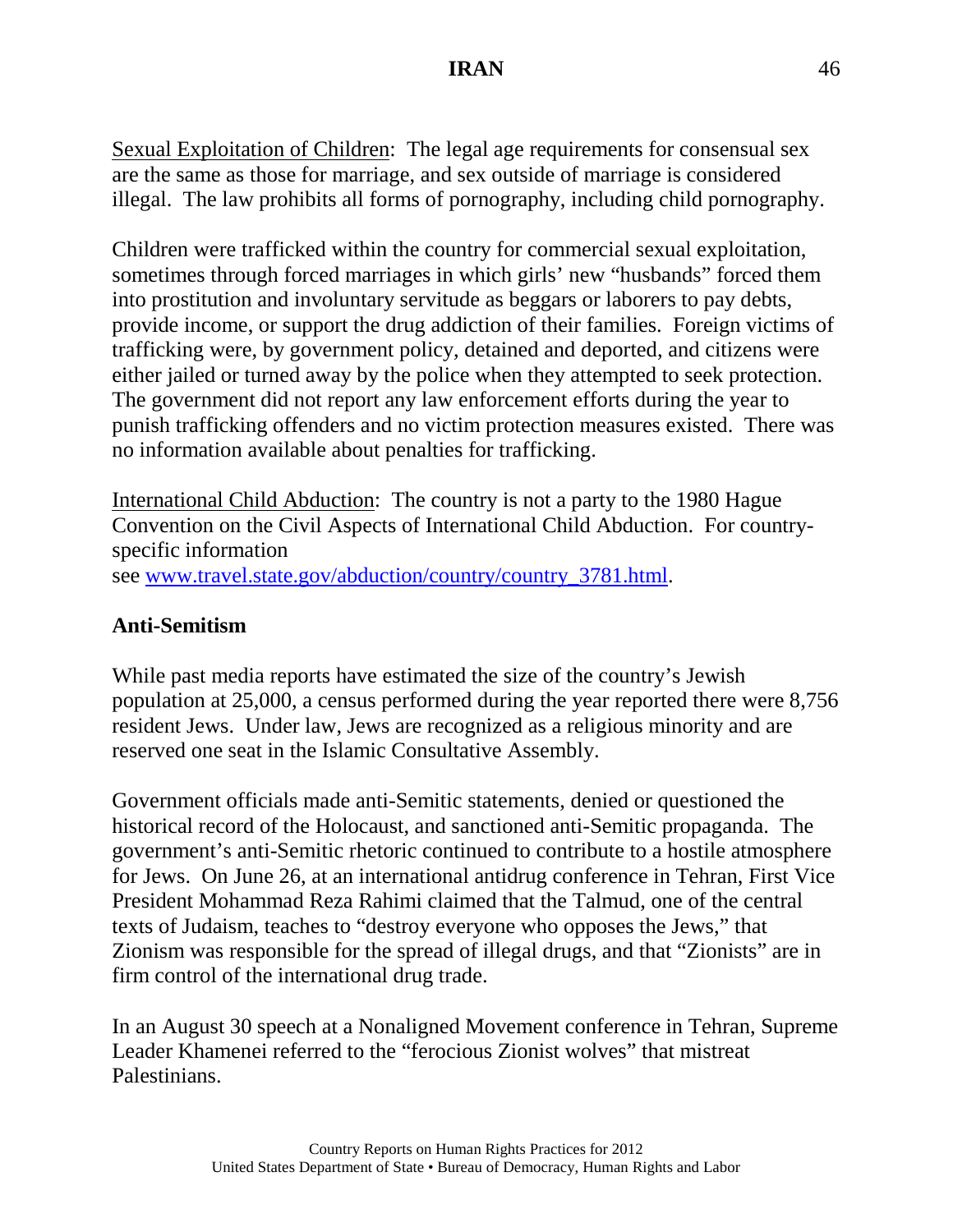The Iranian Documentary and Experimental Film Center produced a film called *The Anti-Semite* or *Yahod Setiz*, with imagery mocking the Auschwitz concentration and extermination camp, according to the French news service AFP*.*

# **Trafficking in Persons**

See the Department of State's *Trafficking in Persons Report* at [www.state.gov/j/tip.](http://www.state.gov/j/tip)

# **Persons with Disabilities**

The law generally prohibits discrimination against persons with disabilities by government actors. No information was available regarding authorities' effectiveness in enforcing the law. However, the laws did not apply to private actors, and electoral laws prohibit blind and deaf persons from running for seats in the Islamic Consultative Assembly. While the law provides for state-funded vocational education for persons with disabilities, according to domestic news reports, vocational centers were confined to urban areas and unable to meet the needs of the entire population.

There are laws ensuring public accessibility to government-funded buildings, and new structures appeared to comply with the standards in these provisions. There also were efforts to increase disabled persons' access to historical sites. However, government buildings that predated current accessibility standards remained largely inaccessible, and general building accessibility for persons with disabilities remained a widespread problem. There was limited access to information, education, and community activities by persons with disabilities in the country.

The Welfare Organization of Iran is the principal governmental agency charged with protecting the rights of persons with disabilities.

# **National/Racial/Ethnic Minorities**

The constitution grants equal rights to all ethnic minorities and allows for minority languages to be used in the media and in schools. In practice minorities did not enjoy equal rights, and the government consistently denied their right to use their language in school. In addition, a 1985 law, the Gozinesh (selection) law, prohibits non-Shia ethnic minorities from fully participating in civic life. This law and associated provisions make access to employment, education, and other areas conditional on devotion to the Islamic Republic and the tenets of Shia Islam.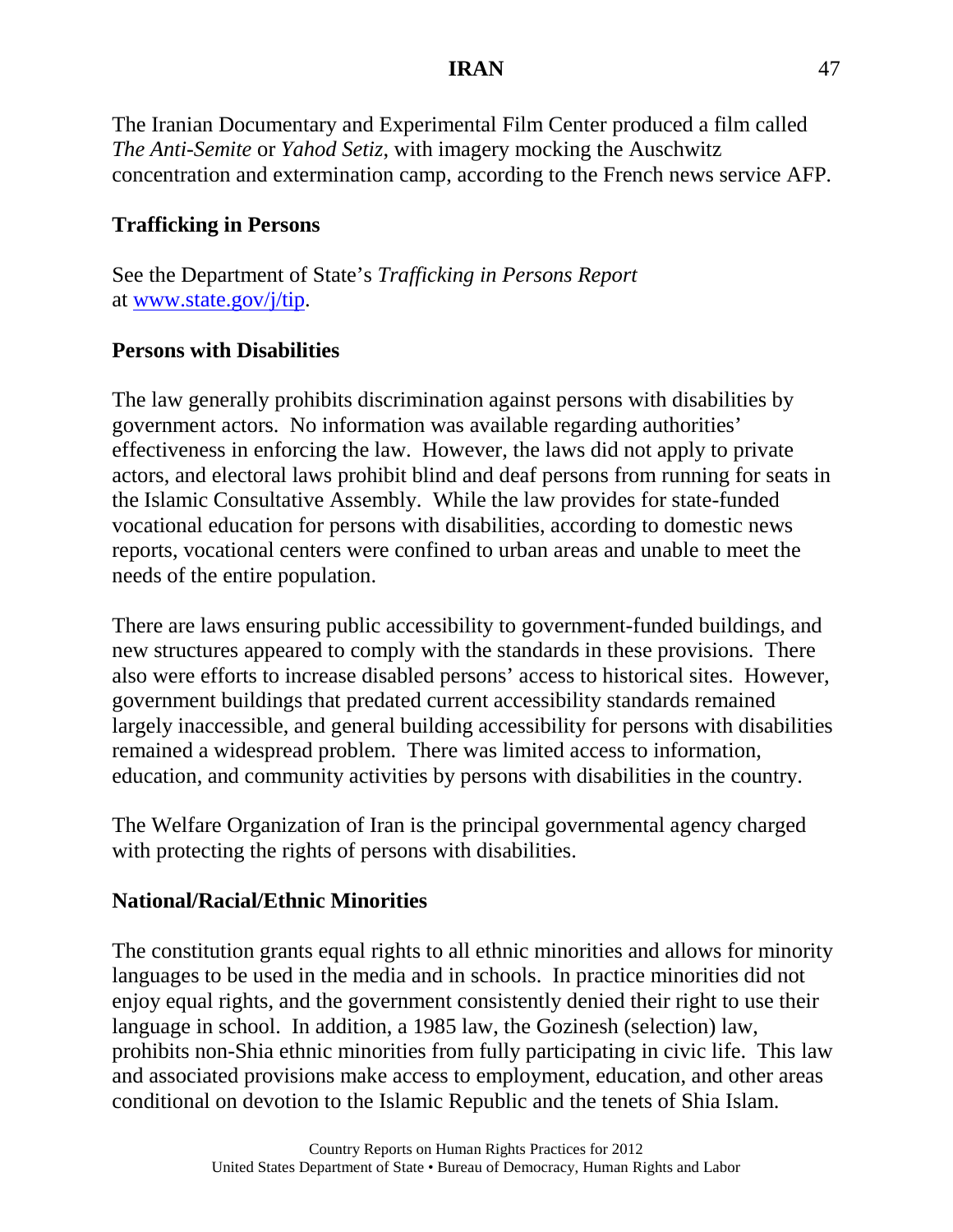The government disproportionately targeted minority groups, including Kurds, Arabs, Azeris, and Baluchis, for arbitrary arrest, prolonged detention, and physical abuse (see also section 1.e.). These groups reported political and socio-economic discrimination, particularly in their access to economic aid, business licenses, university admissions, permission to publish books, and housing and land rights. The government blamed foreign entities, including a number of foreign governments, for instigating some of the ethnic unrest.

There are an estimated eight million Sunni ethnic Kurds in the country, who have frequently campaigned for greater regional autonomy. The government continued to use security laws, media laws, and other legislation to arrest and prosecute Kurds for exercising their right to freedom of expression and association. The government reportedly banned Kurdish-language newspapers, journals, and books and punished publishers, journalists, and writers for opposing and criticizing government policies. Although the Kurdish language is not prohibited, schools did not teach it. Authorities suppressed legitimate activities of Kurdish NGOs by denying them registration permits or bringing security charges against persons working with such organizations. Kurds were not allowed to register certain names for their children in official registries. The Gozinesh procedure discriminating against non-Shia impaired the ability of Sunni Kurds to integrate into civic life.

On August 10, ICHRI reported there were at least 28 Kurdish prisoners in the country sentenced to death for political or alleged security-related crimes. According to ICHRI, many were not afforded due process rights at their trials or did not have access to defense attorneys during judicial proceedings and many reported being abused or tortured during investigations.

Ahwazi Arabs claimed their community, estimated to number between 1.5 and two million in the southwest, faced oppression and discrimination.

On June 18, AI reported that authorities executed brothers Taha Heidari, Jamshid Heidari, and Abdulrahman Heidari, as well as Amir Muawi--all members of the Ahwazi Arab community--on charges including moharebeh for allegedly killing a police officer in April 2011 during demonstrations in Khuzestan Province. Family members told AI the men had confessed to the crime under torture; one man's confession was televised before the trial began, and other NGOs reported the men did not have legal representation.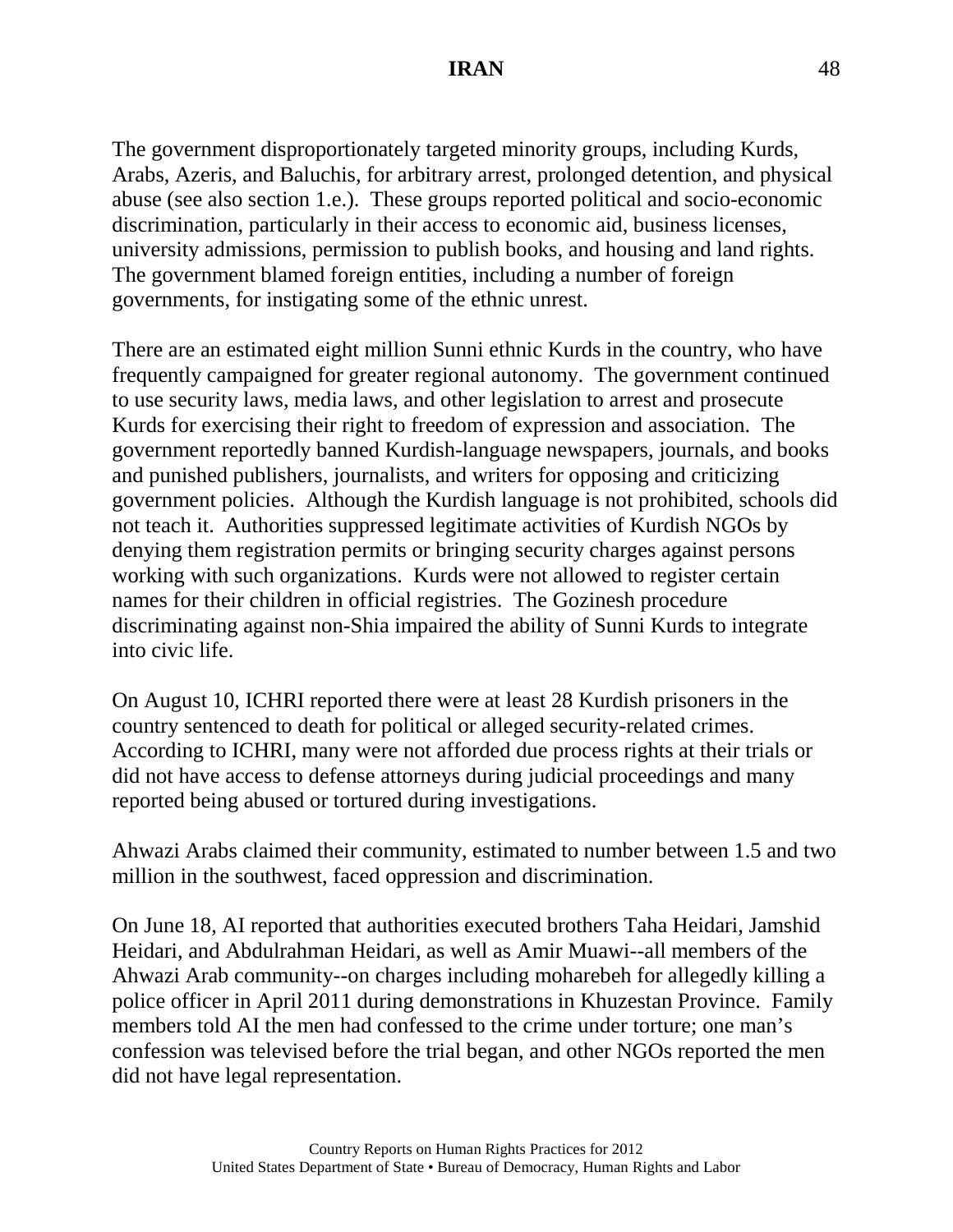There were several reports of Arabs being beaten, tortured, and executed after unfair trial procedures. In his March 6 report, the UN special rapporteur cited reports describing the arrest and detention of 65 ethnic Arabs in Khuzestan Province since late 2011. The alleged motives for the detentions were their calls for a boycott of the March Islamic Consultative Assembly elections and antigovernment slogans.

Ethnic Azeris, who constituted approximately 13 million persons or 16 percent of the population, were well integrated into government and society and included the supreme leader among their numbers. Nonetheless, Azeris reported the government discriminated against them by prohibiting the Azeri language in schools, harassing Azeri activists or organizers, and changing Azeri geographic names. Azeri groups also claimed a number of Azeri political prisoners had been jailed for advocating cultural and language rights for Azeris. The government charged several of them with "revolting against the Islamic state."

Local and international human rights groups alleged serious economic, legal, and cultural discrimination against the Sunni Baluchi minority, estimated to be between 1.5 and two million persons, during the year. Baluchi journalists and human rights activists faced arbitrary arrest, physical abuse, and unfair trials, often ending in execution.

According to the UN special rapporteur's March 6 report, areas with large Baluchi populations were severely underdeveloped and had limited access to education, employment, health care, and housing. In particular, the Gozinesh (selection) procedure requiring prospective state officials and employees to demonstrate their allegiance to Shia Islam resulted in Sunni Baluchis being underrepresented in government positions and limited in employment opportunities and political participation.

On October 20, government officials executed three Baluchi political prisoners, Abdol Basit Rigi, Abdol Jalil Kahrazehi, and Yahya Chakarzahi, on charges of moharebeh in Zahedan. According to HRANA, the three men were tortured in detention and forced to make a televised confession that they were members of a banned organization.

## **Societal Abuses, Discrimination, and Acts of Violence Based on Sexual Orientation and Gender Identity**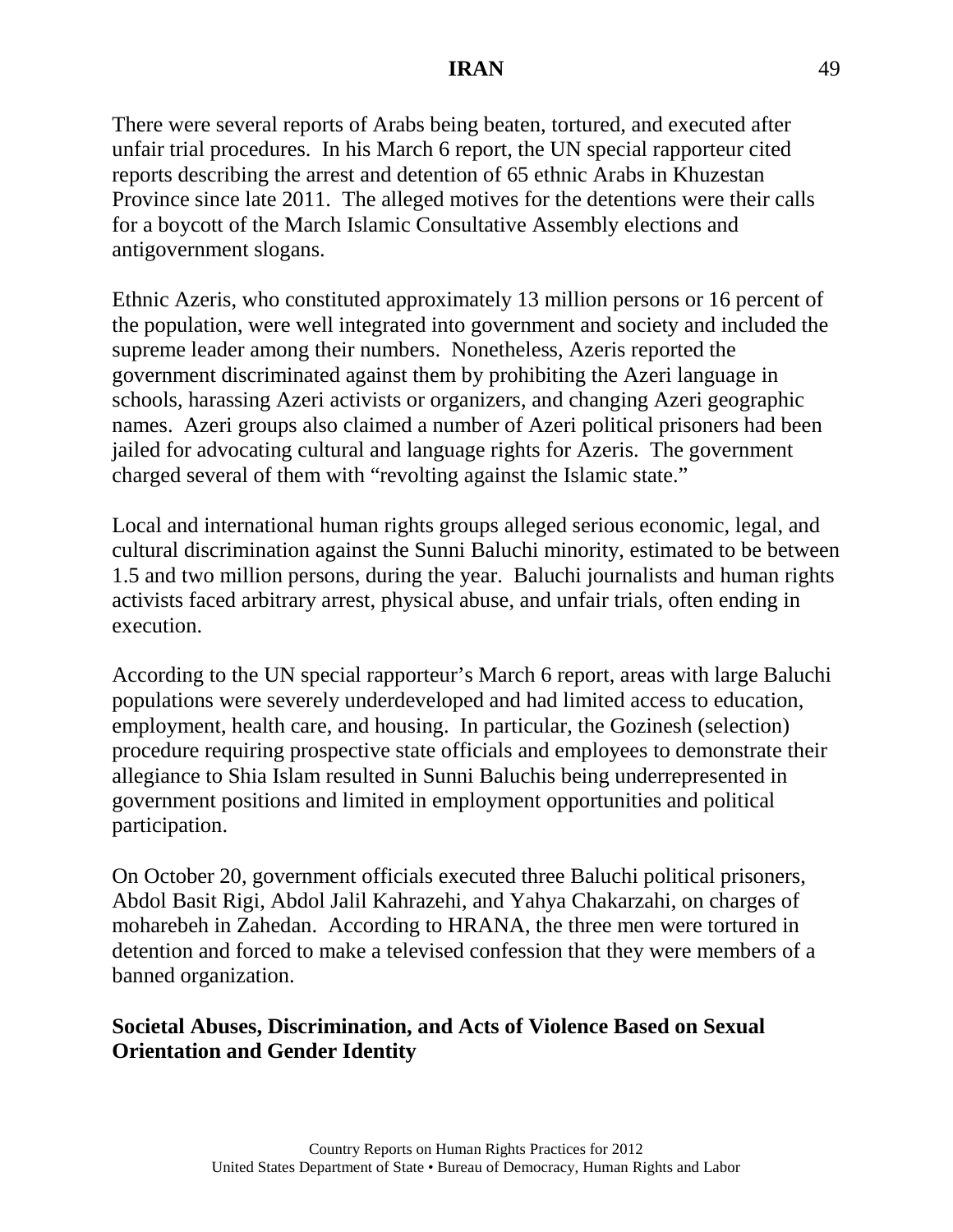The law criminalizes consensual same-sex sexual activity, which may be punishable by death, lashes, or flogging. The Special Protection Division, a volunteer unit of the judiciary, monitored and reported on "moral crimes," including same-sex sexual activity. According to a 2010 HRW report, security forces used discriminatory laws to harass, arrest, and detain individuals they suspected of being gay. In some cases security forces raided houses and monitored Internet sites for information on lesbian, gay, bisexual, and transgender (LGBT) persons. Those accused of sodomy often faced summary trials, and evidentiary standards were not always met. Punishment for same-sex sexual activity between men was more severe than for such conduct between women.

The size of the LGBT community was unknown, as many individuals feared identifying themselves. The government censored all materials related to LGBT issues. There were active unregistered LGBT NGOs in the country, but most activities to support the LGBT community took place outside the country. According to HRW's 2010 report, family members threatened and abused many young gay men, who also faced harassment from religious scholars, schools, and community elders. Some persons were expelled from university for alleged samesex sexual activity. According to HRW's report, Basij forces attempted to entrap or arrest persons engaged in same-sex sexual conduct.

LGBT rights defenders were subject to government intimidation and prosecution. According to the UN special rapporteur's March 6 report, Houtan Kian, a lawyer who defended those accused of adultery and sodomy, was indicted on 11 charges, including espionage, fraud and falsifying identities, defamation of the judiciary, and disclosing classified information. Kian's lawyer stated that he had been tortured and had broken teeth and approximately 60 cigarette burns around his legs and genital area (see section 1.e.).

The law defines transgender persons as mentally ill, but the government provided transgender persons financial assistance in the form of grants up to 4.5 million tomans (\$3,670) and loans up to 5.5 million tomans (\$4,486) to undergo gender confirmation surgery. Human rights activists and NGOs reported, however, that some LGBT persons were advised to undergo gender confirmation surgery to avoid legal and social consequences.

# **Other Societal Violence or Discrimination**

Persons with HIV/AIDS reportedly faced discrimination in schools and workplaces.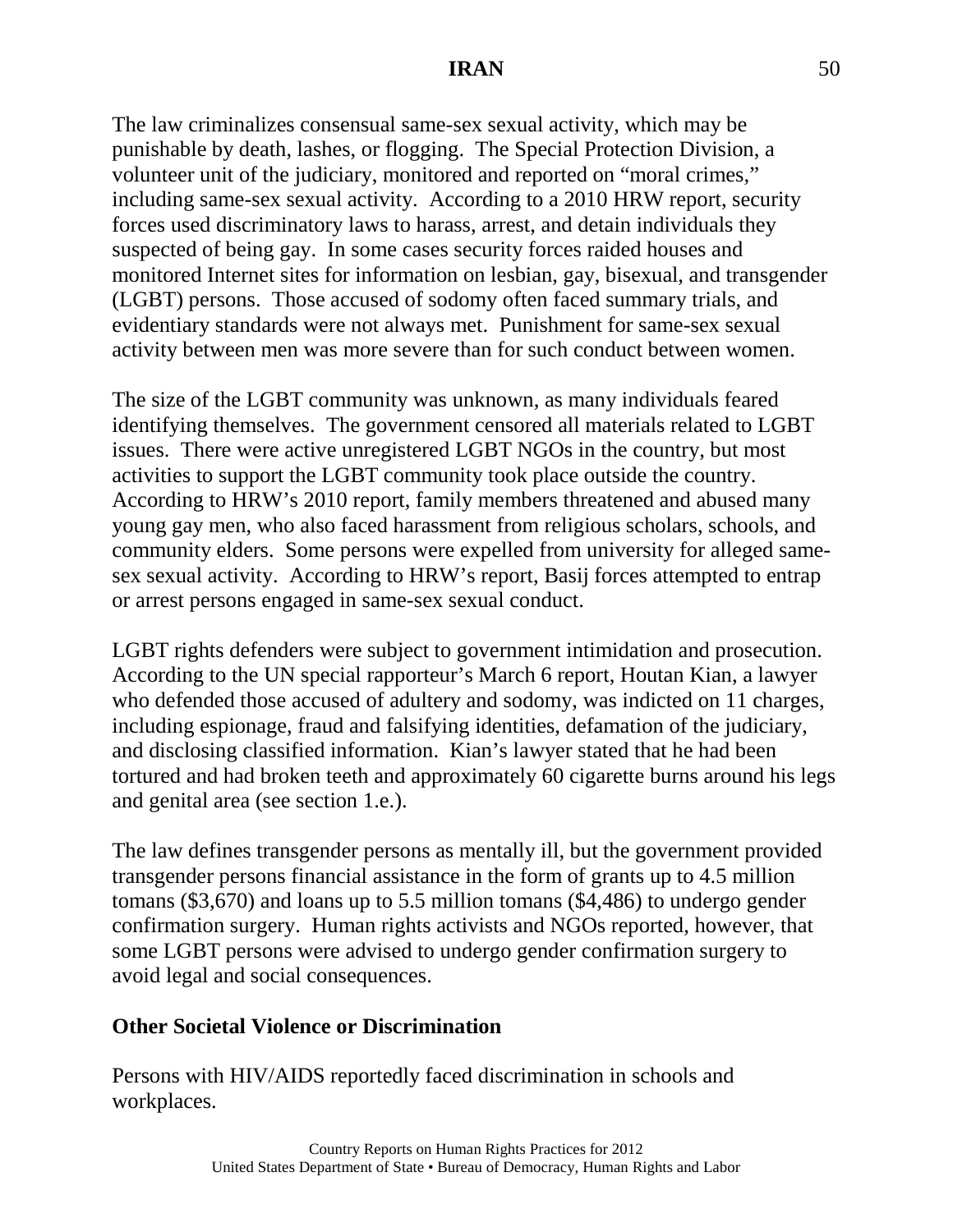## **Section 7. Worker Rights**

# **a. Freedom of Association and the Right to Collective Bargaining**

The constitution provides for freedom of association, but neither the constitution nor the labor code guarantees trade union rights. The labor code states that workers may establish an Islamic labor council or a guild at any workplace, but the rights and responsibilities of these organizations fall significantly short of international standards for trade unions. In workplaces where an Islamic labor council has been established, no other form of worker representation is permitted. The law requires prior authorization for organizing and concluding collective agreements, and it does not provide for the right to strike. Strikes are prohibited in all sectors, although private sector workers may conduct "peaceful" campaigns within the workplace. The labor code does not apply to establishments with fewer than five employees.

Freedom of association and the right to collective bargaining were not respected in practice. The government severely restricted freedom of association and interfered in worker attempts to organize. The government and the judiciary imprisoned and aimed to silence labor activists.

The Interior Ministry, Ministry of Labor, and Islamic Information Organization determined labor councils' constitutions, operational rules, and election procedures. Workers' House remained the only officially authorized national labor organization; it served primarily as a conduit for government control over workers. The leadership of Workers' House oversaw and coordinated activities with Islamic labor councils in industrial, agricultural, and service organizations with more than 35 employees. During the year the government pressured workers to join the government-sponsored councils. According to ICHRI, the labor councils, which consisted of representatives of workers and a representative of management, were essentially management-run unions that undermined workers' efforts to maintain independent unions. However, the councils were sometimes able to block layoffs and dismissals. Human rights organizations reported that employers routinely fired labor activists for trade union activities. There was no representative workers' organization for noncitizen workers.

According to international media reports, security forces continued to respond to workers' attempts to organize or conduct strikes with arbitrary arrests and violence. Strikes and worker protests often prompted a heavy police response, and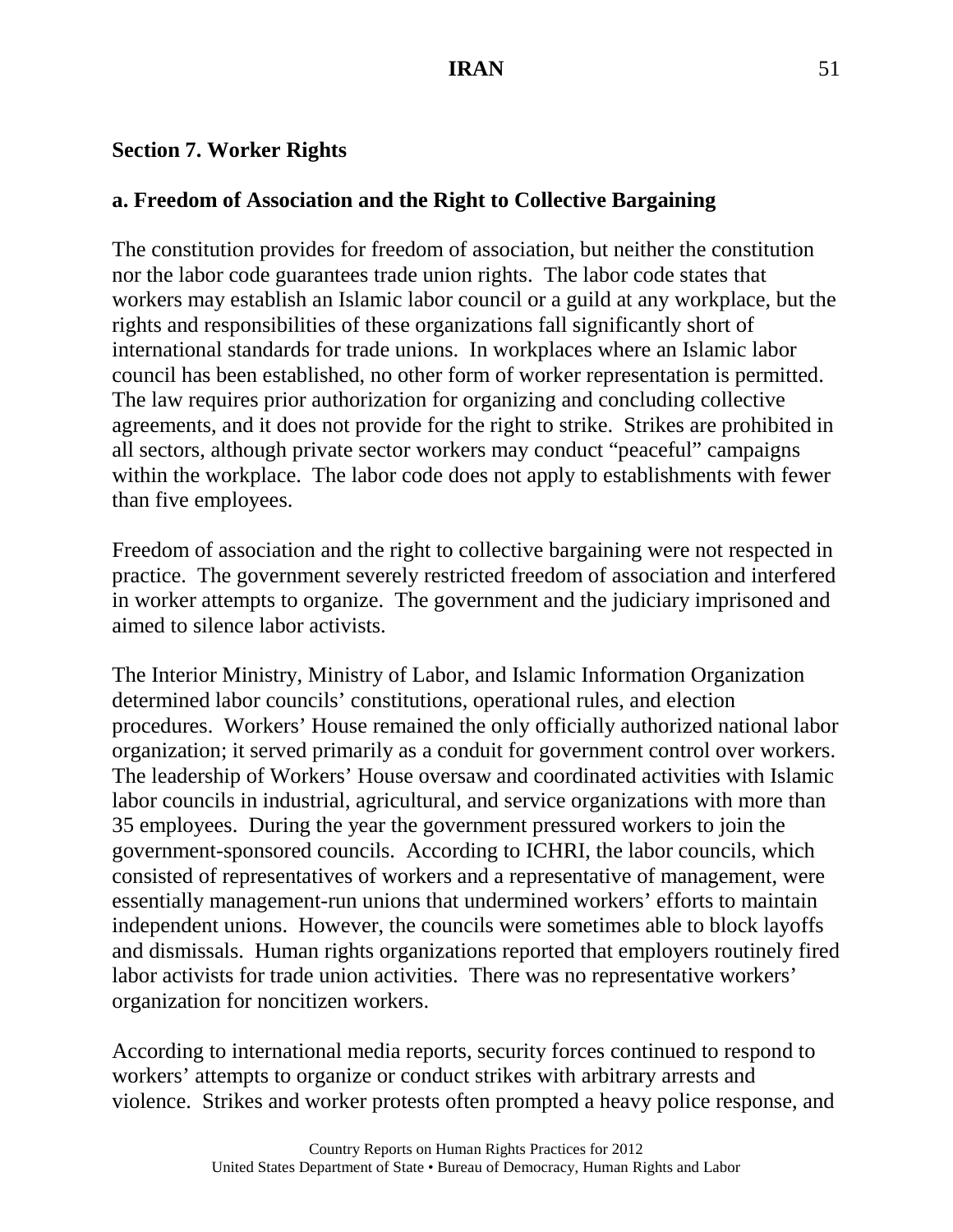security forces routinely monitored major worksites. In Sanandaj, security forces allegedly attacked a May Day march with tear gas and batons.

On June 15, security forces and plainclothes officers reportedly arrested 57 members of the Coordinating Committee to Help Form Workers' Organizations in a raid on a house in Karaj that was hosting the committee's annual membership meeting. According to the International Alliance in Support of Workers in Iran (IASWI), officers beat and seriously injured some of the attendees. Attendees Mahmoud Salehi and Khaled Hosseini reportedly suffered a broken pelvis and severely damaged hearing, respectively. Security forces released most of the detainees the next day. According to labor activists, one of the arrestees, Alireza Asgari, was tried August 4 and received a one-year prison sentence with flogging on charges of "acting against national security through the formation of an illegal group." On September 19, the CHRR reported that Asgari had been released from prison, where he was allegedly beaten and tortured. He remained free at year's end.

On November 3, an appeals court upheld the conviction of Kurdish labor activist Pedram Nasrollahi on charges related to his membership in the Coordinating Committee to Help Form Workers' Organizations and for "propaganda against the Islamic Republic." On March 8, he was arrested and, on April 24, released on 700 million tomans (\$571,000) bail. On July 17, a court in Sanandaj initially sentenced him to three years in prison, but an appeals court on November 6 reduced his sentence to 19 months. He remained in prison at year's end.

On December 19, according to IASWI, security forces in Bukan arrested five members of the Coordinating Committee to Help Form Workers' Organizations: Jamal Minashiri, Ebrahim Mostaphapour, Ghasem Mostaphapour, Mohammad Karimi, and Hadi Tanomand, all of whom had reportedly attended the June meeting in Karaj. They remained in prison at year's end.

There were developments in cases from previous years. Reza Shahabi, who had been incarcerated for approximately two years, was sentenced in April to six years in prison on charges of "spreading propaganda against the system" and "gathering and colluding against state security" in connection with his union activities. Shahabi went on hunger strike several times during the year and was hospitalized several times for health problems. On September 24, Ali Nejati, a board member of the Haft Tapeh Sugar Cane Workers' Syndicate, was reportedly released from prison after serving one year for his trade union activities. Several other trade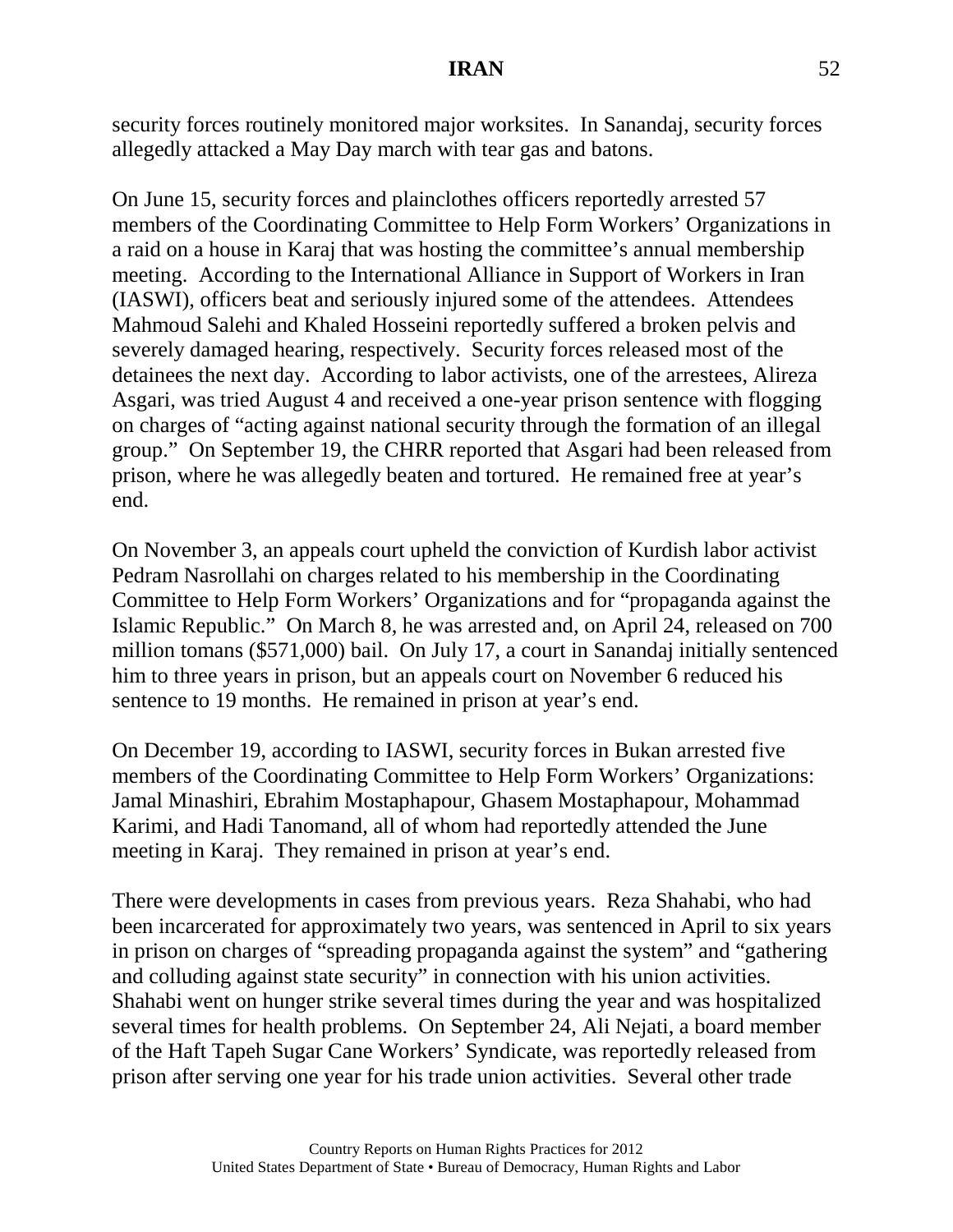unionists remained incarcerated for union activities, including Shahrokh Zamani, Behnam Ebrahimzadeh, and Mohammad Jarahi.

According to Education International, an international federation of education employees of which the Iranian Teachers Trade Association (ITTA) is an affiliate, and other sources, government authorities prevented the ITTA from holding meetings and continued to harass and detain its members. Since 2009 authorities have detained at least 39 teachers on national security charges. Fifteen have reportedly been sentenced to prison and three to death in connection with union activities, including demonstrating for higher wages.

There were no developments in the case of ITTA member Hashem Khastar, who was to be released after serving two years in prison for his union activities in July 2011 but was reportedly returned to prison on the day of his intended release on the new charge of "creating public anxiety."

## **b. Prohibition of Forced or Compulsory Labor**

The labor code prohibits all forms of forced or compulsory labor, but the government did not effectively enforce relevant laws. Conditions indicative of forced labor sometimes occurred in the construction, domestic labor, and agricultural sectors, primarily among adult Afghan men. Family members and others forced children to work. The government made no significant efforts to address forced labor during the year.

See also the Department of State's *Trafficking in Persons Report* at [www.state.gov/j/tip.](http://www.state.gov/j/tip)

### **c. Prohibition of Child Labor and Minimum Age for Employment**

The law prohibits employment of minors younger than 15 and places restrictions on employment of minors younger than 18, such as prohibitions on hard labor or night work; however, the law permits children to work in agriculture, domestic service, and some small businesses from the age of 12. The government did not adequately monitor or enforce laws pertaining to child labor, and child labor remained a serious problem.

There were reportedly significant numbers of children, especially of Afghan descent, working as street vendors in major urban areas. Child labor was also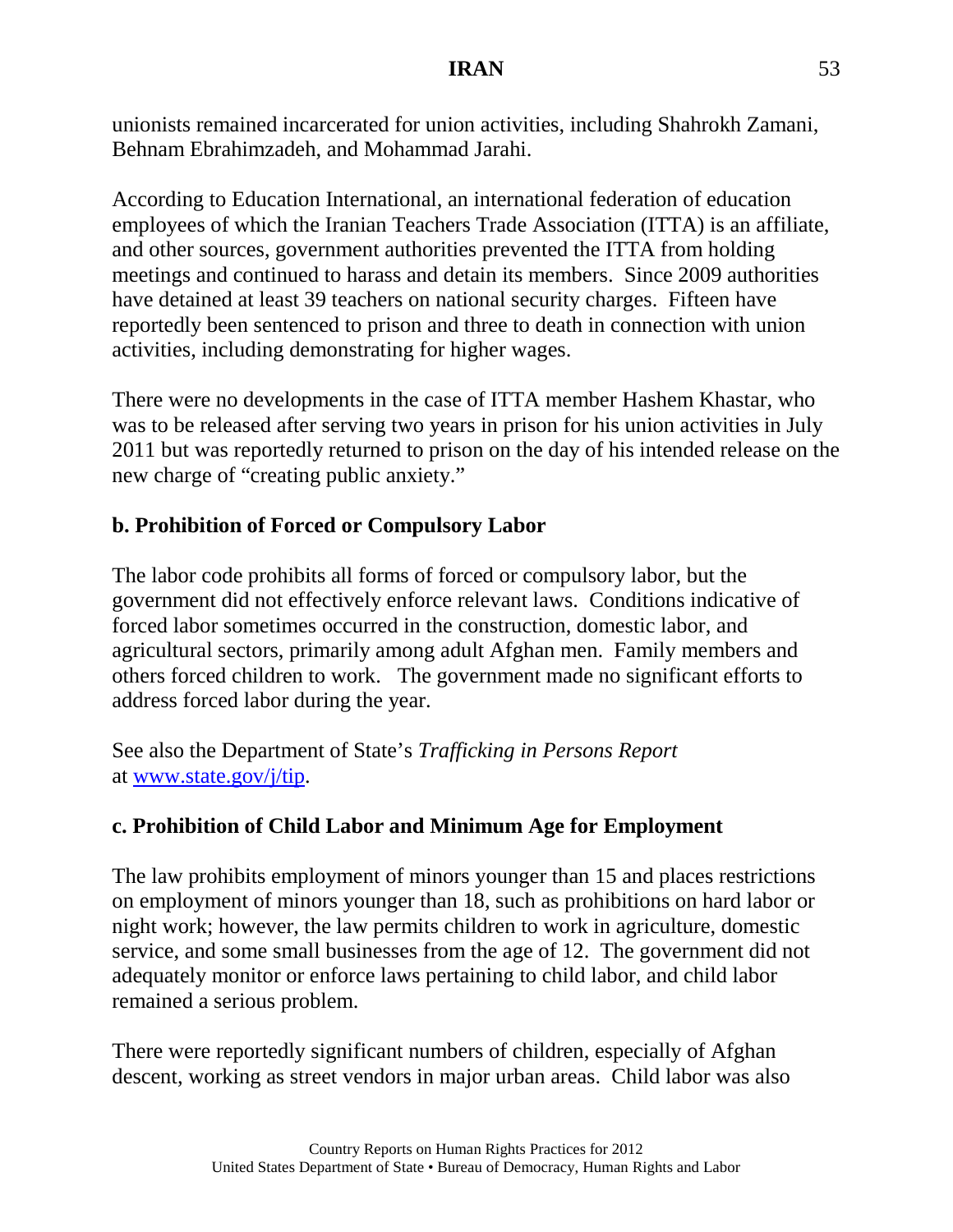reportedly used in the production of carpets. Children also worked as beggars, and there were reports that some children were forced into begging rings.

# **d. Acceptable Conditions of Work**

The government set the minimum wage at 389,700 tomans (approximately \$318) per month, not including benefits and bonuses. According to a governmental Competitiveness Council official, the nationwide average income level below which a family with 3.7 members was considered to be living in poverty in 2011 was 580,000 tomans (\$473) a month. In Tehran the poverty income level in 2011 was 946,000 tomans (\$771) a month.

The law establishes a maximum six-day, 48-hour workweek with a weekly rest day (normally Friday), at least 12 days of paid annual leave, and several paid public holidays. Any hours worked above this entitles a worker to overtime. The law mandates a payment of 40 percent above the hourly wage to employees for any accrued overtime. Overtime work is not compulsory under the law. The law does not cover workers in workplaces with fewer than 10 workers, nor does it apply to noncitizens.

Information about labor inspection and labor law enforcement was difficult to obtain. While the law provides for occupational health and safety standards, these were not effectively enforced in either the formal or informal sectors. It was unclear whether the government took significant actions during the year to prevent violations or improve wages and working conditions.

According to the semiofficial Iran Labor News Agency, up to 89 percent of workers employed by public and private companies were on temporary contracts, including teachers. Workers on temporary contracts could be dismissed at any time without reason and lacked other basic protections. Similarly, large numbers of workers employed in small workplaces or in the informal economy lacked basic protections. Low wages, nonpayment of wages, and the lack of job security due to contracting practices continued to be major drivers of strikes and protests.

Migrant workers, most often Afghans, were subject to abusive working conditions, including below minimum wage remuneration, nonpayment of wages, and compulsory overtime. Informal employment of migrants was common in construction, agriculture, transportation, retail, and the textile industry.